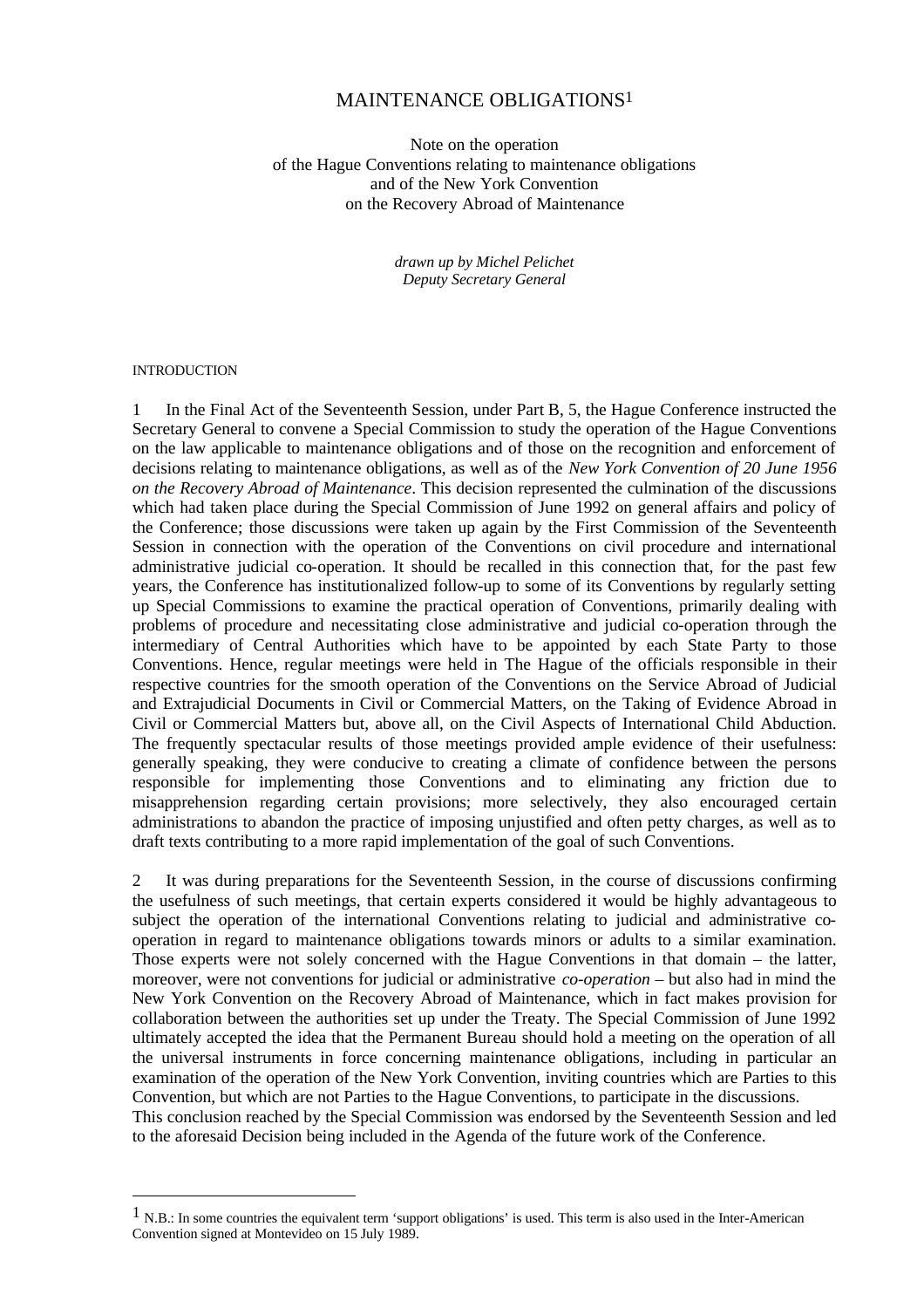3 It should also be mentioned that this Decision on the part of the Conference was to a great extent inspired by the principles underlying the *United Nations Convention on the Rights of the Child*, adopted by the General Assembly on 20 November 1989 and currently ratified by more than 165 States. In particular, it is closely modelled on Article 27, paragraph 4, of that Convention, which reads as follows:

'*States Parties shall take all appropriate measures to secure the recovery of maintenance for the child from the parents or other persons having financial responsibility for the child, both within the State Party and from abroad. In particular, where the person having financial responsibility for the child lives in a State different from that of the child, States Parties shall promote the accession to international agreements or the conclusion of such agreements as well as the making of other appropriate arrangements.*'

4 This reference to the Convention on the Rights of the Child is all the more appropriate in that at the same Seventeenth Session, the Conference – in the presence of the Ministers of Justice and high-level representatives of its Member States – adopted a Resolution in which it recognized, in particular, that 'the Conference also is developing into a worldwide centre in the service of international judicial and administrative co-operation in the field of private law, and particularly in the area of child protection'.2 Of course, the multilateral Conventions on maintenance obligations, with two exceptions, do not solely relate to children, but to any maintenance creditor. However, quantitatively and statistically, requests for maintenance obligations on the part of children are by far the most numerous and fully justify the Conference – in the spirit of the Convention on the Rights of the Child and in accordance with the Resolution adopted at the Seventeenth Session – widening its centre of interest and the domain of its work to include an examination of the problems created by maintenance obligations in all multilateral treaties, subject to the reservations indicated below.

5 It has to be acknowledged that in regard to maintenance obligations, the number of multilateral conventions may seem over-abundant, if one takes into account not only specific instruments, but also general conventions which are also applicable to maintenance obligations. In certain countries, and more particularly in the European ones, a maintenance creditor will shortly find his application governed, either alternatively or cumulatively, by seven conventions in that domain. Although there is a proverb to the effect that 'an abundance of goods does no harm', that can none the less give rise to serious difficulties for the litigants, particularly when the fields of application of the various conventions overlap and applicants and defendants are liable to be in confrontation on this purely procedural ground, to the detriment of the merits of the problem.

6 Let us first of all list those instruments, the mechanism of which we shall subsequently have to describe in connection with the discussions of the Special Commission. The following are the multilateral Conventions relating, either specifically or in general terms, to maintenance obligations:

- *a Hague Convention of 24 October 1956 on the Law Applicable to Maintenance Obligations Towards Children;*
- *b Hague Convention of 15 April 1958 Concerning the Recognition and Enforcement of Decisions Relating to Maintenance Obligations Towards Children;*
- *c Hague Convention of 2 October 1973 on the Law Applicable to Maintenance Obligations;*
- *d Hague Convention of 2 October 1973 on the Recognition and Enforcement of Decisions Relating to Maintenance Obligations;*
- *e New York Convention of 20 June 1956 on the Recovery Abroad of Maintenance;*

 $2$  Final Act of the Seventeenth Session, under part D.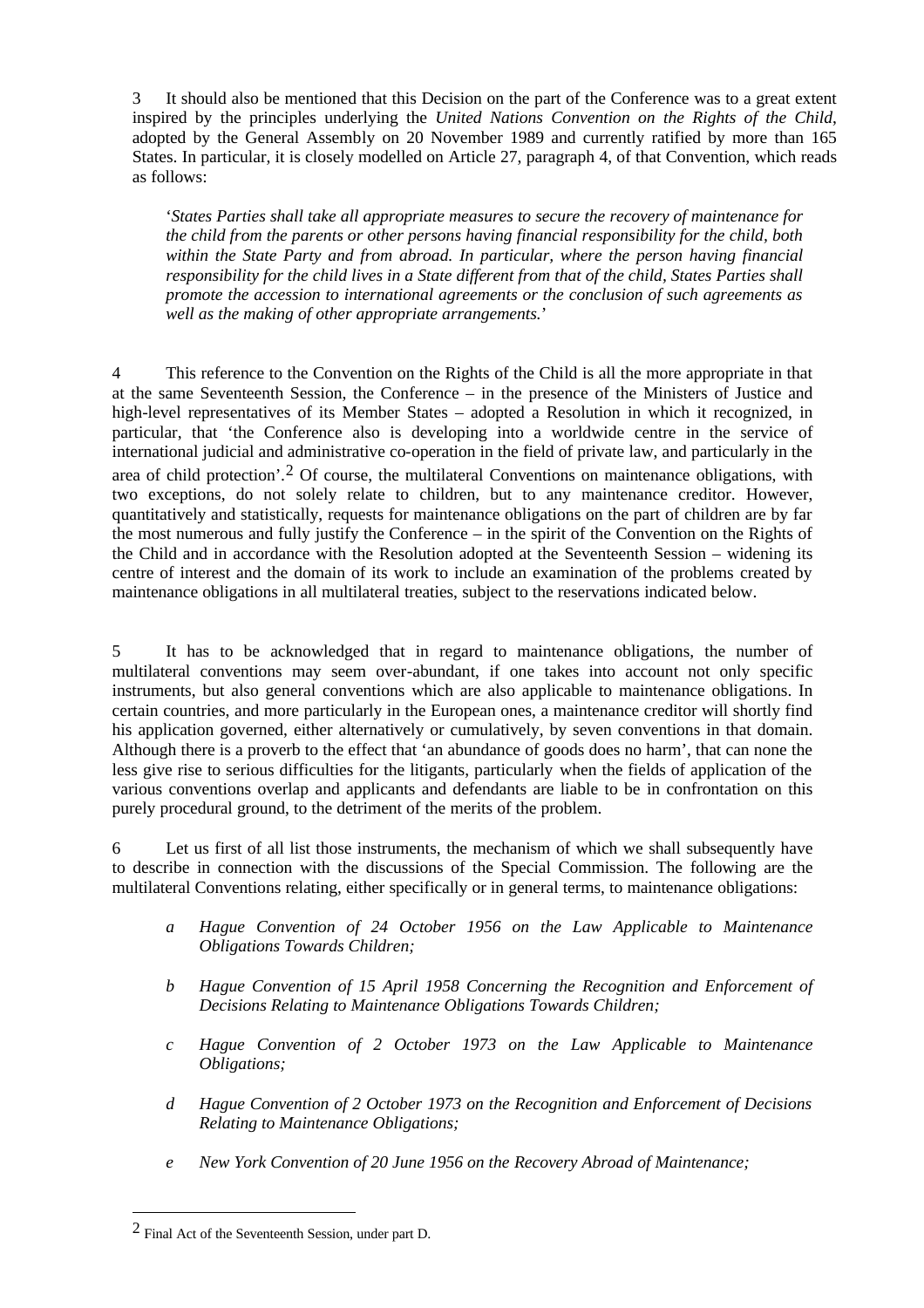- *f Montevideo Convention of 15 July 1989 on Support Obligations;*
- *g Rome Convention of 6 November 1990 between the Member States of the European Communities on the Simplification of Procedures for the Recovery of Maintenance Payments;*
- *h Brussels-Lugano-San Sebastian Conventions on jurisdiction and the enforcement of judgments in civil and commercial matters.*

7 Although the experts participating in the Special Commission of June 1992 on general affairs had intended that the future Special Commission on the operation of the Conventions on maintenance obligations should examine all the multilateral conventions in that domain, the Conference finally decided to confine the study to the operation of the Hague Conventions and the New York Convention of 20 June 1956, as is clearly apparent from the Final Act of the Seventeenth Session. This limitation is fully justified: firstly, even if the Hague Conventions on maintenance obligations – unlike the other Conventions, the operation of which is regularly examined by Special Commissions – are not conventions for administrative assistance and co-operation between Central Authorities, it is quite natural for an organization to wish to follow up the text it has drafted and hence that the future Special Commission should examine the problems or difficulties to which those four Hague Conventions may give rise. Furthermore, the New York Convention of 20 June 1956, which specifically provides for collaboration between authorities appointed by each State Party, seems to give rise to certain problems as regards its application and has been basic to the concerns of the experts who suggested the convening of a Special Commission. Of course, this Convention was not drafted under the auspices of the Hague Conference, but under that of the United Nations, and it may at first glance seem strange that the Conference should assume the right to examine the operation of a convention which it had not drawn up. But it should be recalled at this point that the United Nations has not followed up on the operation of this Convention and that consequently, in the interest of fruitful collaboration between international organizations, expressly encouraged by the United Nations itself, and also in view of the spirit stressed in the Resolution adopted at the Seventeenth Session and mentioned above,  $3$  as well as the coverage of the Convention on the Rights of the Child, there appears to be no obstacle to the Conference examining the operation of the New York Convention – naturally extending an invitation to all the States Parties to this Convention, which are not Members of the Conference, to participate in the work.

8 On the other hand, there seems to be no reason why the future Special Commission should dwell on the other Conventions listed above: the Inter-American Convention of Montevideo, although it does not say so in so many words, is shown in the scope of the very organization which drafted it – the Organization of American States (OAS) – as a locally applicable convention, that is to say one confined to the States which are Members of this Organization. Should difficulties in its application arise during the operation of this Convention which, moreover, is not in force for the time being, it would seem to be the responsibility of the OAS to organize any follow up geared to finding a solution to difficulties caused by a convention drafted by that Organization itself.

9 In regard to the Rome Convention, which is intended to be applied between Member States of the European Union, the latter is not yet in force and the chances of it eventually coming into operation are hardly encouraging, to judge by the criticism to which it has given rise.4

10 Lastly, an examination of the operation of the Brussels-Lugano-San Sebastian Conventions falls outside the terms of reference of the future Special Commission: those Conventions, generally applicable to the recognition and enforcement of civil and commercial decisions, the scope of which also covers maintenance obligations, are the subject of continual decisions by the courts of the various States Parties to those Treaties, but above all by the Court of Justice of the European Communities; this means that an examination of the operation of those Conventions is clearly outside the competence of a Special Commission of the Hague Conference.

<sup>3</sup> *Cf.* above, paragraph 4.

<sup>4</sup> *Cf.* M. Sumampouw 'The EC Convention on the Recovery of Maintenance: Necessity or Excess?', *Law and Reality, Essays in Honour of C.C.A. Voskuil*, The Hague, 1992, pp. 213-336.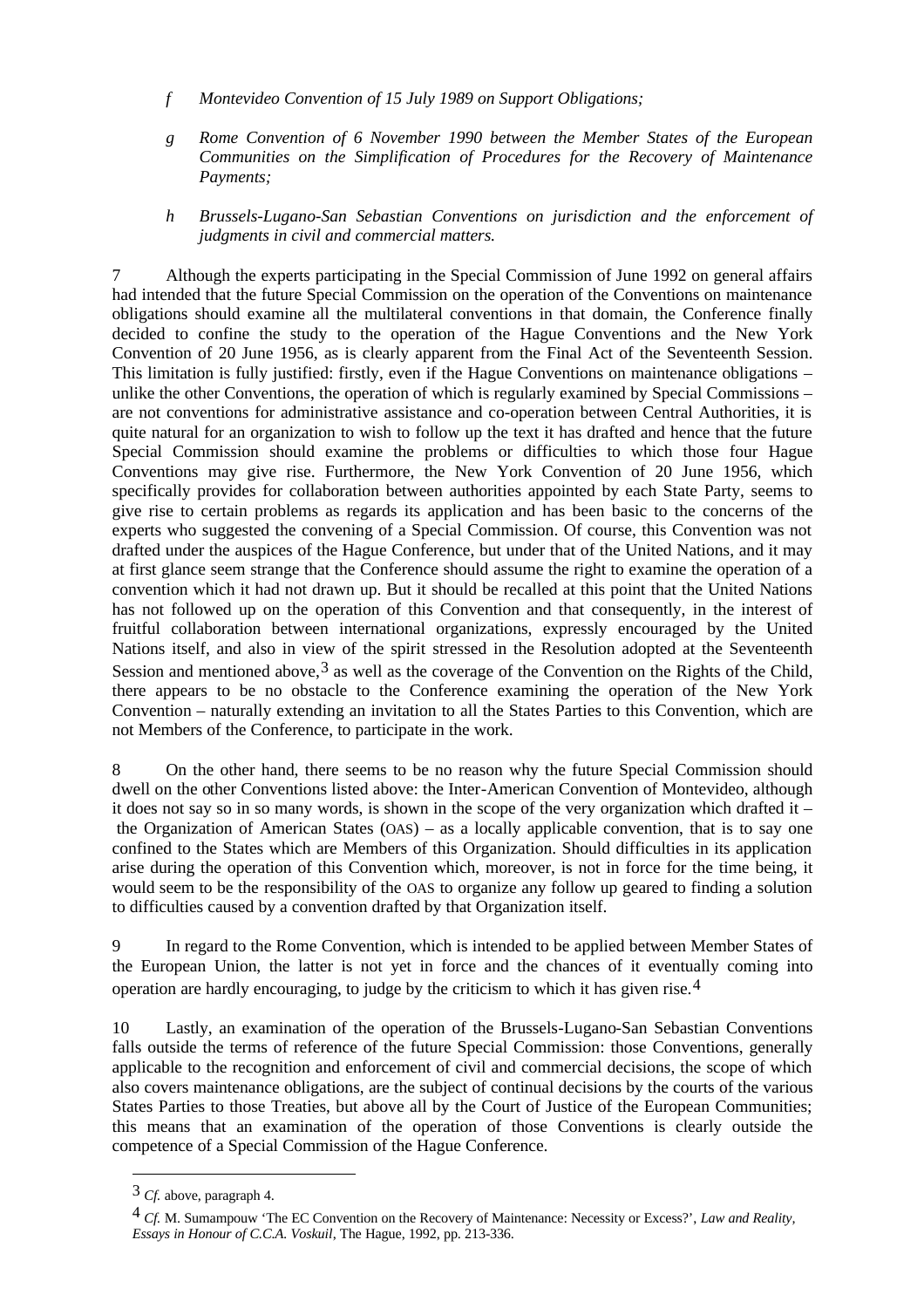None the less, later on in this Note we shall mention the Conventions which do not require examination by the Special Commission, giving an outline of the main characteristics of those treaties, in order to provide as complete a picture as possible.

11 One final word on the purpose of the Special Commission: it was never the intention of the delegations at the Seventeenth Session that the work of this Commission on the operation of the Conventions on maintenance obligations should culminate in the drafting of a new convention. With reference first of all to the New York Convention of 20 June 1956, such a decision could not fall within the terms of reference of the Hague Conference, but is the exclusive responsibility of the States Parties to that Convention, possibly with some encouragement from the United Nations.

12 In regard to the Hague Conventions, they have one special feature by comparison with the other Conventions whose operation is subject to discussion: those Conventions on maintenance obligations are not treaties of co-operation, nor do they institute Central Authorities called upon to apply those Conventions and to collaborate among themselves. On the contrary, they are conventions which are directly addressed to the litigants, but above all to the courts. With the exception of certain problems to which they give rise and which we shall examine later on, those Conventions operate satisfactorily and have undoubtedly provided valid solutions in a domain which is not only sensitive, but frequently anarchic. The application of those Treaties by the courts appears to be in line with their purpose and to create the required harmony in this field. It consequently seems problematic for a Special Commission to overturn the structure of a system which appears so far to have been applied in a satisfactory manner by the courts. There would have to be really compelling reasons for the Special Commission, at the conclusion of its work, to reach a consensus in favour of revising one or other of those Conventions. It has to be borne in mind that a revision of the Hague Conventions would lead to the adoption of a new treaty, thereby lengthening the list indicated above and increasing the risk of a conflict of conventions.

On the other hand, if one or other of the treaty texts gave rise to a genuine difficulty or was unclear on certain specific points, it would be possible for the Special Commission to suggest that the Conference should adopt a recommendation, either so as to clarify a text on the interpretation of which the Parties had failed to agree, or to widen a domain which had not been envisaged at the time when the Conventions were drafted.

14 In actual fact, the meeting of the Special Commission will no doubt be of greater interest to the officials responsible for applying the New York Convention of 20 June 1956, since that Convention – like those the implementation of which has already been discussed in previous meetings – is a treaty providing for administrative collaboration; consequently those responsible for its application have a fundamental interest in certain practical difficulties being settled.

We shall first of all examine the Hague Conventions and then give an account of experiences in applying the New York Convention. Lastly, we shall conclude with a brief outline of the essential features of the Conventions of Montevideo, Rome and Brussels-Lugano-San Sebastian.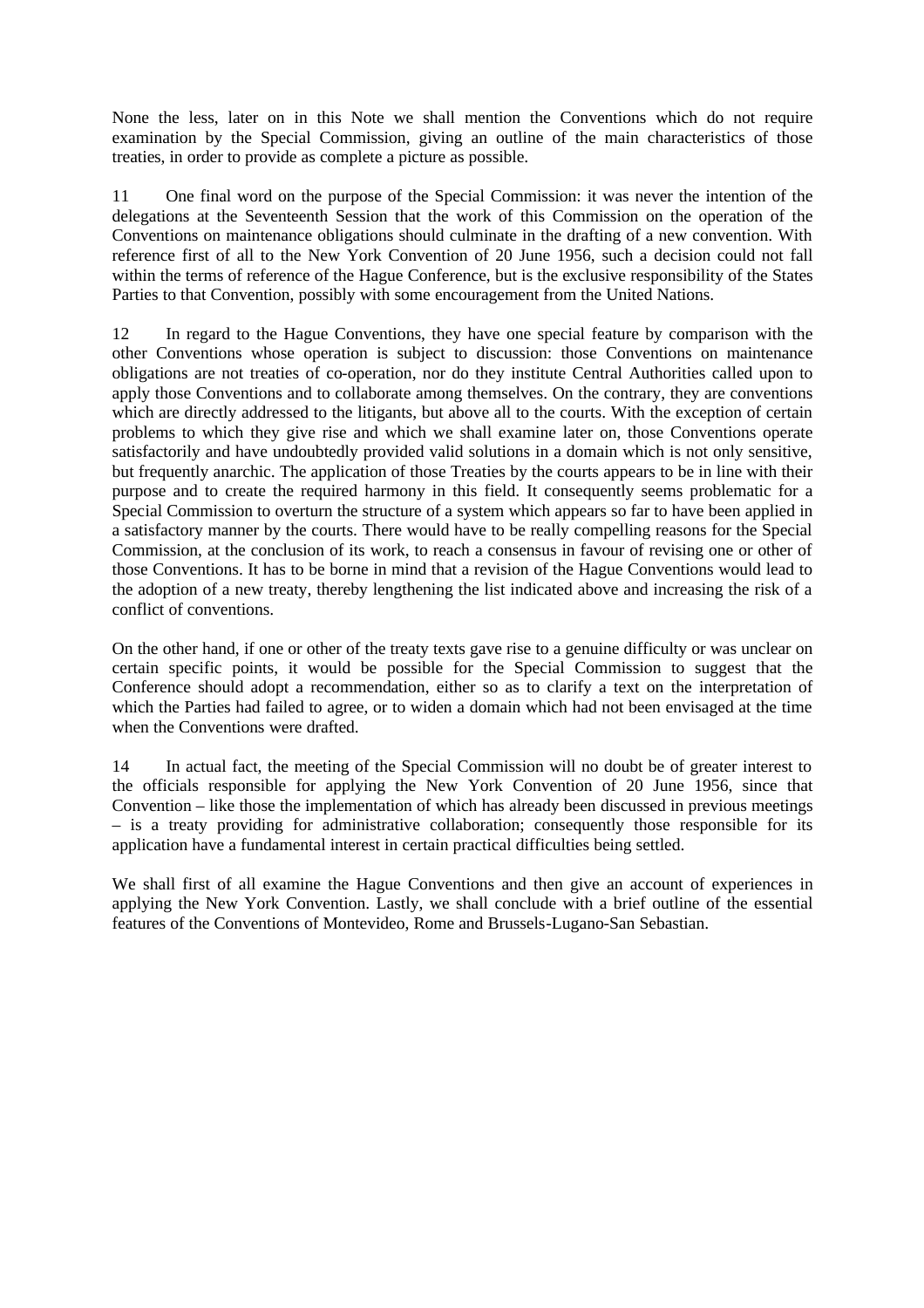#### CHAPTER I – THE HAGUE CONVENTIONS

15 As we mentioned in the introduction, the Hague Conference drafted four Conventions on maintenance obligations, two concerning the determination of the applicable law and the other two facilitating the recognition and enforcement of decisions in this domain.<sup>5</sup>

16 The two Conventions drafted at the Eighth Session are restricted in their scope *ratione personae*, since they only apply to maintenance creditors who are *children*, the latter being defined in both Conventions as any legitimate, illegitimate or adopted child who is unmarried and under the age of twenty-one. On the other hand, the two Conventions of 1973 do not contain any limitation *ratione personae*, but on the contrary apply to any maintenance creditor, hence also to children. It should be borne in mind in this connection that initially, when the Member States of the Conference decided at the Tenth and Eleventh Sessions to resume work on maintenance obligations, such work was to be confined 'to maintenance obligations not governed by the Conventions of 1956 and 1958 (maintenance obligations in respect of adults)'.6 In the course of the discussions of the Special Commissions, at the proposal of several delegations, in particular that of Belgium,  $\frac{7}{1}$  it was decided to revert to the subject-matter of maintenance obligations as a whole and to constitute two new treaties, one dealing with the determination of the applicable law, the other facilitating the recognition and enforcement of decisions in respect of all maintenance creditors, including children, who had already been covered by the Conventions drafted at the Eighth Session. However, the two Conventions of 1973 contain a series of reservations enabling the scope of the two Conventions to be exclusively restricted to certain categories of creditors.

We shall first of all examine side-by-side the two Conventions on the applicable law, followed by those on the recognition and enforcement of decisions.

### A *The Conventions on the applicable law*

17 Thirteen States are at present Parties to the 1956 *Convention on the Law Applicable to Maintenance Obligations in Respect of Children, namely: Austria, Belgium, France, Germany, Italy,* Japan, Liechtenstein, Luxembourg, Netherlands, Portugal, Spain, Switzerland and Turkey; furthermore, Greece and Norway have signed the Convention, but without ratifying it.

18 On the other hand, only ten States are Parties to the new *Convention of 2 October 1973 on the Law Applicable to Maintenance Obligations*, namely: France, Germany, Italy, Japan, Luxembourg, Netherlands, Portugal, Spain, Switzerland and Turkey; Belgium is the only State which has signed the Convention, but without ratifying it.

19 With regard to the two Conventions whose scope is exclusively confined to the determination of the applicable law, it might be expected that no conflict of conventions would exist for the States which had successively ratified the two instruments, as the rules of the 1973 Convention merely replaced those of 1956 for the new States Parties to this second instrument. There is a tradition – but in fact it has only existed since the Second World War – that the Hague Conventions for the settlement of conflict rules should be applied *erga omnes*, *i.e.* that the rules apply, even if the law declared applicable is that of a non-Contracting State. Those Conventions are in fact similar to model rules, the provisions of which are intended for incorporation into the domestic law of the States ratifying the Convention; furthermore, those provisions may also be adopted by a State without it ratifying the Treaty.8

<sup>5</sup> *Cf.* above, paragraph 6.

<sup>6</sup> *Cf.* Final Act of the Tenth Session, B, ch. IV, 1, *litt. (c)*, and Final Act of the Eleventh Session, C, *litt (c)*.

<sup>7</sup> *Cf.* Michel Verwilghen, 'Explanatory Report' to the 1973 Conventions, in *Actes et documents de la Douzième session*, Vol. IV, *Obligations alimentaires*, paragraph 7, p. 387.

<sup>8</sup> *Cf.* P. Lagarde, 'La réciprocité en droit international privé', *Recueil des cours de l'Académie de droit international*, 1977.I, pp. 182-185; Verwilghen Report quoted above (fn. 6), pp. 439-440.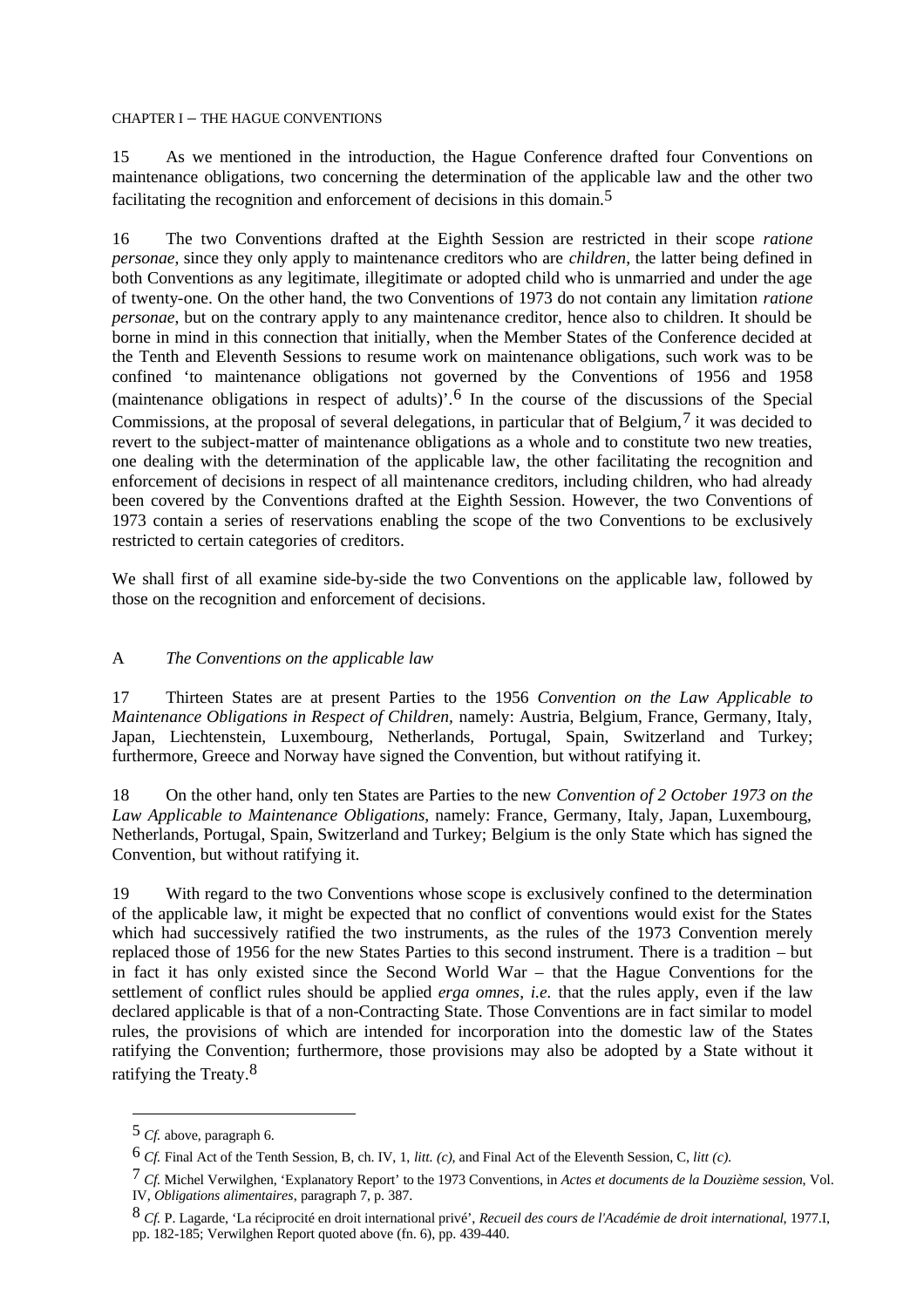20 However, if the Convention of 1973 is indeed universally applicable, the same is not true of the 1956 one concerning maintenance obligations in respect of children. Article 6 of that Convention in fact provides that it will only be applied 'to cases where the law indicated by Article 1 is that of one of the Contracting States'. The reasons for this restriction of the scope of the 1956 Convention must undoubtedly be sought in the nature of the connecting factor accepted at the Eighth Session, which was somewhat revolutionary at the time, *i.e.* that of the habitual residence of the child maintenance creditor: the States saw it as a means of ensuring that internal laws radically different from those in force within the Member States of the Conference would not be applied, but, in particular, that the Member States of the Conference would not have to apply the law of a distant country to their own nationals.9

21 Nevertheless, in order to ensure that the Contracting States fulfilled their international obligations arising out of the law of treaties, it was necessary to incorporate into the 1973 Convention a provision replacing the one in the 1956 Convention, but within certain limitations. In actual fact, Article 18 of the 1973 Convention provides that the latter shall replace, 'in the relations between the States who are Parties to it', the *Convention on the Law Applicable to Maintenance Obligations in Respect of Children*. This means that if States A and B are both Parties to the 1956 Convention, but State B alone becomes Party to the 1973 Convention, the latter, although universally applicable, will not be applied in relations between States A and B with regard to maintenance obligations in respect of children, which will still be governed by the 1956 Convention. At the present time, as France, Germany, Italy, Japan, Luxembourg, Netherlands, Portugal, Spain, Switzerland and Turkey have all ratified both Conventions, it is the 1973 Convention which will be applied to maintenance obligations in respect of children in their mutual relations. *A contrario*, in relations with Austria, Belgium and Liechtenstein – three States which have ratified the 1956 Convention but not the 1973 one – the States mentioned above will have to apply the 1956 Convention.

22 This relative difficulty due to the conflict of conventions has not given rise to any problems in practice. It is true that in view of the identical solutions embodied in the two Conventions, any possible difficulties are of a theoretical rather than a practical nature. A judgment of the Leeuwarden Court delivered in 1983 none the less raises an interesting point:10 a child domiciled in the Federal Republic of Germany applied for maintenance from a man domiciled in the Netherlands. As this latter country had ratified the 1973 Convention, whereas Germany had not done so at the time of the judgment, the Court made a correct application of Article 18 of the 1973 Convention and applied the 1956 one. The balance between the requirements of the creditor and the resources of the debtor had accordingly to be determined by German law, since the Court was unable to apply Article 11, paragraph 2, of the 1973 Convention which introduces a rule of substantive law on this point. The Court found on that occasion that the applicability of German law could not entail, in the given case, the necessity to take as a point of departure the criteria in force in the Federal Republic of Germany, as would, however, have been in conformity with German law. The Court stated that, with regard to the means of subsistence of the maintenance debtor, the assessment could only be made in the light of the circumstances prevailing in the place where the debtor had his habitual residence, *i.e.* in this case on the basis of the Dutch criteria. But it also maintained that if the application of German law led to the fixing of a higher maintenance amount than if Dutch law had been applied, it was not to be concluded from this that the application of German law was contrary to Dutch public policy.

One solution to this problem would be to consider Article 11, paragraph 2, of the 1973 Convention as a mandatory rule which is applicable, even if the judge of the competent court has to apply the 1956 Convention.

23 Generally speaking, and despite numerous court rulings,  $11$  the application of the two Hague Conventions on the law applicable to maintenance obligations has not given rise to major difficulties.

<sup>9</sup> Verwilghen Report quoted above (fn. 6), p. 439; *Actes et documents de la Huitième session*, Vol. I, p. 185.

<sup>10</sup> *Hof Leeuwarden* judgment of 21 December 1983, in *Nederlandse Jurisprudentie* 1984, p. 660.

<sup>11</sup> *Cf.* in particular the summaries in French of these rulings in Dr Mathilde Sumampouw, 'Les nouvelles Conventions de La Haye. Leur application par les juges nationaux', T.M.C. Asser Instituut (Martinus Nijhoff Publishers), Vol. I (1976), Vol. II (1980), Vol. III (1984) and Vol. IV (1994).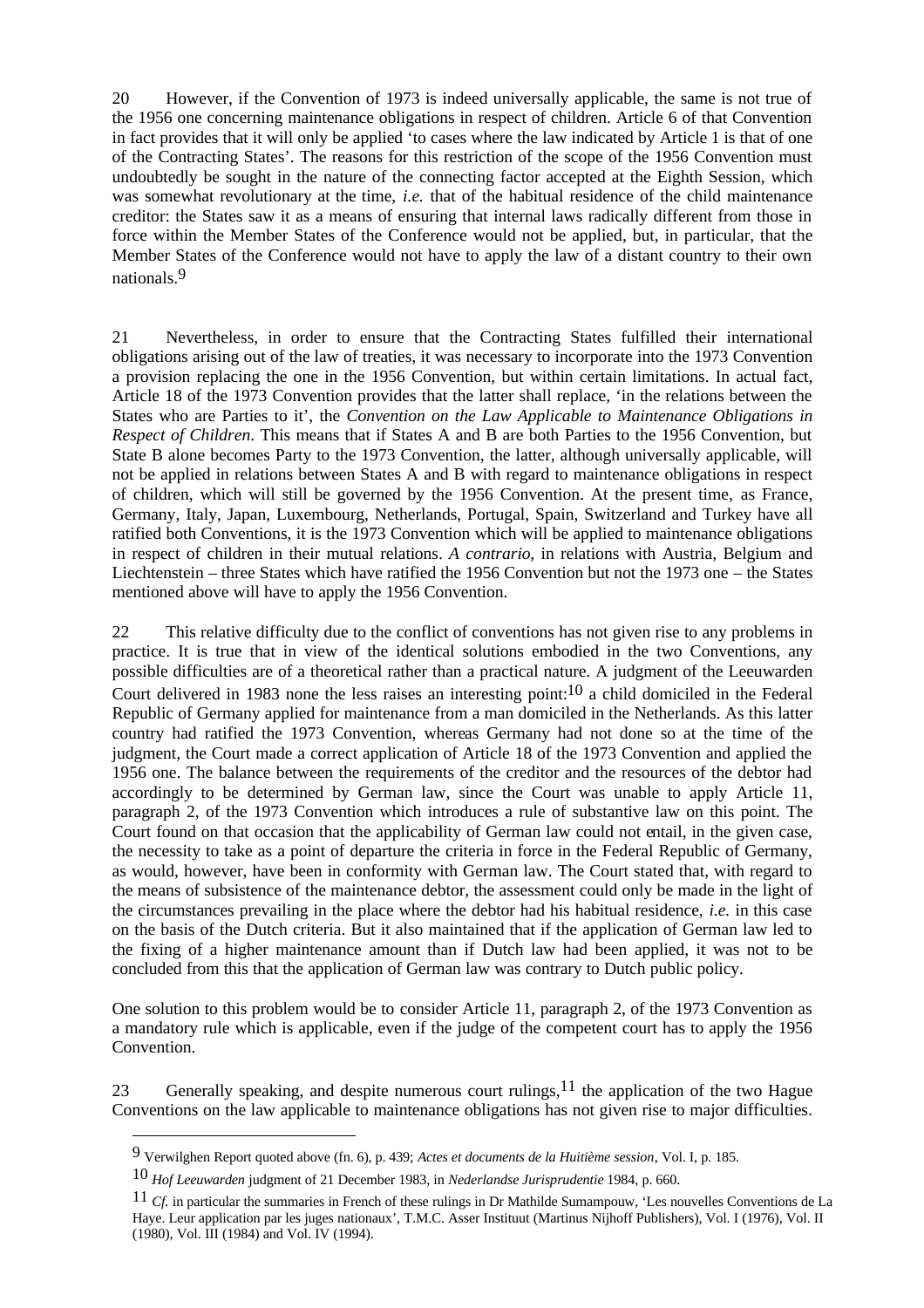One of the reasons is undoubtedly that, in general terms, the 1973 Convention espouses the philosophy of the tenets established in 1956, above all in regard to the principal connecting factor. Whereas this principal factor – the habitual residence of the child creditor – had rightly been considered revolutionary during the work of the Eighth Session, as it resolutely broke with all the conflicts systems in regard to personal status,<sup>12</sup> it was incorporated into the 1973 Convention without further ado in respect of any maintenance creditor, logic having prevailed over hesitation, since – as in 1956 – agreement had been reached to isolate the problem of maintenance obligations from any question concerning family relationships and thereby to confirm the autonomy of the connecting factor established in 1956.13

24 This fundamental parallelism between the two Conventions necessarily entailed other alignments:

*a* same settlement of mobile conflicts: the adoption in the two Conventions of a mobile connecting factor required provision to be made for a conflict engendered by the maintenance creditor moving his habitual residence from one country to another. The rule in Article 1, paragraph 2, of the 1956 Convention was in essence reproduced in Article 4 of the 1973 Convention, which provides that 'the internal law of the new habitual residence shall apply as from the moment when the change occurs'. But it is self-evident that the mobile conflict will never be resolved automatically, merely because of a change in the connecting factor: if one party does not make a claim against the other before the competent authority of the new habitual residence for variation of the maintenance allowance, then the situation of the parties will not undergo any change;  $14$ 

*b* same reservation enabling States to depart from the general rule in favour of the internal law of the State making the reservation, if the creditor and debtor are both nationals of that State and if the debtor has his habitual residence in it. It is of interest to note that this possibility was viewed in the 1956 Convention as an *option* (Article 2) and that Belgium, Germany, Italy, Luxembourg, Switzerland, Turkey and Liechtenstein stated that they took advantage of this option. On the other hand, in the 1973 Convention, this possibility is considered as a *reservation* (Article 15) – which is highly questionable, in so far as recourse to such a reservation does not imply any reciprocity by the other States Parties to the Convention.15 All States have made this same reservation, with the exception of France, Japan, Netherlands and Portugal.

25 On the other hand – and this is consistent with the logic of a new instrument to be applied to *all* maintenance creditors – it was natural for the negotiators of the 1973 Convention to offer, by a system of options and reservations, a possibility for States to limit *ratione personae* the scope of the Convention, so as to avoid endangering its ratification. Hence, under the terms of Article 13, any Contracting State may declare that it will only apply the 1973 Convention to maintenance obligations between spouses and former spouses or to children, whereby Article 13 adopts the same definition of a child to be found in the 1956 Convention. Furthermore, under the terms of Article 14, a State has the right not to apply the Convention to maintenance obligations between persons related collaterally, persons related by affinity, divorced or legally separated spouses or spouses whose marriage has been declared void, if the decision of the court was rendered by default in a State in which the defaulting party did not have his habitual residence.

26 Through the interplay of Articles 13 and 14, which make provision for every possible variation by combination, a State may accordingly adopt the 1973 Convention with a flexible scope. It should immediately be pointed out that for the time being, Article 13 has never been applied; with regard to Article 14, only Luxembourg has reserved the right not to apply the Convention in the case

<sup>12</sup> *Cf.* De Winter Report, in *Documents relatifs à la Huitième session*, p. 127; Jean Déprez, 'Les conflits de lois en matière d'obligation alimentaire', *Revue critique de droit international privé*, 1957, p. 389 *et seq.*

 $13$  Alfred E. von Overbeck, 'La contribution de la Conférence de La Haye au développement du droit international privé', *Recueil des cours de l'Académie de droit international*, 1992.II (Vol. 233), pp. 65-69.

<sup>14</sup> Verwilghen Report quoted above (fn. 6), p. 442.

<sup>15</sup> *Cf.* in this connection G. Droz, 'Les réserves et les facultés dans les Conventions de La Haye de droit international privé', *Revue critique de droit international privé* 1969, p. 395 *et seq.*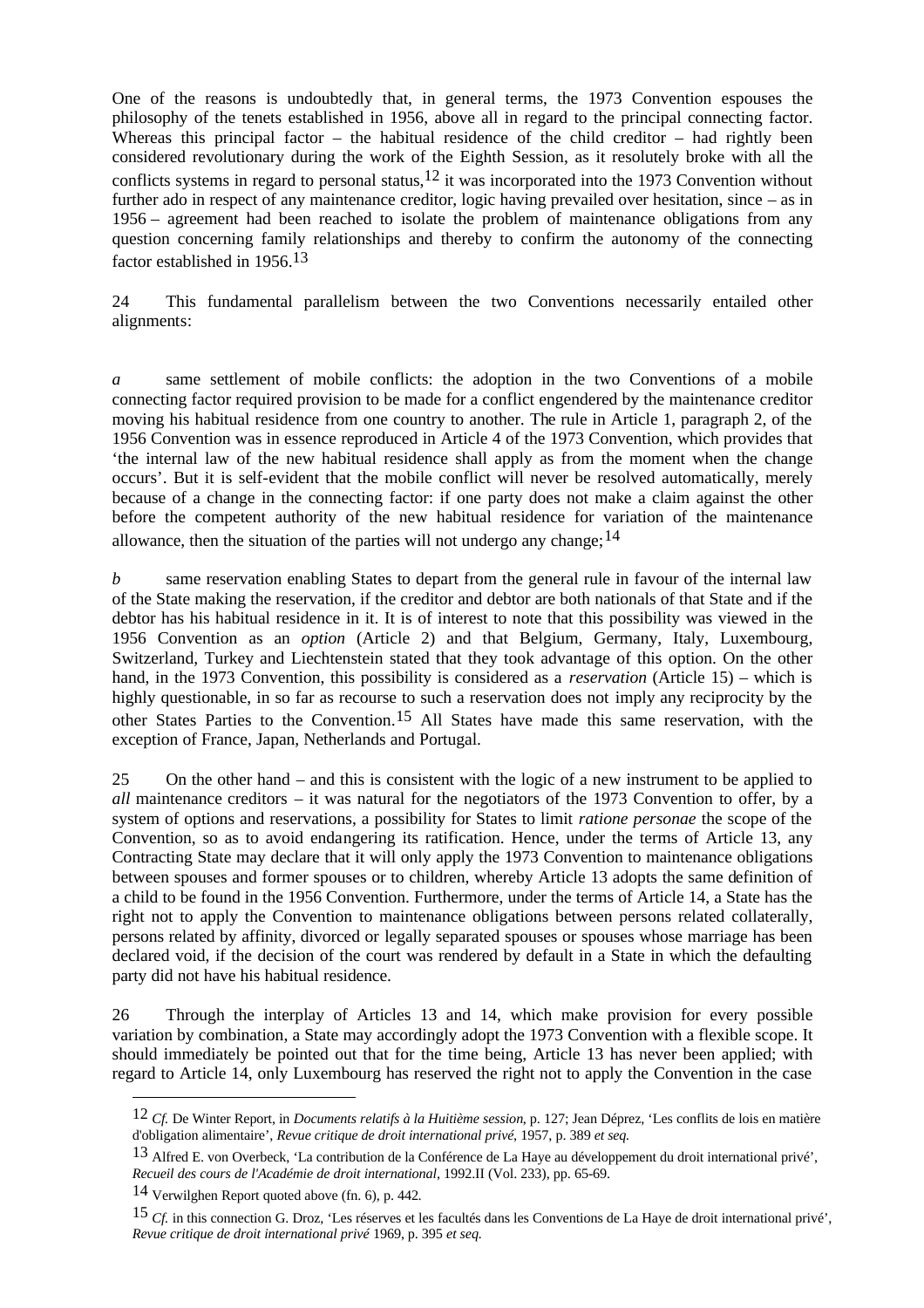of a divorce judgment rendered by default (sub-paragraph 3), Portugal not to apply it between persons related by affinity and also to judgments by default (sub-paragraphs 2 and 3) and Turkey not to apply the Convention between persons related collaterally and persons related by affinity (sub-paragraphs 1 and 2).

# 1 *The subsidiary connecting factors*

27 It is known that the two Hague Conventions on the applicable law did not designate the habitual residence of the maintenance creditor as the *exclusive* connecting factor. In order to favour the interests of the child to the greatest possible extent, the negotiators of the 1956 Convention made provision for a subsidiary rule, should the law declared applicable by the Convention refuse the creditors any right to maintenance: in such a case, Article 3 refers to the law designated by the national conflicts rules of the authority seized. This rule, which in actual fact is not very satisfactory from the point of view of the unification of law, was possible in the context of the 1956 Convention, since the latter is not universally applicable and the States Parties to it are obliged to maintain a system of national conflict rules to cover cases which do not fall within its scope.

28 Such a reference to the conflicts rules of the authority seized was no longer possible in the 1973 Convention, since the rules of the latter – owing to their universal character – specifically constitute the private international law of the authority seized; thus a reference similar to the one in the 1956 Convention would have constituted a vicious circle. Hence the negotiators of the 1973 Convention, in order to favour the maintenance creditor to the greatest possible extent – but there may be some doubt whether such a favour is genuinely justified, in view of the very wide circle of creditors covered by the scope of the Convention – made provision for a cascade of subsidiary connecting factors: if the creditor is unable to obtain maintenance by virtue of the law of his habitual residence, the court will first of all apply the law of the common nationality of the creditor and debtor (Article 5) and finally, if that in turn does not make any award or if there is no common nationality, he will have recourse to the *lex fori* (Article 6).

29 Lastly, let us point out two exceptional rules:

*a* one, which is in fact of secondary importance, is to be found in Article 7 of the 1973 Convention which makes provision, in the case of a maintenance obligation between persons related collaterally or by affinity, for the debtor to contest a request from the creditor on the ground that there is no such obligation under the law of their common nationality or, in the absence of a common nationality, under the internal law of the debtor's habitual residence. It should be pointed out that this Article 7 will never apply *ipso jure*: if the maintenance debtor does not avail himself of it, then it will not be for the authority hearing the application for maintenance to apply it *ex officio*. 16 Furthermore, the rule is sufficiently clear and the debtor has the right to contest the creditor's claim outside the context of any legal proceedings.

30 *b* Article 8 of the 1973 Convention lays down an *exceptional rule* which is in derogation of the provisions of Articles 4-6 and which exclusively concerns maintenance obligations between divorced spouses, those who are legally separated or whose marriage has been declared void or annulled. The uncertain nature of the maintenance allowance to a divorced spouse (which, according to the State, may have the character of maintenance or of an indemnity, or a mixed character) justified the Convention containing a special solution for problems which could not readily be assimilated to the other maintenance obligations covered by the Convention. Hence maintenance obligations between divorced spouses are governed, under the terms of Article 8, by the law applied to the divorce. This rule may naturally confirm the one provided for under Articles 4-6 of the Convention, either if the judge applied to the divorce the law of the spouses' common nationality, or if he applied the *lex fori*. But the special feature of the rule in Article 8, which departs from the general principle of the Convention, is that for the revision of maintenance decisions in case of divorce, this rule confirms the so-called '*perpetuatio juris*' solution: the law applied to the divorce will remain applicable to variation of such decisions.

<sup>16</sup> In this connection, *cf.* Verwilghen Report quoted above (fn. 6), p. 447, paragraph 151.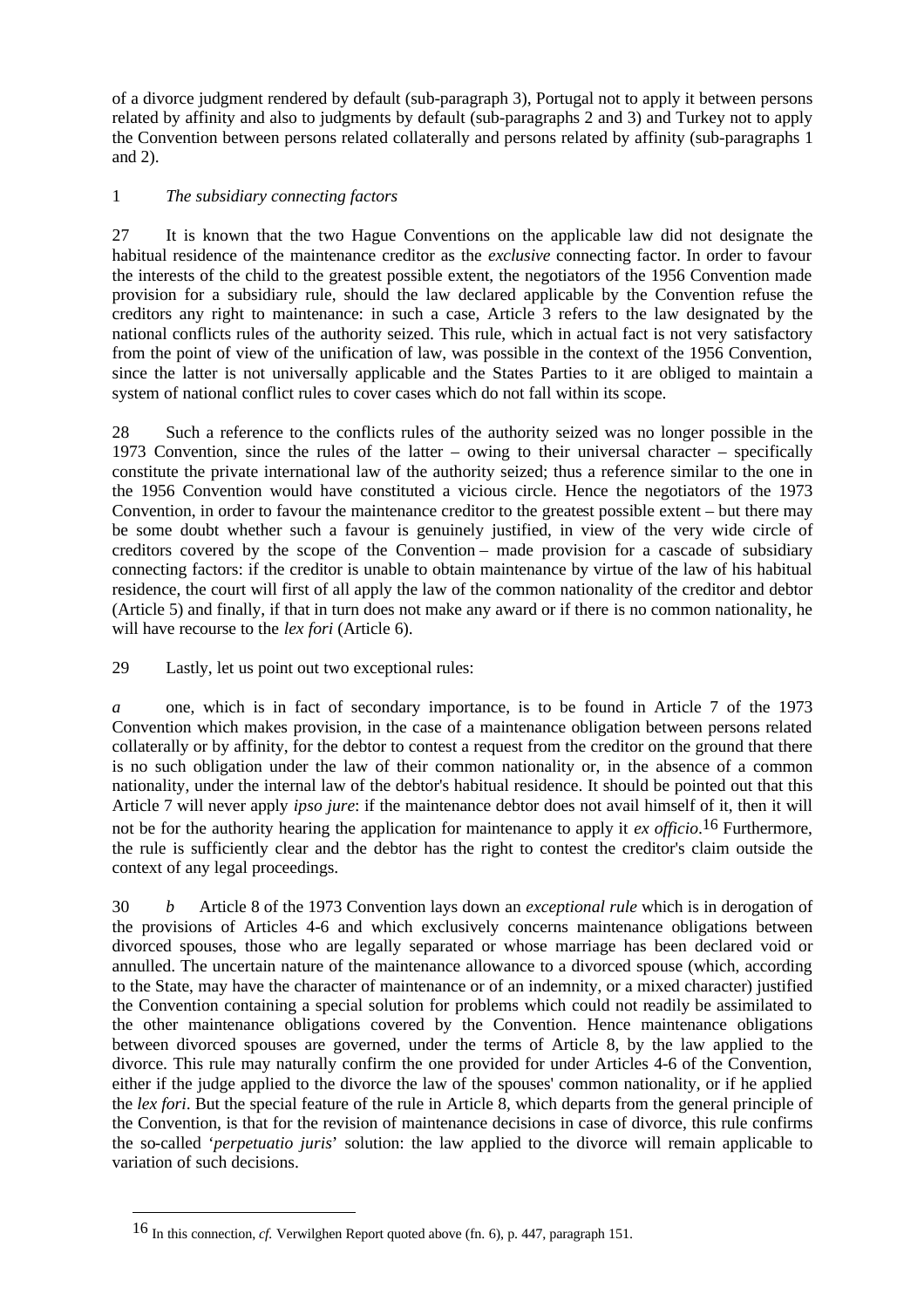31 It should not be concealed here that this Article 8 is undoubtedly the one in the 1973 Convention which is the source of the most sensitive problems. Firstly, maintenance allowances between spouses inevitably raise the preliminary question of the existence of the marriage or of its recognition, questions which we shall examine later on.<sup>17</sup> But the greatest difficulty of this article, the one which has provoked severe criticism in numerous writings, is precisely this *perpetuatio juris* solution provided in case of a revision of a maintenance decision in the event of divorce.

32 It should be recalled here that the solution decided on by the negotiators of the 1973 Convention to establish the principle of *perpetuatio juris* was adopted only after extremely lengthy discussion, in the course of which there was a genuine confrontation between delegates, and that the ultimately accepted solution never managed to quell the criticism of certain delegations. The Reporter of the Convention perfectly described the atmosphere in which the problem of the revision of maintenance allowances subsequent to divorce was tackled; he outlined the examples given, making it apparent how questionable, in certain cases, the ultimately adopted solution in fact was. Furthermore, it was only after having obtained the reservation in Article 14, sub-paragraph 3, that the delegations which were opposed to the *perpetuatio juris* solution finally accepted the compromise.<sup>18</sup>

33 There is no doubt that this sensitive question will be at the centre of the discussions of the Special Commission on the operation of the Conventions on maintenance obligations. It is even to be expected that certain States will consider the solution adopted in Article 8 so unsatisfactory that they propose a revision of the Convention. That would mean provoking an upheaval out of proportion to the reality of the problem: even if the solution adopted in Article 8 for the revision of maintenance allowances subsequent to divorce may in fact, in certain cases, be described as unsatisfactory, a solution might be found – either by means of a protocol or in the form of a recommendation – so as to eliminate the negative effects of this provision, without overturning the entire system of the Convention and subjecting it to a complete revision.

34 Finally, a remarkable innovation has to be pointed out which was introduced in the 1973 Convention by comparison with that of 1956. Article 9 in fact constitutes a uniform connecting factor rule, governing the right of a public body to obtain reimbursement of maintenance benefits provided by it for an indigent person. Under the terms of Article 9: 'The right of a public body to obtain reimbursement of benefits provided for the maintenance creditor shall be governed by the law to which the body is subject'. In order to grasp the significance of this article, it is essential to read it with Article 10, sub-paragraph 3, which governs the *extent of the obligation of a maintenance debtor* and hence the extent of the reimbursements to which the public body may lay claim.

Under the terms of Article 1, paragraph 3, of the 1956 Convention, this right was governed by the law of the habitual residence of the child creditor. The new system adopted in the 1973 Convention may lead to some imbalance between the law governing the right to require reimbursement and the law governing the extent of the debtor's maintenance obligation. If the law applicable to the maintenance obligation under the Convention makes no provision for a claim in favour of the maintenance creditor *vis-à-vis* any other person, the public body is not entitled to lay claim to reimbursement of the benefits it has paid, even if the law applicable to it under Article 9 stipulates such a maintenance obligation.

# 2 *Case law*

 $\overline{a}$ 

36 As we mentioned earlier, the two Hague Conventions on the law applicable to maintenance obligations, despite the clarity of their rules, have given rise to a large number of court rulings, particularly in connection with the 1956 Convention. It would not be appropriate to examine these rulings in depth in the context of this Note; furthermore, extensive summaries of them are to be found in the publications of the Asser Institute on *Les nouvelles Conventions de La Haye, leur application par les juges nationaux*, which we referred to earlier on.<sup>19</sup> Moreover, a detailed examination of these rulings is particularly pointless in view of the fact that the vast majority of them merely confirm what

<sup>17</sup> *Cf. infra*, paragraphs 45-52.

<sup>18</sup> *Cf.* Verwilghen Report quoted above (fn. 6), paragraphs 152-165.

<sup>19</sup> *Cf.* above, paragraph 23, footnote 10.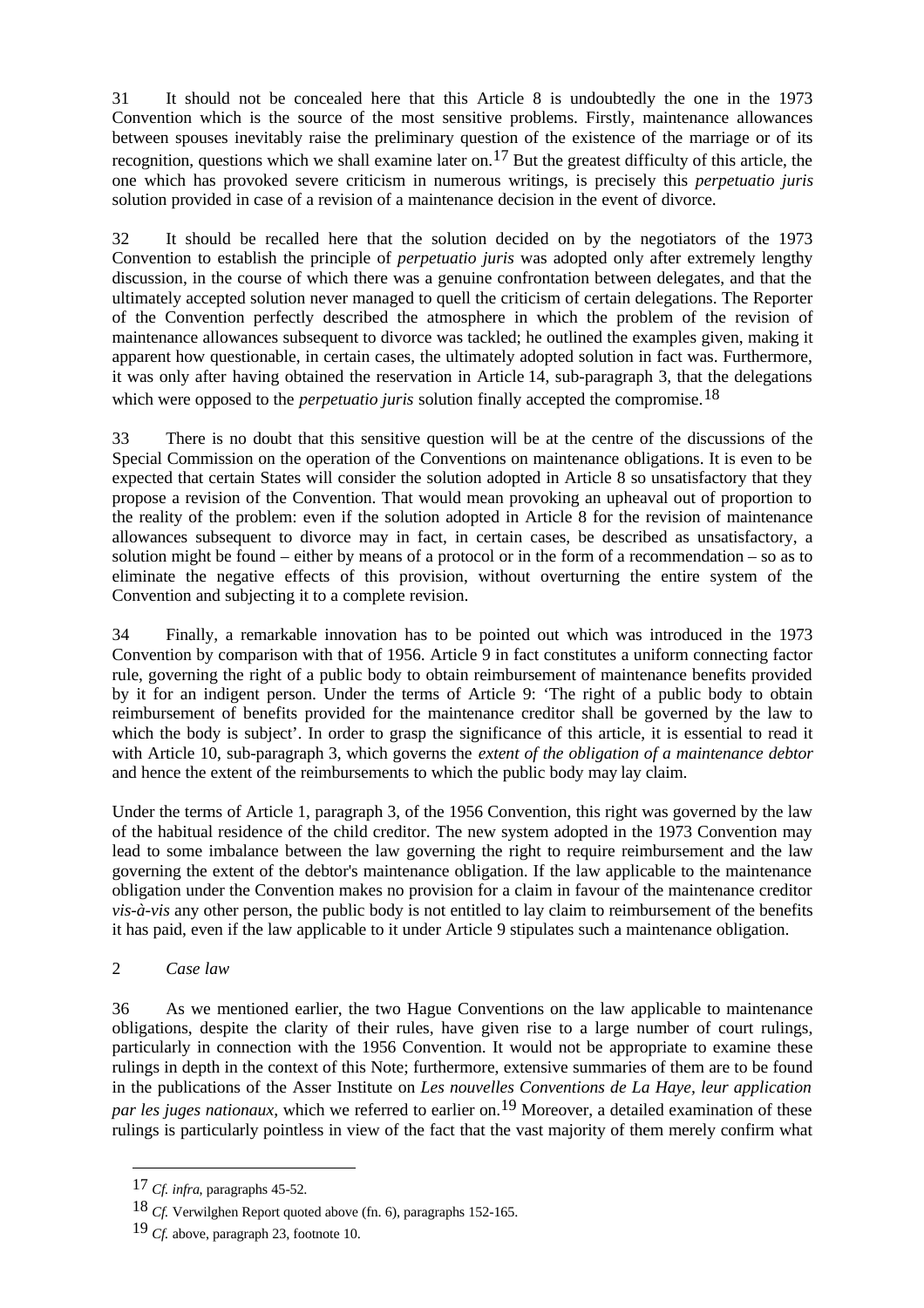is fairly clearly stated in the text of the Conventions. The *raison d'être* of these confirmatory rulings arises out of the fact that the courts of first instance had often inadequately applied one of the two Conventions and that recourse to a court of appeal then merely confirmed the treaty texts and the justification of their rules as contained in the Explanatory Reports. Sometimes the courts of first instance had quite simply failed to apply the Conventions.

37 Hence we may simply confine ourselves – with the exception of two sensitive problems which we shall examine later on<sup>20</sup> – to citing just a few court rulings dealing with essential points. Thus in regard to the application of Article 8 of the 1973 Convention – namely the fact that the maintenance obligation between divorced or legally separated spouses is to be governed by the law applied to the divorce – the Civil Court of Luxembourg delivered a judgment which provides a good summary of the generally acknowledged court approach in regard to the distinction to be made between a maintenance allowance in favour of the spouse and an allowance in favour of the child.<sup>21</sup> In this case, a divorce was granted by application of Austrian law. The mother of the minor applied to the father of the latter before a Luxembourg court for a maintenance allowance on behalf of the child and a further one on her own behalf. All the parties had Austrian nationality and were domiciled in Luxembourg. In accordance with Article 4 of the 1973 Convention, the Court accordingly applied Luxembourg law to the maintenance proceedings introduced on behalf of the child; but it applied Austrian law, in accordance with Article 8 of the same Convention, to the maintenance application submitted by the mother on her own behalf.

38 With reference to the temporal application of Article 8 of the 1973 Convention, the Court of Bois-le-Duc found, in its judgment delivered on 23 July 1981, that this article was not applicable to obligations which are imposed on one of the parties in respect of the opposite party by a provisional decision adopted during the divorce proceedings; Article 8 concerns a divorce which has been granted, so that the conflict rule set forth in Article 8 is only valid for divorces which have been decreed.22

39 With regard to the determination of the habitual residence of a child, the *Bundesgerichtshof*, in a judgment of 5 February 1975, considered that a five-year-old child born out of wedlock, sent by his mother to a boarding school abroad, was resident with his mother, in this case in Germany.23 The Court found that in order to establish a habitual residence, short-term residence or an excessively brief stay was not sufficient. Other links with the place of residence were required, in particular family or professional links, showing the centre of gravity of the person in question to be in that place. In this case, the mother had decided to send her child to boarding school as a temporary measure – in her view, this was an emergency solution as she had nowhere else to put him whilst she went to work. The mother's domicile had all the more to be regarded as the centre of gravity of the child's life, in view of the fact that he was only five years old and his mother was the only parent with whom he was able to spend his holidays.

40 However, the Court of Arnhem reached an entirely different conclusion in a judgment delivered on 13 December 1979. It decided that as the two minors whose right to maintenance was at issue went to school in the Netherlands, there were grounds for considering that their habitual residence under the terms of Article 1 of the 1956 Hague Convention was in fact in the Netherlands, despite the fact that for the past five years, *i.e.* since January 1974, the children had been living with their mother in the Federal Republic of Germany, a few kilometres from the Dutch border.24 It does not seem that this ruling ought to meet with general approval.

<sup>20</sup> *Cf.* below, paragraphs 45-57.

<sup>21</sup> Civil Court of Luxembourg, 20 February 1986, No 105/86, summarized in *Asser*, Vol. IV (fn. 10), p. 48.

<sup>22</sup> *Hof Den Bosch* of 23 July 1981; *cf.* also *Nederlandse Jurisprudentie* 1982, p. 360.

<sup>23</sup> *BGH* of 5 February 1975 - IV ZR 103/73; *cf. Die deutsche Rechtsprechung auf dem Gebiete des internationalen Privatrechts* 1975, No 83.

<sup>24</sup> Court of the District of Arnhem of 13 December 1979, summarized in *Asser*, Vol. III (fn. 10), p. 33.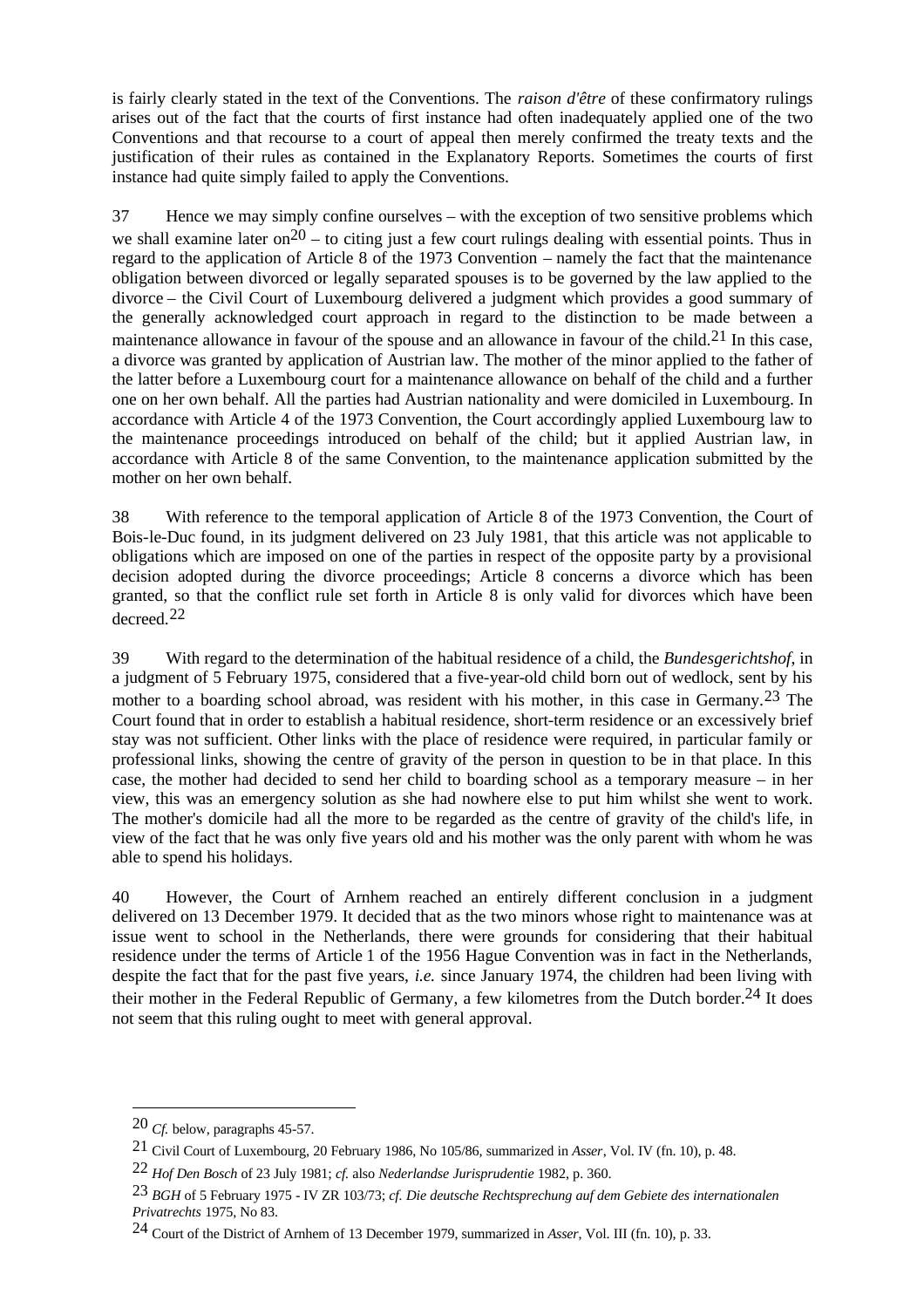41 With reference to the capacity to introduce proceedings for maintenance, and particularly that of a public body, several German judgments were delivered on the question in relation to the 1956 Convention (it should be recalled that the 1973 Convention contains an express provision in this connection, *i.e.* Article 9). Hence a court in Koblenz declared that, under the terms of Article 1, paragraph 3, of the 1956 Convention, the *Kreisjugendamt* (youth authority) had standing to bring proceedings for a declaration of paternity as well as proceedings to obtain an allowance against a Turk domiciled in the Federal Republic of Germany, on behalf of a Turkish child born out of wedlock, domiciled in the aforesaid country.25

# 42 In another German judgment, a court carried out a lengthy examination of the scope of

26 It initially stated that there was still some doubt as to whether this article was applicable to the representation of a minor in court. The court found that the text of the provision was unclear: it could be interpreted as meaning that it exclusively governed the question as to who is entitled to introduce maintenance proceedings on his own behalf. But the court subsequently found that, in the light of the wording as well as the intention of Article 1, paragraph 3, the question of representation in court was also governed by that provision. The intention of the Convention was that, in regard to the right to maintenance, all children having their habitual residence in the same country should be treated equally, regardless of the State in which the application was made. In the event that a law other than that of his habitual residence were to be applied to the question of a child's legal representation, it would not be possible to reach uniform decisions in the Contracting States.

43 Lastly, let us quote an important German judgment concerning Article 6 of the 1973 Convention: the question was whether the right to an advance for the costs of the divorce proceedings was embodied in the concept of maintenance obligations.<sup>27</sup> In this case, the maintenance obligation was governed by Italian law, under which a spouse who is entitled to a contribution as a maintenance obligation is not automatically entitled to an advance to cover the costs of the proceedings as well. The court declared that Article 6 of the 1973 Convention did not apply in this case, as a prerequisite of its application was that the law designated by Articles 4 and 5 of the Convention did not recognize *any* right to maintenance whatsoever. But if this law, as in the case of Italian law, did in fact stipulate a maintenance obligation between separated spouses, it then established in particular whether, and *to what extent*, the creditor was able to claim maintenance. If, in the present case, Italian law was less generous than German law, the maintenance creditor had to be satisfied with the lower amount. Article 6 of the Convention did not constitute a provision declaring applicable the law most favourable to the maintenance creditor.

44 There remain now two problems to be examined, namely that of the *incidental question* and that of *party autonomy*, which might give rise to discussion in the Special Commission.

### 3 *The incidental question*

 $\overline{a}$ 

45 Of all the issues raised by the application of the two Hague Conventions on the applicable law, the so-called incidental question is the one which has been the cause of the greatest number of rulings and writings.28 It would go beyond the scope of this Note to outline all the trends in legal writings to which this question has given rise and we refer on this point to the literature mentioned

<sup>25</sup> *Oberlandesgericht* Koblenz of 17 December 1974 - 6 W 553/74; *cf. Die deutsche Rechtsprechung* 1974, No 119.

<sup>26</sup> *Kammergericht* of 4 December 1979, summarized *in extenso* in *Asser*, Vol. II (fn. 10), pp. 57-58.

<sup>27</sup> *Kammergericht* of 23 July 1987; *cf.* in particular *IPRax* 1988, p. 234, with a note by Von Bar (pp. 220-222), who approved the decision.

<sup>28</sup> *Cf. inter alia:* P. Lalive & A. Bucher, 'Sur la loi applicable à l'obligation alimentaire et à la «question préalable» de la filiation, selon la Convention de La Haye du 24 octobre 1956', *Annuaire suisse de droit international* 1977, p. 377 *et seq.*; Simon-Depitre, 'Les aliments en droit international privé', *Travaux du Comité français de d.i.p.* 1973-1975, pp. 30-70, in particular p. 55 *et seq.*; Von Overbeck, 'L'application par le juge interne des conventions de droit international privé', *Receuil des cours de l'Académie de droit international*, 1971.I (Vol. 132), pp. 62-68; K. Siehr 'Haager Unterhaltsstatutabkommen und gerichtliche Vaterschaftsfeststellung', *FamRZ* 18 (US71), p. 398 *et seq.*; Jean Déprez, article quoted above (fn. 11), pp. 391-396; P. Lagarde, 'Observations sur l'articulation des questions de statut personnel et des questions alimentaires dans l'application des conventions de droit international privé', *Mélanges A.E. von Overbeck*, Fribourg 1990, p. 511 *et seq.*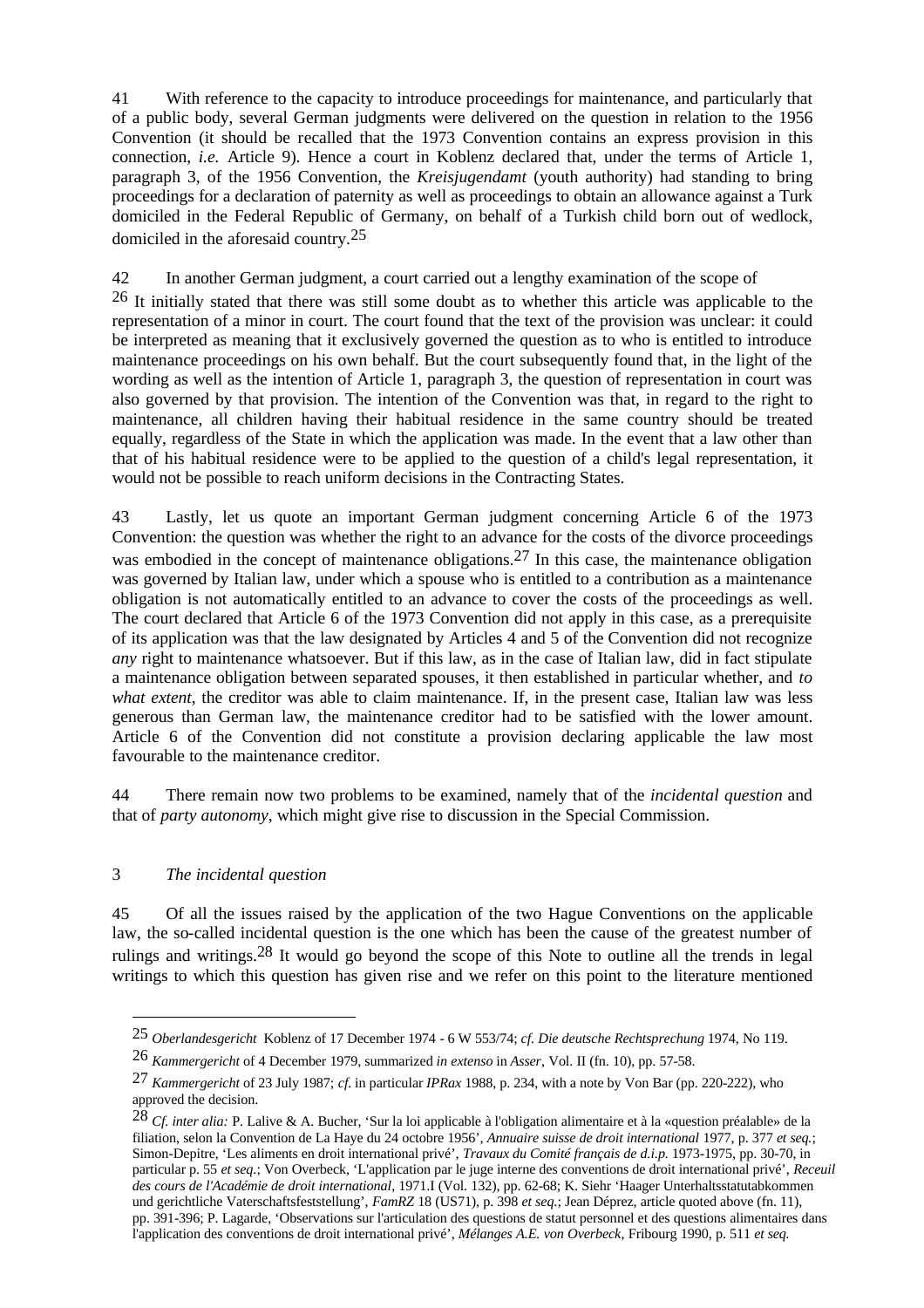herein. But it is appropriate at this juncture briefly to recall the problem and to indicate the general tendency of court decisions.

46 At the time of the drafting of the 1956 Convention, and in view of the fact that there were major differences – both at the substantive law level and at that of the conflicts rules – between the various countries in regard to maintenance obligations, the negotiators of the Convention had wished to draw a basic distinction between the maintenance obligation itself, involving only a cash payment, and the family relationship out of which that obligation arose. The Conference, considering that the establishment of a family link was secondary when maintenance assistance was urgently required, raised the maintenance obligation to the status of an autonomous and distinct connecting factor.<sup>29</sup> However, it was not possible to grant maintenance benefits to a child without establishing a biological link with the maintenance debtor; hence the problem of the incidental question. Article 5, paragraph 2, of the 1956 Convention stipulates that the latter 'shall govern only conflicts of laws concerning maintenance obligations. Decisions rendered in application of this Convention shall be without prejudice to questions of affiliation or to family relationships between the claimant and the respondent'. Article 2, paragraph 2, of the 1973 Convention substantially incorporates the same rule, but in the latter Convention, this provision seems to contradict Article 1, which provides that the Convention shall apply in respect of a maintenance obligation specifically arising from a family relationship, parentage, marriage, etc. In a commentary on the 1973 Convention, Professor Batiffol points out the paradoxical nature of the two articles and questions how a man could be ordered by court to pay maintenance to his wife, whilst it simultaneously refused to take sides on the issue of whether or not she was in fact his wife.<sup>30</sup>

47 If it has to be acknowledged that, in order to entail a maintenance obligation, the establishment of a family link arises as an incidental question within the framework of the Hague Conventions, it is then necessary to ascertain which law will be applied to this incidental question. Neither the 1956 nor the 1973 Convention provides a direct reply to this question; but Article 1, paragraph 1, of the 1956 Convention answers it indirectly, since it stipulates: 'The law of the place of habitual residence of the child shall determine *whether*, to what extent, and *from whom* the child may claim maintenance'. This formulation led a broad majority of commentaries, and case law which can now be regarded as authoritative, to declare that the law applicable to the incidental question was the one governing the maintenance obligation.<sup>31</sup> However, this establishment of a family link between the maintenance creditor and debtor merely constituted a ground for granting maintenance and did not otherwise prejudge the questions of affiliation or the family relationships involving that creditor and that debtor. This result was clearly the intention of the negotiators of the 1956 Convention. It is regrettable that the 1973 Convention did not expressly state that the law applicable to a maintenance obligation had also to govern the incidental question, as the issue remains open and still gives rise to questions.<sup>32</sup>

48 The fact remains that the submission of the incidental question to the law governing a maintenance obligation is approved by the literature and by most of the case law of the States Parties to the Convention. Let us quote in this connection the decision of 6 October 1965 of the OGH in Austria, which dismissed any possibility of a connecting factor separate from the incidental question within the framework of the 1956 Convention, and acknowledged that a father should be ordered to pay maintenance on the basis of the law of the habitual residence of the child, even though proceedings for a declaration of paternity had been dismissed as no longer valid under Swiss law, the father's national law.33 This decision is all the more important in that Austria no longer recognizes '*Zahlvaterschaft*' in municipal law.

<sup>29</sup> Von Overbeck, course quoted above (fn. 12), pp. 66-68.

<sup>30</sup> H. Battifol, 'La douzième session de la Conférence de La Haye de droit international privé', *Revue critique de d.i.p.*, 1973, p. 266.

<sup>31</sup> Verwilghen Report quoted above (fn. 6), pp. 435-437; Von Overbeck, course quoted above (fn. 12), pp. 66-67.

<sup>32</sup> Von Overbeck, course quoted above (fn. 12), p. 67; Lalive & Bucher, article quoted above (fn. 27), p. 382 *et seq.*

<sup>33</sup> *OGH* of 6 October 1965, *ZfRV* 1969, p. 299, with note by H. Hoyer; along the same lines, *Corte di Cassazione* (Italy) of 31 May 1969, *Riv. dir. int. priv. proc.* 1970, p. 110.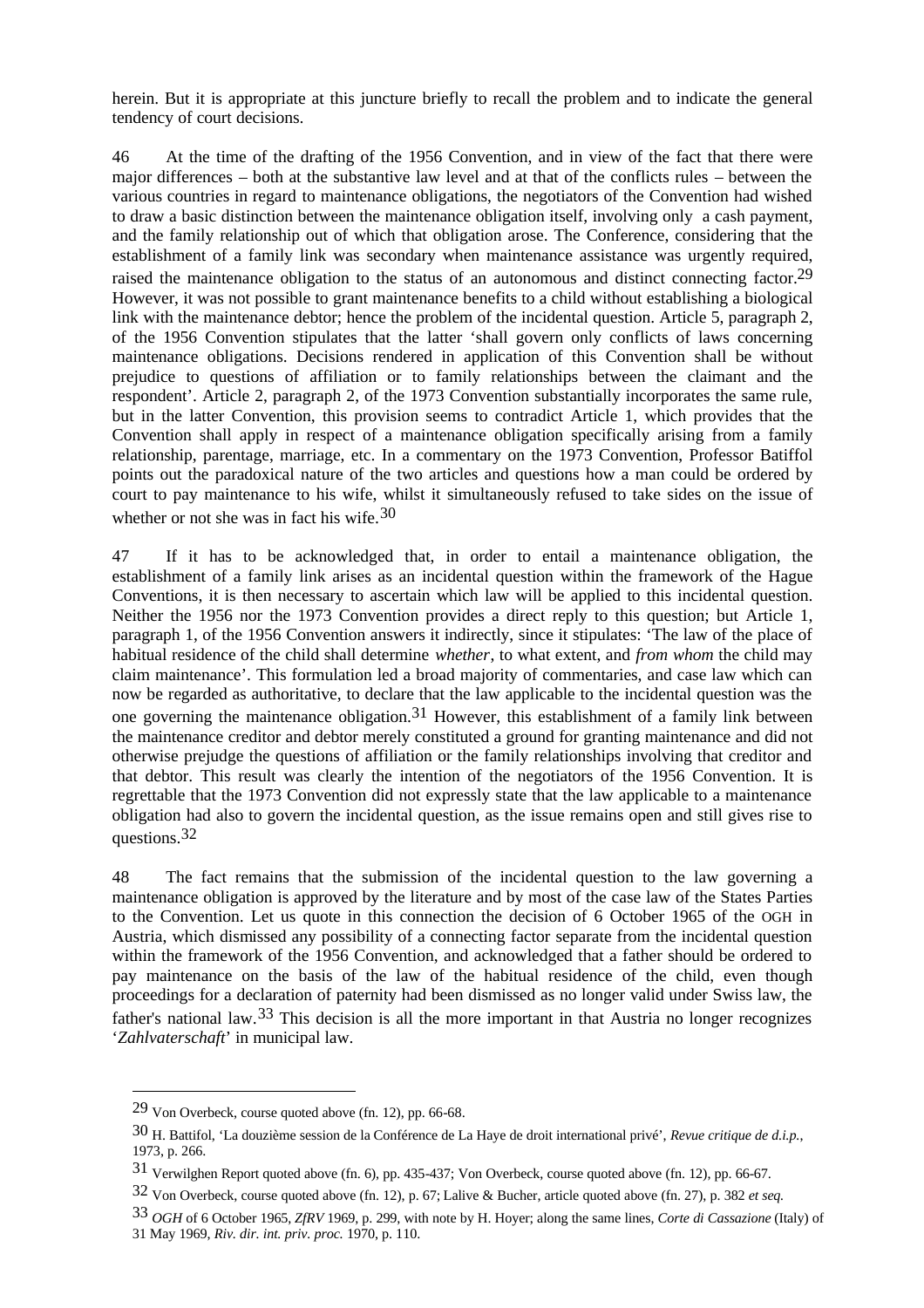49 This principle is also followed in German case law which has, moreover, expanded the rules of the Convention: in Germany, the courts already made the question of descent (*i.e.* not only as a ground, but as a main issue) itself subject to German law, when that law applied to a maintenance obligation.34

50 But then a difficult question arises: what if the law applicable to a maintenance obligation stipulates, in order for maintenance to be granted, that a status decree has to be delivered, deciding on the family link? The problem cropped up in the Swiss Federal Court in a famous case, the *Peney* case.35 A child residing in Germany brought proceedings in Switzerland against his alleged father. The *lex obligationis*, *i.e.* German law, requires a status decision recognizing the paternity of the maintenance debtor prior to granting maintenance. However, the Federal Court started from the premise that, as the Convention did not prejudge the parent-child relationship, it was implicit that such relationship might or ought to be determined *incidentally*. The consequence in fact seems to go beyond the strict framework of the conflict rule: it is binding, even if the 'conflicting' laws in a given situation – and in the present case, the German *lex obligationis* – do not recognize the possibility of a ruling on paternity being delivered in an incidental decision. Hence the Swiss Federal Court seems to acknowledge that the Convention establishes a *substantive* rule of private international law.36 By this decision, the Court as it were replies to an incidental question to the incidental question, namely whether the Hague Convention offers a court the possibility, or even imposes the obligation, to decide solely incidentally on the parent-child relationship, when the *lex obligationis* stipulates that there has to be a status decree as a prerequisite for the maintenance proceedings to be successful.

51 This incidental question to the incidental question remains open, as the ruling in the *Peney* case seems to go beyond the treaty text. A discussion on this sensitive question during the Special Commission might be conducive to greater clarity on this point, paving the way to a uniform interpretation of Conventions on this issue.

52 With regard to the incidental question in case of divorce and the bringing into play of Article 8 of the 1973 Convention, the Reporter of this Convention effectively showed that when an application for maintenance is made after a divorce has been pronounced in another State, in order for the rule in Article 8 to come into play and for the law applicable to the divorce to govern the maintenance obligation, this divorce has to be recognized in the State of the forum. If, on the other hand, the divorce pronounced abroad does not satisfy, in a Contracting State in which the creditor hopes to start a maintenance action, the conditions which must be fulfilled before it can be recognized, Article 8 has to be interpreted to the effect that the law applicable to the maintenance obligations will be determined in accordance with Articles  $4-6.37$  In actual fact, if the divorce cannot be recognized in the State seized of the application for maintenance, the spouses divorced abroad are considered in this State as remaining married to each other.

### 4 *Party autonomy*

 $\overline{a}$ 

53 It may seem strange to devote a passage in this Note to party autonomy in respect of maintenance obligations arising out of family law. In actual fact, neither the 1956 nor the 1973 Convention offers a maintenance creditor and debtor the possibility of choosing the law which is to be applied to the maintenance relationship. Furthermore, neither the *travaux préparatoires* in 1956 nor those in 1973 in particular ever envisaged such a possibility. During the *travaux préparatoires* for the 1973 Convention, a questionnaire was addressed to States, containing a list of the various applicable laws and asking States to choose which laws they considered ought to be applied to maintenance obligations; in this list, under sub-paragraph *j*, 'another law' was mentioned. Yet no State indicated under this letter that it might be possible to envisage offering the parties some choice in designating

<sup>34</sup> Von Overbeck, course quoted above (fn. 12), p. 67; Lalive & Bucher, article quoted above (fn. 27), p. 384, and the case law digested in *Asser*, Vol. III (fn. 10), p. 36 *et seq.*

<sup>35</sup> *ATF* 102 II, p. 128, of 4 May 1976, commented on at length by Lalive and Bucher, article quoted above (fn. 27).

<sup>36</sup> Along these lines, see Lalive & Bucher, article quoted above (fn. 27), p. 382.

<sup>37</sup> Verwilghen Report quoted above (fn. 6), paragraphs 159-161.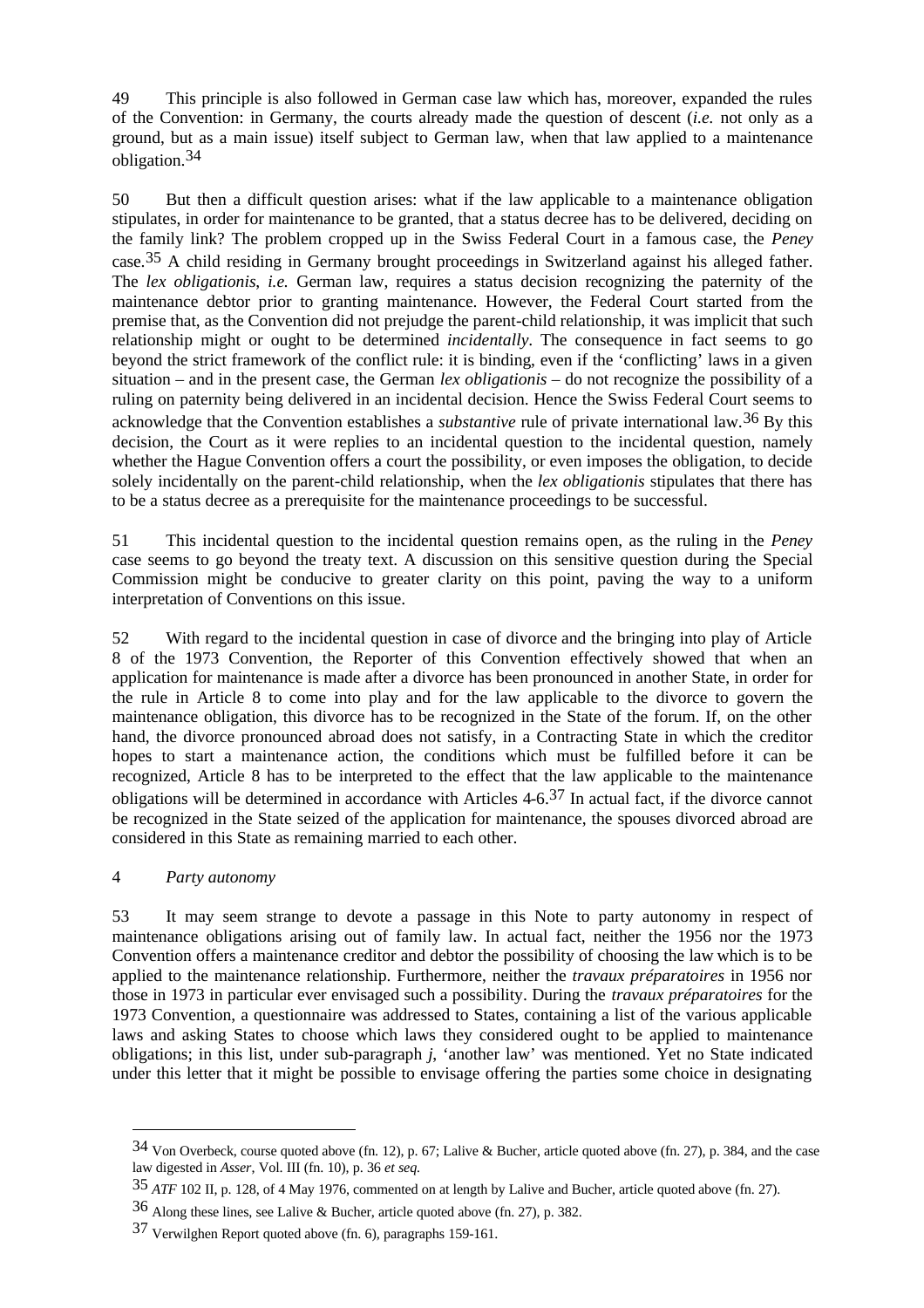the law applicable to their maintenance obligations.38 Finally, Professor Michel Verwilghen, in his very detailed Report, never once mentioned this possibility.

54 It is true that, at the time when those two Conventions were drafted, there was virtually no acknowledgement of party autonomy in the domain of family law, except to a limited extent in the law of succession to the estates of deceased persons, where certain States recognized the *professio juris*, offering the *de cujus* a limited choice in respect of the law applicable to his succession. Similarly, in the domain of matrimonial property, certain States allowed spouses to choose the law applicable to their property relations. But over and above those cases which were acknowledged on a limitative basis, party autonomy was not recognized in family law, either in literature or in the texts of laws. It must none the less be acknowledged that there has been a clear evolution in this domain and that party autonomy in family relationships is increasingly gaining ground. However, despite the developments in this direction in the law of succession and in that of matrimonial property, particularly in the recent Hague Conventions of 1978 and 1989, this movement does not appear to have reached the domain of maintenance obligations. In this connection, it is quite remarkable that in an extremely recent article on the evolution of party autonomy in private international law, Professor von Overbeck makes no mention of this autonomy in respect of maintenance obligations.39

55 And yet it would seem that the problem arises in a fairly acute manner, above all when maintenance questions are settled in agreements drawn up by a solicitor. It frequently happens that spouses, at the time of their divorce, decide to deal with the problem of maintenance obligations in favour of the children and of the mother in a settlement agreement. Those agreements are frequently governed by a law which does not correspond to the one recognized by the Hague Conventions and solicitors are reluctant to draw up such agreements, questioning whether the parties have the right to depart from the treaty obligations and to choose, in their settlement agreement, a law which would govern all the maintenance obligations arising out of their family relationships. It seems that the problem is posed less frequently for the courts seized of divorce proceedings, which quite readily agree to ratify such agreements, without going into the law applicable to the maintenance settlement.

56 There is virtually no ruling condemning a choice of the applicable law by a maintenance creditor and debtor; nor, moreover, with a few exceptions, is there any case law expressly acknowledging such a practice. To the best of our knowledge, only one judgment, delivered by the Cantonal Court of Zurich on 15 April 1975 in the *WP.P v. W.* case,  $40$  expressly recognizes that the parties have such a choice. In this case, a minor born out of wedlock was represented by the Austrian youth authority, which instituted proceedings on behalf of the child against a father presumed to be domiciled in Switzerland. A compromise was reached in a document called an '*Abfindungsvertrag*', in which the defendant acknowledged that he was the father of the child and agreed to make a lump sum payment to this child, as well as to cover the costs of the mother's confinement. This agreement was expressly subject to Swiss law, whereas the child was at the time domiciled in Austria: the court declared that the choice of Swiss law by the parties was admissible.

57 This obvious discrepancy between practice on the one hand and the texts of laws and literature on the other might constitute a topic for consideration by the forthcoming Special Commission on the operation of the Conventions on maintenance obligations. Maybe this Special Commission might acknowledge that, within certain limitations (but what should those limitations be and in what framework should the latter be spelled out?) the two Hague Conventions on the law applicable to maintenance obligations do not stand in the way of the creditor and debtor submitting their mutual maintenance obligations to a law which they themselves have chosen.

<sup>38</sup> See *Actes et documents de la Douzième session,* Vol. IV, *Obligations alimentaires*, pp. 9-11 and 54-84.

<sup>39</sup> A.E. von Overbeck, 'L'irrésistible extension de l'autonomie en droit international privé', *Mélanges François Rigaux*, Brussels 1993, pp. 619-636.

<sup>40</sup> *Obergericht* of the Canton of Zurich of 15 April 1975, *BlZR* 75 (1976), No 13, p. 23, partially reproduced in *Annuaire suisse de droit international*, 1977, pp. 326-333.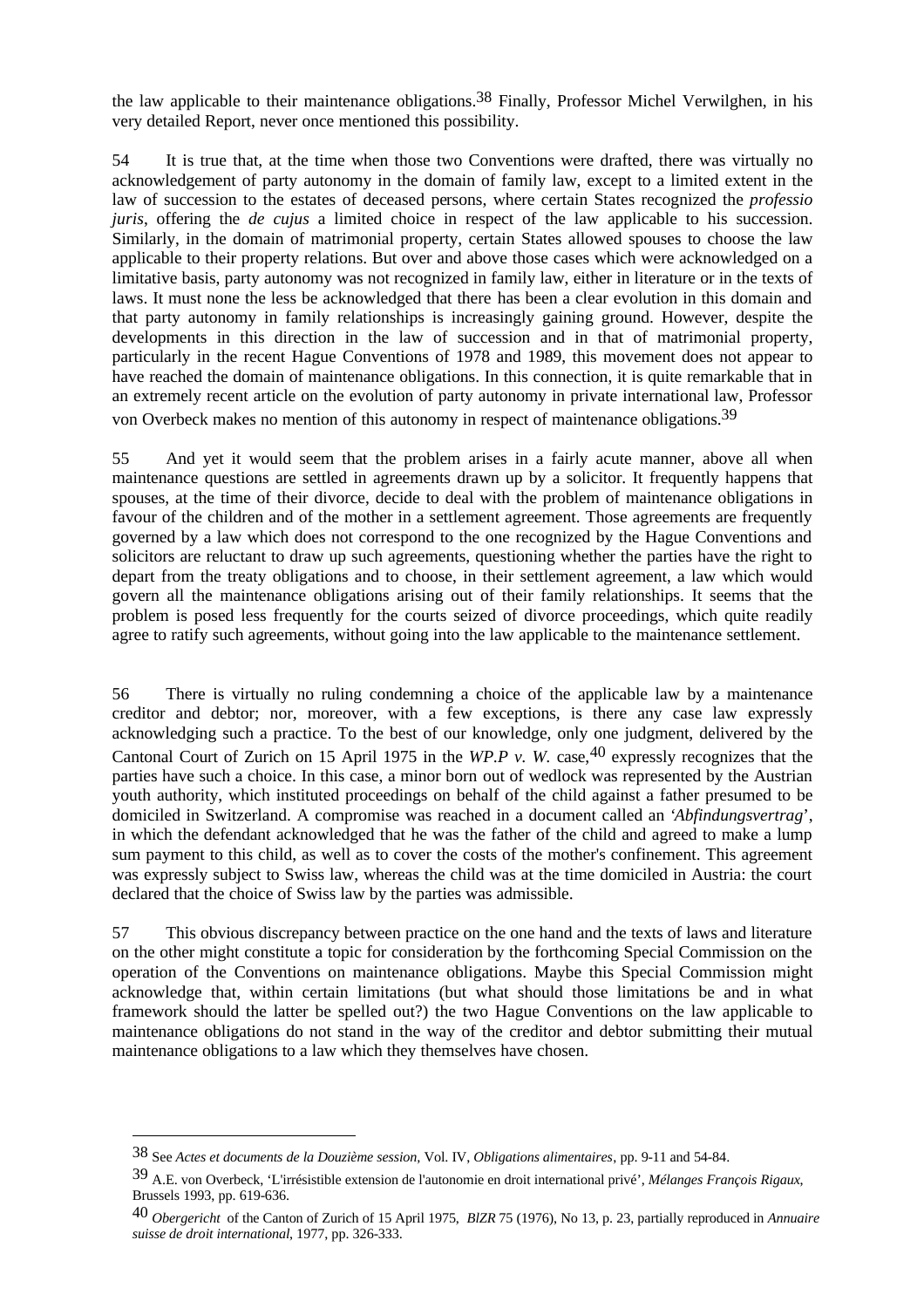### B *The Conventions on the recognition and enforcement of decisions*

58 Nineteen States are at present Parties to the 1958 Convention on the Recognition and Enforcement of Decisions Relating to Maintenance Obligations in Respect of Children, namely: Austria, Belgium, Czech Republic, Denmark, Finland, France, Germany, Hungary, Italy, Liechtenstein, Norway, Netherlands, Portugal, Slovak Republic, Spain, Sweden, Switzerland, Suriname and Turkey; furthermore, Greece and Luxembourg have signed the Convention, but without ratifying it.

59 On the other hand, only sixteen States are Parties to the new Convention of 2 October 1973 on the Recognition and Enforcement of Decisions Relating to Maintenance Obligations, namely: Czech Republic, Denmark, Finland, France, Germany, Italy, Luxembourg, Netherlands, Norway, Portugal, Spain, Slovak Republic, Sweden, Switzerland, Turkey and the United Kingdom; Belgium is the only State to have signed the Convention, but without ratifying it. Lastly, the Republic of Poland deposited its instrument of accession with the Ministry of Foreign Affairs of the Netherlands on 14 February 1995. In accordance with Article 31, paragraph 3, of the Convention, such accession shall have effect only as regards the relations between the acceding State and the other States Parties which have not raised an objection to its accession in the twelve months after the receipt of the notification referred to in sub-paragraph 3 of Article 37. For practical reasons, this twelve-month period started on 15 April 1995 and runs to *15 April 1996*.

60 Since the aim of the Convention was to unify certain rules of conflicts of authorities and jurisdictions – the favoured territory of *reciprocity* – neither of the two is universal in character and each of them applies solely in reciprocal relations between Contracting States, and in such relations only. But beware: this reciprocity only applies where the country from which the decision emanates is a Contracting State, the nationality of the parties or the place of their habitual residence being of no importance for the application of the Convention (Article 2, paragraph 3, of the 1973 Convention).<sup>41</sup>

61 Furthermore, Article 29 of the 1973 Convention declares that this latter shall replace, as regards the States who are Parties to it, the 1958 Convention applicable to children. But this article does not have the effect of abolishing the application of the 1958 Convention between the States which are Parties to it, contrary to what certain maintenance debtors believed they were able to argue. In actual fact, with regard to payments which had fallen due before the entry into force of this Convention between two States, the 1973 Convention does not rule out the application of the 1958 Convention. When a court has to decide on an application for maintenance, dealing both with payments which had fallen due before the entry into force of the 1973 Convention and for maintenance obligations after this entry into force, it will have to declare the decision enforceable in regard to the payments which had fallen due on the basis of the 1958 Convention and, for the rest, on that of the 1973 Convention.42

62 But a distinct difference of opinion is to be found in the court rulings of the States Parties to the 1958 Convention as regards the problem of the temporal application of that Convention. There is, in fact, a well-established precedent in Germany and in the Netherlands, by which, through the interplay of Article 12, which provides that 'the present Convention shall not apply to decisions delivered before its entry into force' and Article 16, which fixes the entry into force of the Convention for each State having ratified the latter, it has to be considered that the 1958 Convention enters into force, within the meaning of those articles, at the time when it is in force both in the State where enforcement is sought and in the State where the decision has been made. Hence by a judgment of 20 May 1977, the *Landgericht* of Essen, finding that the 1958 Convention had entered into force in Sweden on 1 March 1966, refused to apply the Convention to a Swedish decision relating to

<sup>41</sup> Verwilghen Report quoted above (fn. 6), p. 389, paragraph 12.

<sup>42</sup> See *Gerechtshof* of The Hague, judgment of 12 September 1986, in *Nederlandse Jurisprudentie*, 1987, p. 856.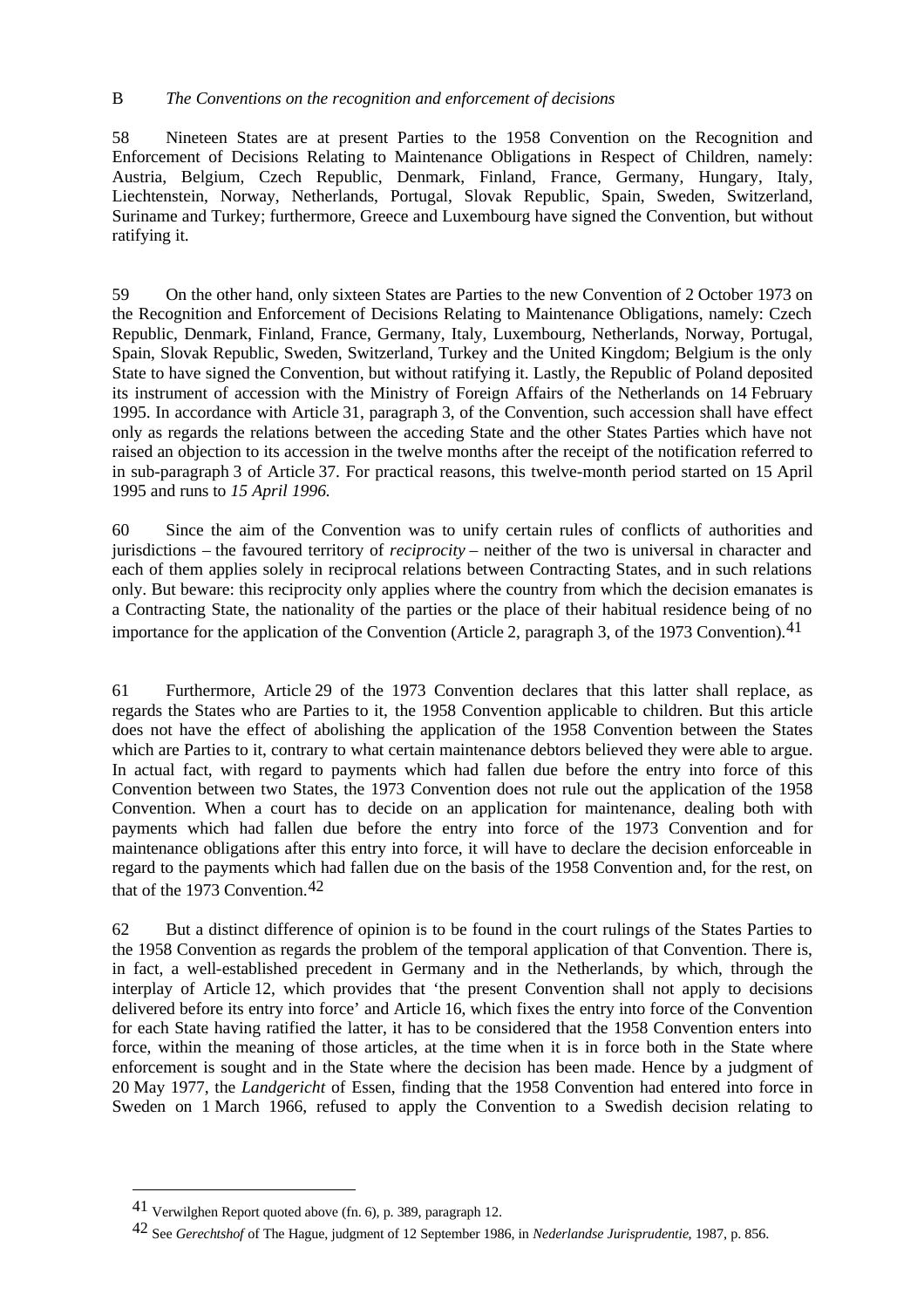maintenance obligations of 8 May 1963, even though this Convention had been in force in Germany since 1 January 1962.<sup>43</sup>

63 Along the same lines, the District Court of Arnhem, in a judgment of 19 May 1979, refused to enforce a maintenance order against a father in accordance with a Norwegian decision of 8 May 1964. The Court declared *ex officio* that, on the basis of Article 12 of the 1958 Convention, the latter was not applicable to the judgment predating the entry into force of the Convention. Now it found that this Convention had been concluded on a basis of reciprocity and that consequently it had to be acknowledged that it was only applicable after the date of its entry into force, both in the Netherlands and in Norway. As the Convention did not enter into force in the latter country until 1 November 1965, under the terms of this Convention, the Norwegian decision could be neither recognized nor enforced in the Netherlands.44

64 Austria applies the same precedent with regard to States which were not represented at the Eighth Session of the Conference and have consequently to accede to the 1958 Convention: by the interplay of Articles 12 and 17, the *Oberlandesgericht* of Vienna declared that a Hungarian decision made before the publication by Austria of its declaration of acceptance of Hungary's accession could not be enforced in Austria, under the terms of Article 12 of the Convention.45

65 Italian courts, for their part, adopt a different attitude, namely that Article 12 of the 1958 Convention refers not to the entry into force of the Convention in the State in which the decision was rendered, but solely to the point at which the Convention entered into force for the State in which application was made for recognition of the decision. This precedent is clearly apparent in a judgment of the Court of Cassation of 4 April 1977, concerning an application for enforcement in respect of a Swedish judgment of 5 October 1965, ordering a natural father domiciled in Italy to pay a maintenance allowance. The Court of Appeal of Venice had declared the application admissible and considered the Hague Convention of 1958 to be applicable, although Sweden had only ratified the latter on 31 December 1965, *i.e.* after the date of the judgment. The Court of Cassation dismissed the appeal lodged against this decision, on the following grounds: the time of entry into force of the Convention, within the meaning of Article 12, is exclusively determined in a general sense by the provision of Article 16, paragraph 1, and it cannot be deduced from the second paragraph of this article that the Convention is not applicable to a decision rendered in Sweden prior to ratification by that State. In order for the Convention to be applicable in this case, it is sufficient to ascertain that at the time when the Swedish decision was rendered, Italy had already ratified the Convention.<sup>46</sup>

66 In actual fact, from a mere reading of the 1958 Convention, the reasoning of the *Corte di Cassazione* would appear to be correct and it is not entirely clear on what grounds the German, Dutch or Austrian courts rely in requiring the test of twofold ratification, when refusing the enforcement of a judgment on the basis of Article 12. The question has not yet arisen in connection with the application of the 1973 Convention. It is true that this Convention provides a different solution to this problem of temporal application. In fact, unlike Article 12 of the 1958 Convention, Article 24 of the 1973 Convention provides that the latter shall apply irrespective of the date on which a decision was rendered, but: 'Where a decision has been rendered prior to the entry into force of the Convention between the State of origin and the State addressed, it shall be enforced in the latter State only for payments falling due after such entry into force'. For payments which have already fallen due, the recognition and enforcement will be governed by the private international law of the State addressed, which might refer back to the 1958 Convention, if the latter were applicable in relations between the two States. Article 24 of the new Convention thus solves this problem of temporal applicability in a way which avoids the difficulties of the 1958 Convention; this undoubtedly explains the absence of case law on that point in regard to this Convention.

<sup>43</sup> See *Die deutsche Rechtsprechung* 1977, No 88; along the same lines, *OLG* Schleswig of 14 May 1974, *ibid.*, No 140*a*.

<sup>44</sup> *Cf. Asser*, Vol. II (fn. 10), pp. 76-77.

<sup>45</sup> *OLG* Vienna, of 9 October 1973, *ZfRV* 1974, p. 143, note by H. Hoyer.

<sup>46</sup> *Riv. dir. int. priv. proc.* 1978, p. 565; along the same lines, *Corte di Cassazione*, 12 April 1979, *Riv. dir. int. priv. proc.* 1980, p. 412.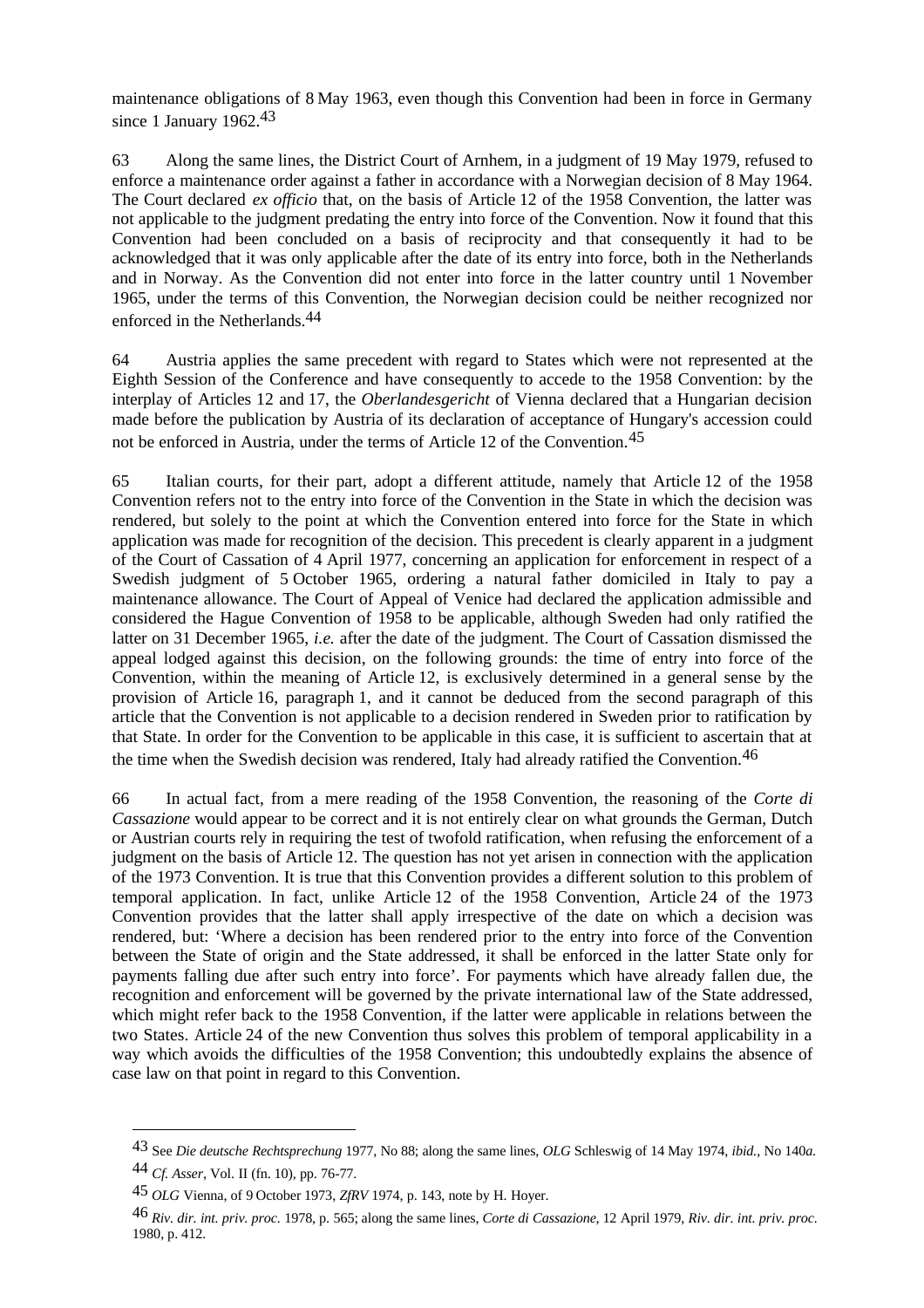67 As in the case of the two Conventions on the applicable law, the two Hague Conventions on the recognition and enforcement of decisions relating to maintenance obligations have given rise to abundant case law, without any major difficulties or fundamental differences between the rulings of the States Parties having thereby become apparent. The large number of decisions is essentially due to the remarkable obstinacy continually demonstrated by maintenance debtors in evading their obligations. Any reason is good enough to contest a decision or appeal against an order for enforcement; advantage is taken of the slightest possibility for ambiguous interpretation of a judgment or of a treaty text: fraud in the proceedings, public policy, etc.! But fortunately the courts seized did not allow themselves to be exploited and, in the vast majority of cases, they made rulings which merely confirmed the treaty text. It is not possible in the context of this Note to give a detailed account of this abundant case law. Furthermore, that would be pointless insofar as, yet again, the latter simply confirms the treaty text or consolidates an already well-established precedent. We shall confine ourselves to outlining certain essential points in these rulings, sometimes noting certain divergencies. In conclusion, we shall deal with the only genuine problem raised by the application of the 1973 Convention, a problem which has not been the subject of case law, but which exists as a result of the national legislation of a State Party to this Convention and which concerns a review of the substance of a decision.47

68 But before examining these rulings, it should be recalled here that – unlike the two Conventions on the applicable law, which, as we have seen, were fairly similar in spirit, if not in letter (apart from the problem of the law applicable to maintenance subsequent to a divorce) – the two Conventions on recognition and enforcement differ from one another to a considerable extent. The negotiators of the 1973 Convention took account of the case law relating to the 1958 Convention and the criticisms which had been levelled against it in legal writings by adopting a more detailed new convention. Hence the 1973 Convention applies not only to *decisions* rendered by an authority in the State of origin, but also to *settlements* between maintenance creditors and debtors, which had not been the case in the 1958 Convention and had given rise to major problems. Under the terms of Article 21, those settlements are to be declared enforceable *subject to the same conditions as a decision*, insofar as they are enforceable in the State of origin.

69 Furthermore, the new Convention of 1973 contains an extremely useful Chapter IV, which moreover provoked lively discussion within the Conference, and which deals with the additional provisions relating to public bodies. This chapter covers two hypotheses which are extremely important in practice: on the one hand, the recognition of decisions rendered against a maintenance debtor on the application of a public body (Article 18), and on the other, applications for recognition and enforcement of a decision rendered between a maintenance creditor and a maintenance debtor, where, under the law to which the public body is subject, the latter is entitled *ipso jure* to seek such recognition in place of the creditor. There is definitely a lacuna in the 1958 Convention in this connection and the new chapter of the 1973 Convention is in line with what was adopted in the new Convention on the applicable law under Article 9.48 It has to be realized that this Chapter IV of the 1973 Convention solely applies to *public bodies*, and not to just any third party intervening in the maintenance relationship between the creditor and the debtor. Although the Convention does not define what is meant by *public bodies*, it is apparent from the discussions and the Report on the Convention that this term includes individuals and legal entities acting, within the framework of a maintenance relationship between the creditor and the debtor, by virtue of the *imperium* with which they are endowed in this respect under the law of the State in which they intervene.49

70 Finally, the 1973 Convention breaks new ground even in regard to the heads of indirect jurisdiction adopted, since it adds an additional one by comparison with the 1958 Convention. In actual fact, the new Convention repeats the classic bases of jurisdiction adopted in 1958, namely the habitual residence of the maintenance debtor, the habitual residence of the maintenance creditor or the submission of the *defendant* (there is an improvement on this point by comparison with the 1958 Convention, which only referred to the submission of the *maintenance debtor*) to the jurisdiction of

<sup>47</sup> See *infra*, paragraphs 92-96.

<sup>48</sup> *Cf.* above, paragraphs 34 and 35.

<sup>49</sup> Verwilghen Report quoted above (fn. 6), p. 422, paragraph 90; A. von Overbeck, 'Les nouvelles Conventions de La Haye sur les obligations alimentaires', *ASDI*, 1973, pp. 157-159.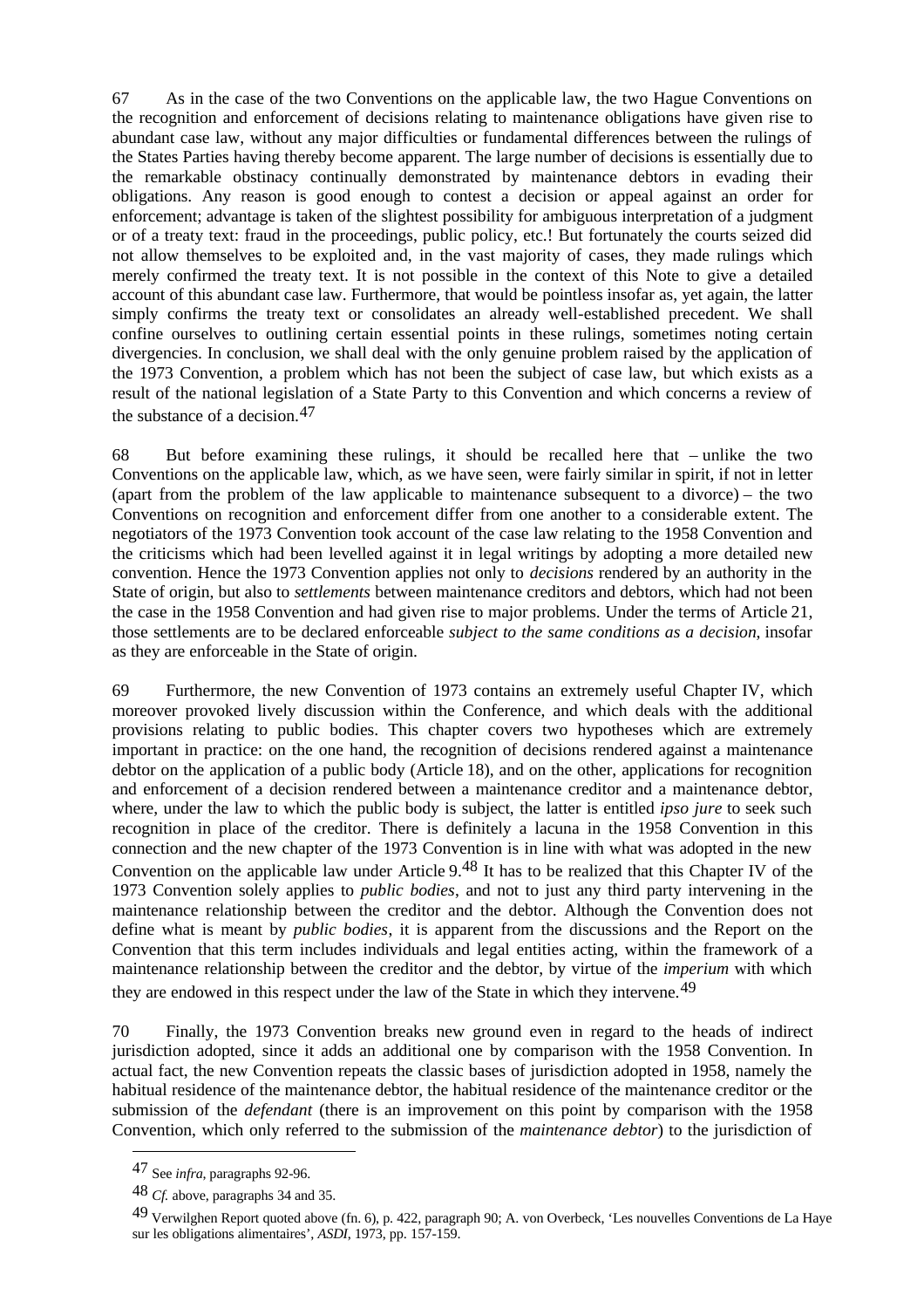the authority seized. In addition to those three heads of indirect jurisdiction, the 1973 Convention introduces that of the common nationality of the maintenance debtor and creditor when it is that of the State of origin of the decision at the time when the proceedings were instituted. This new basis of jurisdiction, adopted at the request of countries whose rules of jurisdiction contain an exceptional head of jurisdiction based on the nationality of the parties, if this coincides with that of the forum,<sup>50</sup> strangely had not been adopted by the negotiators of the 1958 Convention, even though it was equally justified if not more so, in view of the fact that it involves an under age child *vis-à-vis* its maintenance debtor parent.

71 Let us finally point out that, like the 1973 Convention on the applicable law, the 1973 Treaty on recognition and enforcement applies to decisions rendered in respect of any creditor whose maintenance claim arises out of a family relationship; but the scope of that Convention – as with the Convention on the applicable law – may be restricted *ratione personae* by States by dint of a system of reservations. Whereas in respect of the 1973 Convention on the applicable law, virtually no State Party made any reservation,<sup>51</sup> which is justifiable in view of the fact that it is a convention determining the applicable law, in connection with the 1973 Convention on recognition, practically all the States Parties made some reservation or another, and sometimes several of them. Hence it can be maintained that in practice, the new 1973 Convention on the recognition and enforcement of decisions is restricted in scope *ratione personae* to under age children and to maintenance allowances subsequent to divorce or legal separation.

72 To come to the case law under the two Conventions on recognition and enforcement, we have said that it is nowadays well established and does not give rise to any major difficulties. The two most important questions to which the application of the two Conventions give rise are directly dependent on Article 1 of the 1958 Convention, as well as Articles 1 and 3 of the 1973 Convention, namely on the one hand, the concept of a 'decision' and on the other, the independent nature of the decision on the maintenance obligations *vis-à-vis* the determination on which this obligation is based, as to the relationship between the maintenance creditor and debtor.

# 1 *The concept of* decision

73 It is well known that neither the 1958 nor the 1973 Convention define what is meant by a maintenance 'decision'; in actual fact, on this point the negotiators of the two Conventions intended the scope of the latter to cover the widest possible range of judgments or decisions, regardless of whether those were rendered by a judicial or an administrative authority. As for settlements, they cover any instruments concluded between the parties before an authority having jurisdiction – generally, a court – in order to put an end to litigation.<sup>52</sup>

74 A large number of maintenance debtors contested decisions made by administrative authorities in the Nordic countries, primarily in Norway and Denmark. In those countries, there is a separation between the pronouncement on the relationship on which the maintenance obligation is based – this pronouncement being made by a civil court – and the decision on the amount of the maintenance, which is made by an administrative authority, frequently without the debtor being heard. It was contended that this latter type of decision did not fall within the scope of the Conventions.

75 Those objections were unanimously swept aside by the courts of the Contracting States. A judgment of the Hagen *Amtsgericht*, of 7 March 1977, is particularly interesting on this point, as the maintenance debtor contested not only that the Danish pronouncement by which he was obliged to pay maintenance in favour of a minor was a 'decision' within the meaning of the 1958 Convention, but he also argued that it was contrary to public policy. In this case, the court granted the enforcement of a Danish 'bidragsresolution', rendered on 26 August 1975 in favour of minors dependent on their legitimate father, although on 17 March 1969, within the framework of the parents' divorce, the latter had reached an agreement concerning the children's maintenance. The court declared that this

<sup>50</sup> Verwilghen Report quoted above (fn. 6), p. 406, paragraph 51.

<sup>51</sup> See above, paragraphs 25 and 26.

<sup>52</sup> Verwilghen Report quoted above (fn. 6), p. 395, paragraphs 26-29.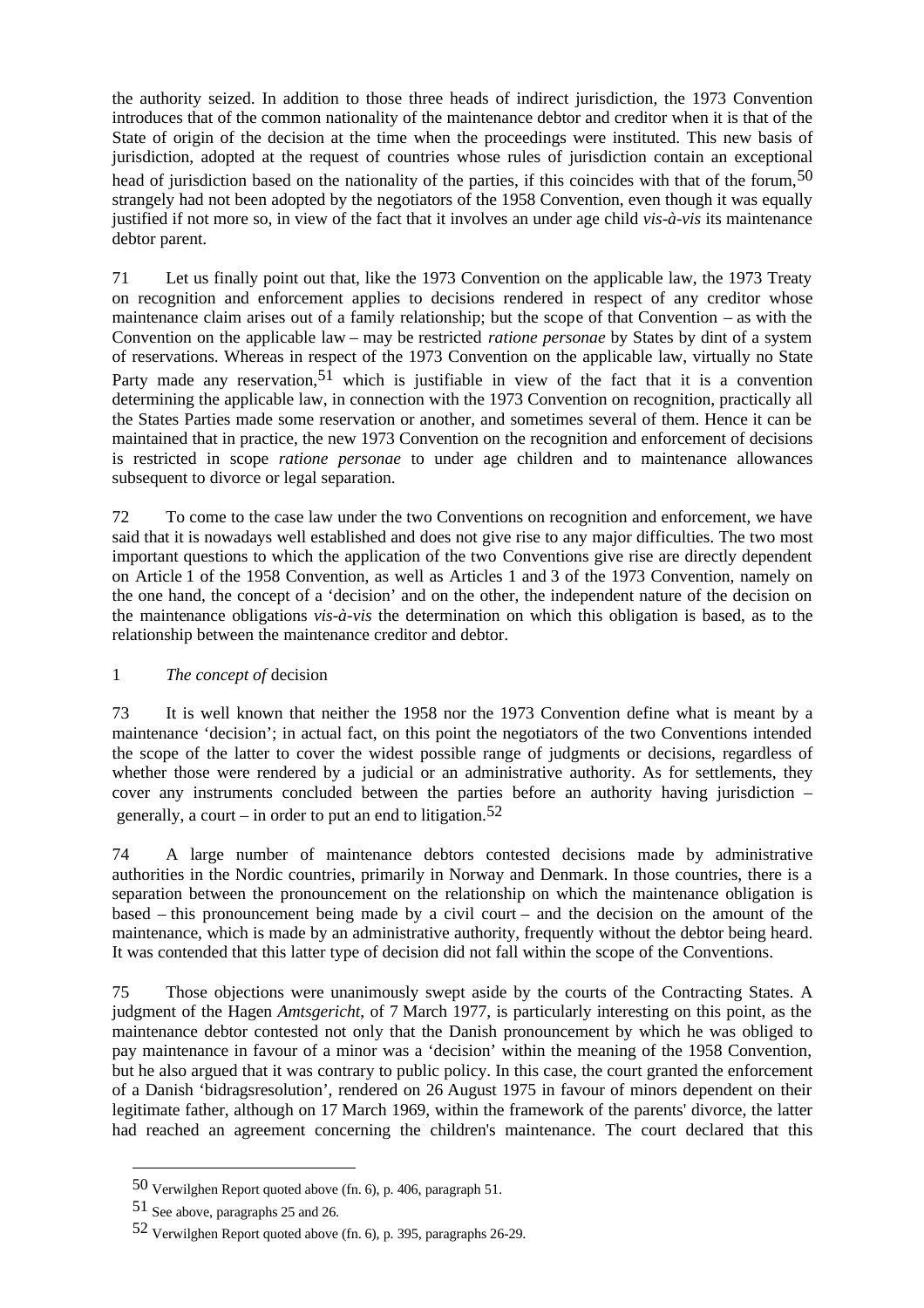'bidragsresolution', although delivered by an administrative authority, constituted a decision rendered in respect of maintenance within the meaning of Article 2 of the Convention. In proceedings culminating in the 'bidragsresolution', the father had not been heard. That was not contrary to Article 2, paragraph 2, of the Convention ('the defendant party was regularly cited or represented in accordance with the law of the State of the authority which made the decision'), in view of the fact that Danish law did not require the maintenance debtor to be heard during proceedings relating to the fixing of the amount. Furthermore, in Danish law, the decision was enforceable without an enforcement order being required (Article 2, paragraph 3, of the Convention. On the other hand, neither did this 'bidragsresolution' infringe Article 2, paragraph 4, of the Convention in regard to the agreement reached by the parents, since the minors were not parties to that agreement and consequently they had no rights or obligations under that agreement. Lastly, the Danish decision also did not manifestly infringe public policy: in Danish law, if one of the parents failed to fulfil his maintenance obligations, an administrative authority fixed a maintenance allowance representing the amount which was considered the minimum in the place where the child was resident, even if the debtor was unable to pay this amount in view of his financial situation. The fact that the defendant was not heard during the proceedings did not have any harmful effect on him.<sup>53</sup>

76 These rulings, in particular the one relating to Article 2, paragraphs 2-4, of the 1958 Convention, were practically unanimously followed in the other States Parties to the Convention. More particularly, with regard to the regular summons of the defendant to appear before the authority deciding on the amount of the maintenance allowance (Article 2, paragraph 2), it was clearly established that it is the procedure in the State *of origin* of the decision which governs all questions concerning the summons to appear, time limits and representation before the authority, and that this procedure in the State of origin, which allegedly did not fulfil the conditions of the procedure in the State in which the application for enforcement was made,  $54$  was not contrary to Article 2, paragraph 2, nor above all contrary to the public policy of the State in which the debtor was resident.

77 Still in connection with the concept of a 'decision' within the meaning of the 1958 Convention, it was also acknowledged that a settlement agreement reached between the parents on the occasion of a divorce and dealing *inter alia* with the maintenance which the debtor has to pay to his children constitutes a 'decision' within the meaning of the 1958 Convention. In this connection, the *Oberster Gerichtshof* of Austria, in a judgment delivered on 19 March 1986, clearly outlined the problem, stating that whereas it was correct that the 1958 Convention settled only the recognition and enforcement of judicial *decisions*, and not settlements, it none the less considered that a Czech settlement – made in the course of a divorce – did in fact constitute a decision within the meaning of Article 1 of the Convention. In accordance with Czech family law, the divorce judge spelt out in the same judgment the parents' rights and obligations subsequent to divorce with regard to the custody and maintenance of their children. The law made provision for the judicial decision to be replaced by an agreement, which was valid provided that it was approved by the judge. Consequently the nature of the parents' agreement, subsequent to approval by the judge in the divorce judgment, was not purely contractual and had to be treated as a judicial decision concerning the parents' rights and obligations. Moreover, the High Court of Austria referred in its reasoning to Article 158, paragraph 5, of the Swiss Civil Code, which contains a similar provision.55

#### 2 *Autonomous character of the maintenance obligation*

78 The autonomy of a maintenance obligation *vis-à-vis* the family relationships on which it is based – an essential factor, as we have seen, in the Conventions on the applicable law<sup>56</sup> – is also clearly affirmed in the Conventions on recognition and enforcement, in that of 1958 in Article 1,

<sup>53</sup> *AG* Hagen of 7 March 1977, *Die deutsche Rechtsprechung* 1977, No 142; along the same lines, *LG* Hamburg of 16 August 1974, *ibid.* 1974, No 178; *AG* Recklinghausen of 3 December 1975, *ibid.* 1975, No 172.

<sup>54</sup> *Corte di Cassazione* of Italy of 17 March 1976, *Riv. dir. int. priv. proc.* 1977, p. 914; Court of Appeal of Lyon of 29 May 1973, *Dalloz* 1974, I, 665; Court of Louvain of 16 June 1975, *Asser*, Vol. II (fn. 10), p. 85.

<sup>55</sup> *OGH* of Vienna of 19 March 1986, *ZfRV* 1986, p. 233; along the same lines, *OLG* Nurnberg of 4 July 1984, *Asser*, Vol. II (fn. 10), p. 23.

<sup>56</sup> See above, paragraph 46.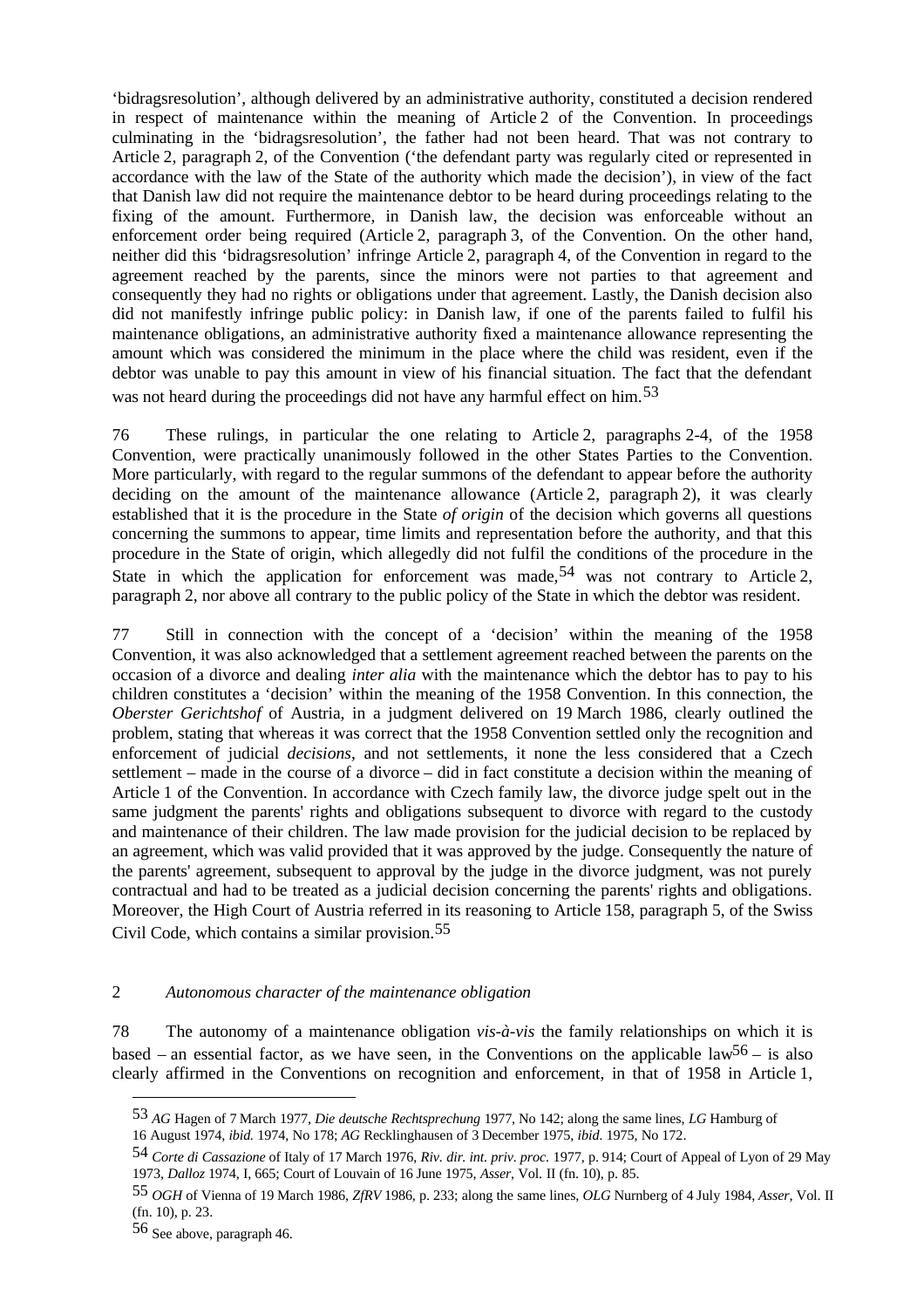paragraph 2, and in that of 1973, in Article 3. This autonomy is also clearly affirmed in consistent court rulings in the States Parties to the Conventions.

79 A recent judgment delivered on 12 July 1994 by the French Court of Cassation is extremely clear on this point, stating that the enforcement of the decisions made in respect of an application for maintenance does not require prior enforcement procedure with regard to the judgment declaring paternity on which it is based. Naturally, in this case, the maintenance debtor relied on the *Brussels Convention of 27 September 1968 on Jurisdiction and the Enforcement of Judgments in Civil and Commercial Matters* which, in the countries in which it is in force, can be applied to the enforcement of maintenance obligations, if the litigants so choose.57 But as the commentator on this judgment, Mr Bertrand Ancel, rightly pointed out, the declaration of the Court of Cassation was merely a response to an argument which unhesitatingly ran directly counter to court rulings which nowadays appear to be well established, both in regard to the Hague Conventions and to the Brussels Convention. This case concerned recognition of a decision made by the *Landgericht* of Langenfeld, in Germany, a country in which an order to pay maintenance always depends upon the prior determination of the paternity of the debtor. Despite this requirement of substantive law of the court in the State of origin, it is possible for this order to pay maintenance to be directly and distinctly subjected to the enforcement procedure, without the status decision itself having already been verified and accepted in France. As the commentator of the judgment entertainingly ascertains, 'what has been united by German law may be separated by the French judge, by taking a decision on the other side of the border'.58

80 These consistent rulings failed to discourage the persistency with which maintenance debtors have attempted to evade their obligations. They acted at two levels, on the one hand pleading an infringement of the rights of the defendant (Article 2, paragraphs 2-4, of the 1958 Convention, Article 5, paragraphs 2-4, of the 1973 Convention, as we have seen above),  $59$  and on the other, claiming an infringement of public policy in the State where enforcement was sought.

#### 3 *Public policy*

81 It is in the domain of public policy that the imagination of maintenance debtors ran riot, attempting to rely on the most tenuous arguments in order to maintain that the public policy of the forum of the enforcement had been infringed by a decision rendered abroad.<sup>60</sup> Hence it is not surprising that these rulings on public policy are the most numerous in all the States Parties to the Conventions of 1958 and 1973 and it is quite impossible to review those rulings here. Fortunately, in most countries, the arguments claiming an infringement of public policy in a foreign decision were swept aside by the courts, and the enforcement of such decisions was granted. We shall merely give a few examples here, just so as to demonstrate that on this point, the precedents are well established.

82 Two characteristics of German law on maintenance obligations have prompted maintenance debtors residing in France to raise an objection on the ground of public policy: this involves, on the one hand, the retroactive effect of the order to pay maintenance, dating from the birth of the child and, on the other, the fixing of this allowance by reference to a legal scale.

83 As regards retroactivity, the argument of the objectors is as follows: since the decision on maintenance is recognized in France as being separate from the link of paternity, it is not possible to

<sup>57</sup> See *infra*, paragraph 126.

<sup>58</sup> Court of Cassation of 12 July 1994, *Rev. crit.* 1995, p. 71, note by B. Ancel, pp. 73-79. Along the same lines, *OLG* of Cologne, of 10 April 1979, *Die deutsche Rechtsprechung* 1979, No 197, in which it is clearly stated that the enforcement of a decision relating to maintenance made in a divorce judgment does not depend upon recognition of the divorce judgment. See also P. Lagarde, article quoted above (fn. 27), p. 523 *et seq.*

<sup>59</sup> See above, paragraphs 75 and 76.

<sup>60</sup> See D. Martiny, 'Maintenance Obligations in the Conflict of Laws', *Recueil des cours de l'Académie*, 1994.III (Vol. 247), pp. 258 *et seq.*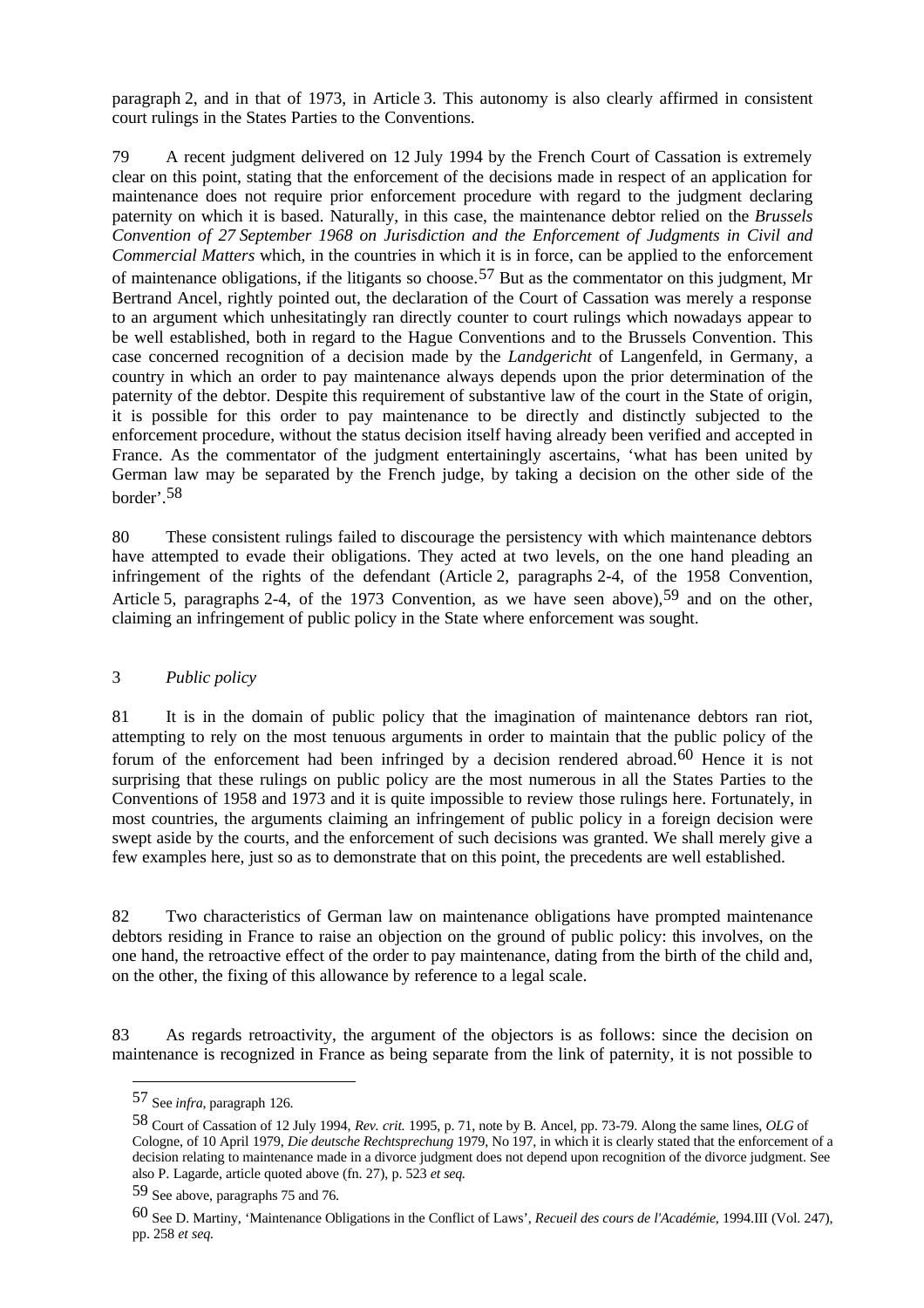treat the order to pay an allowance as being an effect of such paternity; on the contrary, it has to be acknowledged that a German judgment, requiring recognition in France by virtue of the Hague Conventions, no longer constitutes more than an order to pay an allowance once all family ties have been set aside. French courts have consistently ruled that a decision granting an allowance, unlike a judgment deciding on a parent-child relationship, is constitutive and not declaratory, so that a defendant cannot be obliged to pay sums claimed for a period prior to the date of the writ. But the French Court of Cassation countered this argument on the ground that 'the maintenance was granted as a consequence of a legally established paternity; hence the effects of the latter date back to the birth of the child' $61$ 

84 This decision in fact sanctions a duality of a maintenance decision which is both separate from and dependent on family relationships. Yet, the basis of the decision by the Court of Cassation is not without its dangers, as it might induce the judge responsible for the French enforcement to treat the German judgment as a status determination and hence to claim an infringement of public policy in view of the principles governing the law of establishment of paternity in France. Consequently a more recent judgment rejects this approach, relying solely on the principles governing the granting of maintenance and sanctioning a kind of maintenance public policy, by declaring that 'as the effects of the judicial determination of paternity date back to the birth of the child, the Court of Appeal rightly declared that the decision made in accordance with the applicable German law was not manifestly incompatible with French public policy, in particular with regard to the methods for fixing the allowance and the time limits'. This means, as the commentator of this decision realized, that the assumption of responsibility by treaty law (in this case, the 1973 Convention), is accomplished at the expense of the German judgment being treated as an order to pay an allowance, whereby this entirely functional reduction does not modify the content of this judgment as it arises out of the application of German law.62

85 Neither did the French Court of Cassation regard recourse to a legal scale in order to fix the amount of a maintenance allowance as being manifestly incompatible with French public policy. It is true that in France, this type of calculation is theoretically prohibited. But the court did not consequently consider that a scale would be shocking: in order to counteract the German orders following this system, it is not sufficient to denounce the method: it must at the very least be established that the application of a legal scale changes the nature of the allowance by manifestly diverting it from the purposes which, according to the *lex fori*, it is legitimate to attribute to the children's claim to maintenance.63

86 In a judgment of 9 August 1995, the *Hoge Raad* of the Netherlands dismissed the appeal of a maintenance debtor who had contested on grounds of public policy a Swedish decision ordering him to pay a maintenance allowance to his child born out of wedlock, on the pretext that his financial means were in no way sufficient to enable him to carry out that decision. The *Hoge Raad* considered that the Court of Utrecht had been right in clearly establishing the following principle: to decide that the recognition and enforcement of a decision is manifestly contrary to Dutch public policy on the sole ground that, at the time of the enforcement, the financial means of the maintenance debtor did not enable him to fully honour his obligation, is not compatible with the purpose of the 1973 Hague Convention, nor with Articles 12 and 5 of that Convention. The explanatory memorandum stresses an interesting point which we shall consider later on,  $64$  namely that it is not possible to evade the rule forbidding a review of the merits provided for under Article 12 by having recourse to the roundabout means of compliance with public policy. To offer the judge who has to grant the enforcement a possibility of verifying, within the framework of Article 5, whether the debtor's financial means enable him to carry out the decision (which he is not allowed to do within the context of an application for enforcement, constitutes a major impediment to implementation of the goal of the Convention and in effect renders meaningless the rule forbidding a 'review of the merits'.65

<sup>61</sup> See judgment quoted (fn. 57) with a note by B. Ancel.

<sup>62</sup> Court of Cassation of 18 October 1994, *Rev. crit.*, 1995, pp. 72-73, note by B. Ancel, pp. 77-78.

<sup>63</sup> *Ibid.*, pp. 78-79.

<sup>64</sup> See *infra*, paragraphs 90 *et seq.*

<sup>65</sup> *HR* 9 August 1985, *Nederlandse Jurisprudentie* 1985, p. 818, summarized in *Asser*, Vol. IV (fn. 10), p. 58.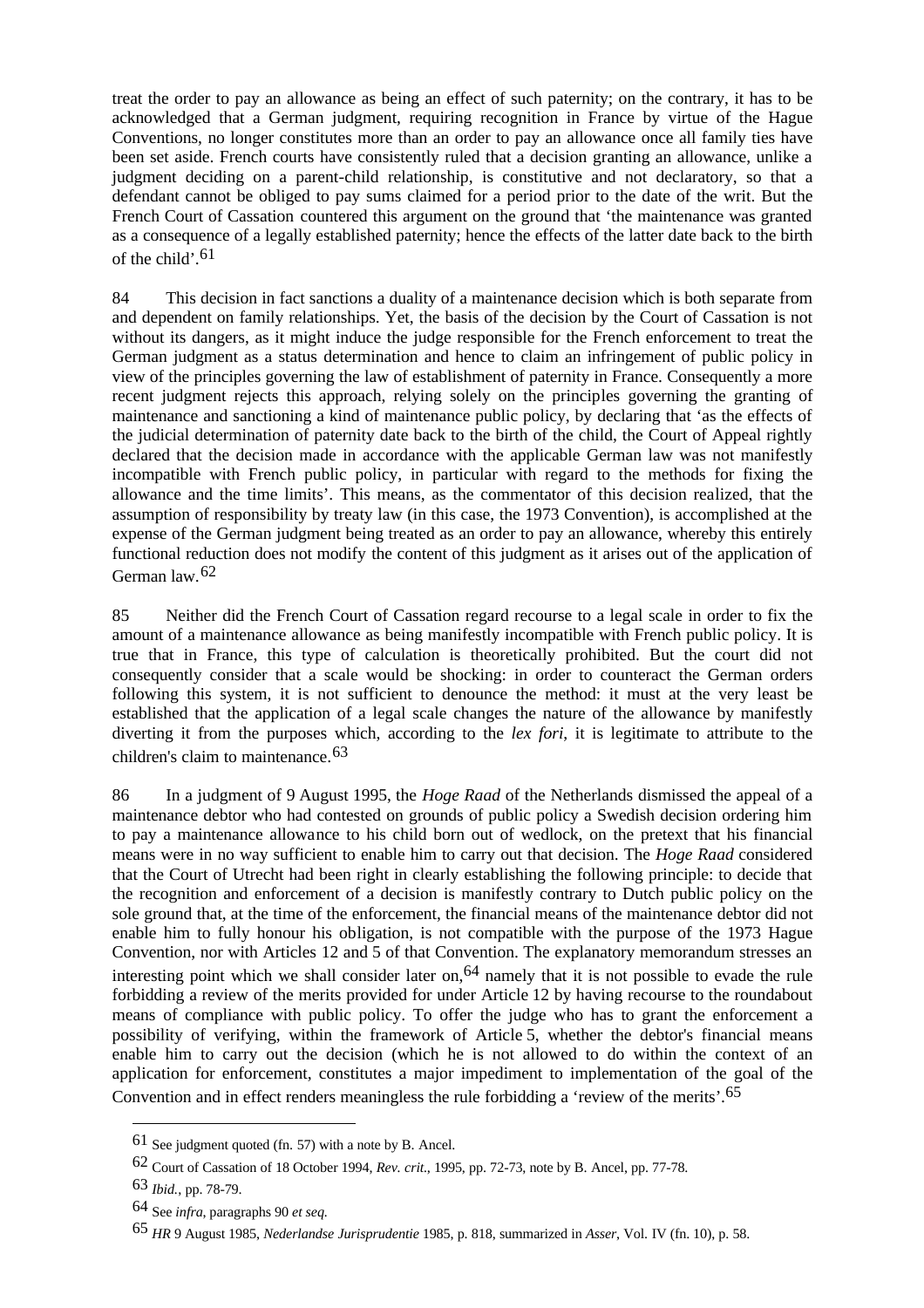87 A large number of decisions concern public policy invoked against maintenance allowances which have to be paid to a child born out of wedlock and are founded on the existence of intimate relations between the defendant and the mother, established solely on the basis of a statement by the latter. In this connection, an important judgment of the Court of Cassation of 25 January 1977 sanctions a well-established trend in French case law. The judgment first of all ascertains that in the light of Article 2, paragraph 5, of the Hague Convention of 1958, the French concept of international public policy cannot impede the enforcement, unless the foreign decision is 'manifestly incompatible' with this concept; it subsequently asserts that this is not the case, as the mother's statements are corroborated by other factors, *the evidential force of which is sovereignly appraised by the foreign judge.* In this case, the Court of Appeal had found that, in the light of the German decision, not only was there no indication that the mother had lied under oath, but also the defendant, who had raised an objection on the grounds of *plurium concubentium*, had failed to provide any evidence of the 'plurality of lovers'; nor had he invoked any other ground in support of his non-paternity.66 In another judgment of the French Court of Cassation delivered on 7 March 1978, it is equally clearly established that the French concept of international public policy does not stand in the way of the enforcement of a foreign judgment, which based the order to pay maintenance on the existence of sexual relations between the defendant and the mother of the child, established on the basis of a statement by the latter, provided that such a statement is corroborated by other factors, the evidential force of which is sovereignly appraised by the foreign judge.<sup>67</sup>

88 A decision of the Italian Court of Cassation goes even further: in fact, the Court of Appeal of Brescia had refused to enforce a German judgment, on the grounds that the ascertainment of paternity under German law had been based exclusively on evidence taken from a statement by the child's official guardian, in the absence of any objective evidence. The Italian Court of Cassation set aside this decision, drawing a distinction between recognition of the part of the judgment dealing solely with maintenance, which had to be distinguished from the decision concerning the relationships under family law. With regard more specifically to the possibility of a partial recognition of the foreign judgment – the maintenance obligations alone – it considered that in the case of such a partial recognition, the verification of its compatibility with Italian public policy had to be confined to the operative clause and ought not to include the merits and evidence, in accordance with Italian private international law.68

89 A decision of the Belgian Court of Cassation of 25 October 1979 reaches the same conclusion: the defendant maintained that the judgment ordering him to pay a maintenance allowance was based solely on a statement made under oath by the mother of the child and that that was contrary to Article 340 of the Belgian Civil Code, a provision of public policy. The Belgian Court of Cassation considered that Article 340 of the Civil Code was a provision of *internal* public policy and would only be contrary to international public policy in the event that by this limitation, the legislator had intended to establish a fundamental principle of the political, economic and moral system in Belgium. However, the provision of Article 340 did not constitute such a limitation; the public policy referred to in Article 2, paragraph 5, of the 1958 Convention was not the internal public policy of the State in which the enforcement was applied for, but the international public policy of that State.<sup>69</sup>

It remains for us to examine the only serious problem raised by the application of the 1973 Convention, which concerns the forbidding of a review of the merits.

<sup>66</sup> Court of Cassation, of 25 January 1977, *Rev. crit.* 1978, p. 352, note by Simon-Depitre and Jacques Foyer.

<sup>67</sup> See *Clunet* 1979, p. 614, note by Jacques Foyer.

<sup>68</sup> *Corte di Cassazione*, of 16 December 1976, *Riv. dir. int. priv. proc.* 1978, p. 110.

<sup>69</sup> *Cf. Asser*, Vol. II (fn. 10), p. 91. Along the same lines, Civil Court of Brussels, of 18 November 1981, *Asser*, Vol. III, p. 60.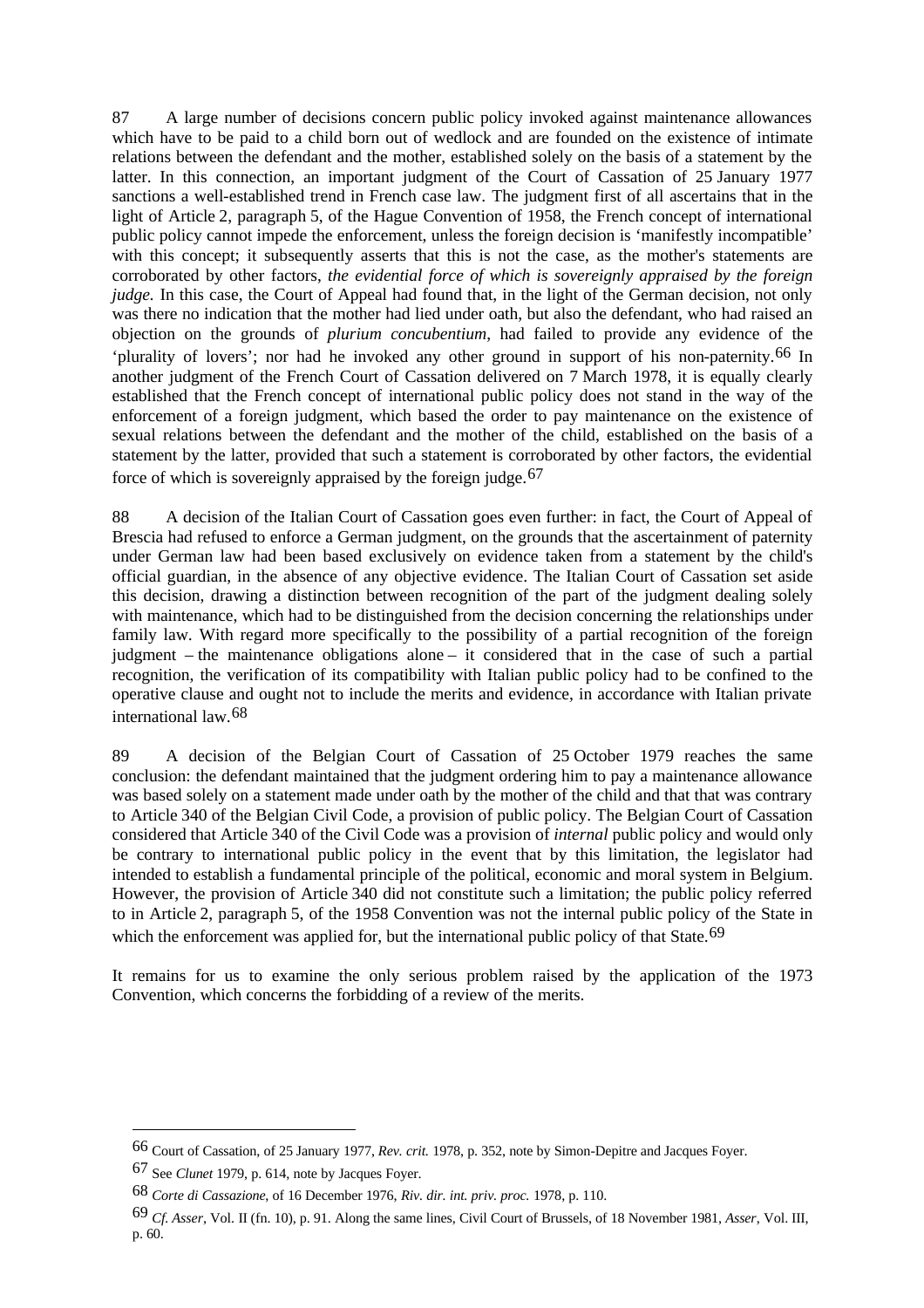#### 4 *Review of the merits*

 $\overline{a}$ 

90 Article 12 of the 1973 Convention provides: 'There shall be no review by the authority of the State addressed of the merits of a decision, unless this Convention otherwise provides'; a provision which is similar in substance, but drafted in different terms, is contained in Article 5 of the 1958 Convention. The rule forbidding a review of the merits of a maintenance decision has been dealt with in several decisions, mostly in an indirect way, in the context of applications to set aside decisions on the ground that they were incompatible with public policy. Most of the time, the court rulings merely found that the review was not permitted under the Hague Conventions and that as such reviews usually concerned family relationships justifying a maintenance allowance, failure to review the grounds on which the maintenance decision was based did not constitute an infringement of public policy.

91 However, an important judgment of the District Court of Arnhem of 15 March 1984 raises a problem, the full significance of which will become apparent when we come to examine the practice which has evolved in the United Kingdom in connection with the 1973 Convention. The facts of the case are as follows: after a divorce pronounced in the Netherlands, the Court of The Hague on 26 July 1979 had ordered the husband to pay a maintenance allowance to his children, who were living with their mother in Germany. *Three years later*, subsequent to an application by the mother of the children, the father was again ordered in Germany to pay a maintenance allowance to his children, the new decision being presented as a modification of the Dutch judgment. The mother applied for the enforcement of this German decision. The Court of Arnhem found that under Article 2, paragraph 4, of the 1958 Hague Convention, the application for recognition and enforcement of the decision could be dismissed, if the latter were contrary to a decision made on the same subject and between the same parties in the State in which it was invoked. Thus the question was whether the decision of the Court of The Hague, modified by the German Court, was still valid. It should be pointed out that the German Court had regarded the recognition of the 1979 decision of the Court of The Hague as a condition enabling that decision to be modified; that court subsequently considered that it had jurisdiction, on the basis of its own private international law, to modify the decision of the Court of The Hague. The Court of Arnhem found that the maintenance decision of the Court of The Hague had in fact to be recognized in Germany (Article 3, paragraph 3, of the Hague Convention). Under those circumstances and by virtue of Article 2 of the Convention, the German Court ought to have abstained from reviewing the merits of the Hague decision, which it explicitly recognized. By modifying the decision of the Court of The Hague, the German Court had infringed that obligation. The Court of Arnhem then concluded that the modification by the German Court of the 1979 decision of the Court of The Hague was unacceptable on the basis of Article 2, paragraph 4, of the 1958 Convention. In its reasoning, the Court pointed out – and this point is extremely important – that Dutch law indeed recognized a possibility of modifying a maintenance allowance, but that under the Dutch Code of Civil Procedure, that power was reserved for the judge who had made the decision to modify.70

<sup>70</sup> *Rb.* Arnhem, of 15 March 1984, *Nederlandse Jurisprudentie* 1985, p. 205; contra: Court of Appeal of Svea (Sweden), which thought (in our opinion, correctly) that revision in Germany of a maintenance decision handed down in Sweden several years before, which revision was ordered because of a change of circumstances, should not be considered as being 'a decision rendered on the same matter ...' and thus should be enforced in Sweden (in *Nytt Juridiskt Arkiv*, 1992, p. 592).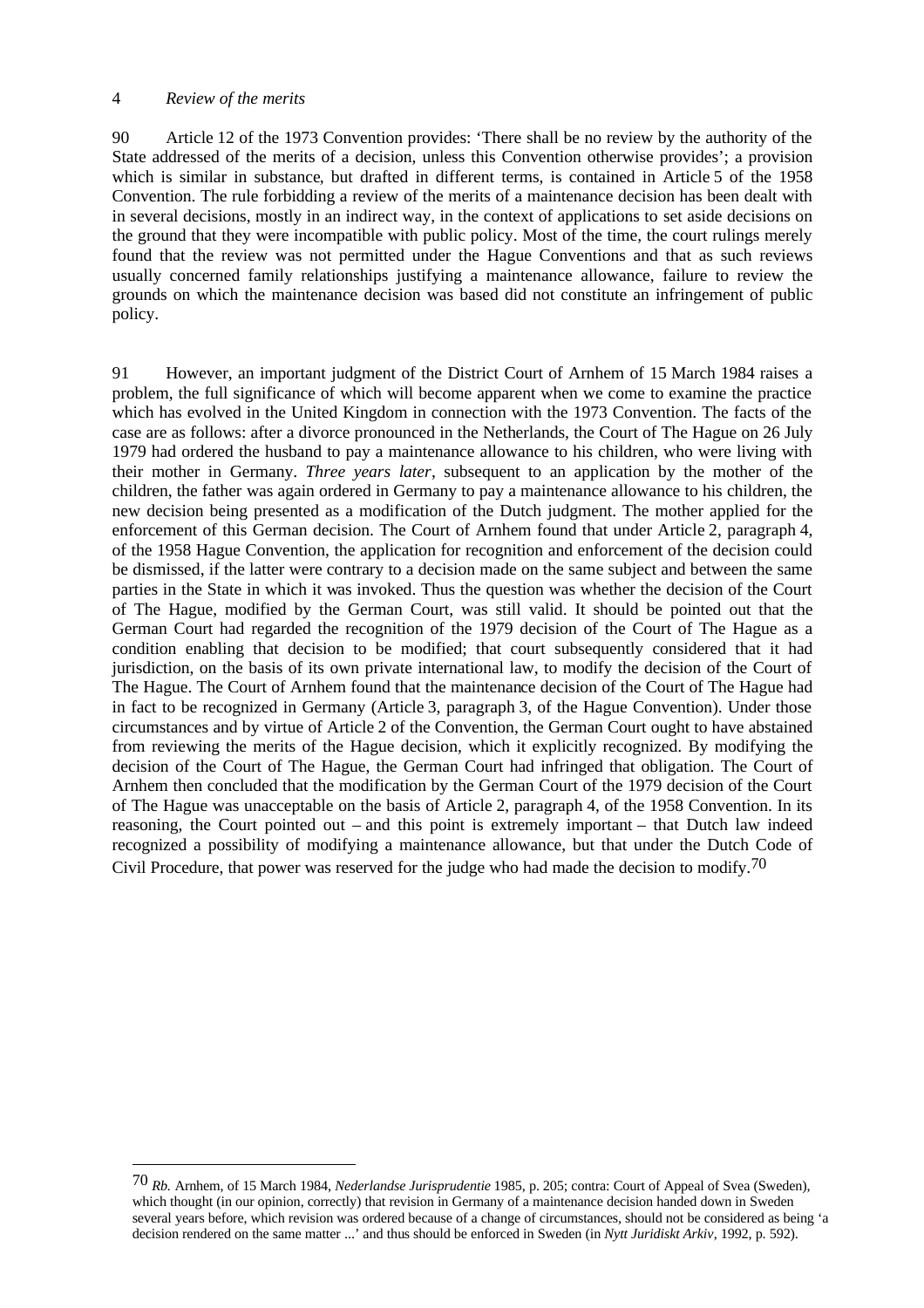92 This problem relating to a review of the amount of a maintenance allowance at the time when a decision is enforced evolved in an unexpected and acute manner as a result of legislation in the on on the recognition and enforcement of maintenance decisions in the United Kingdom, it is stipulated that in order for any decision on maintenance rendered in a State Party to the Convention to be enforceable in the United Kingdom, it has to be registered with the court within whose jurisdiction the maintenance debtor is domiciled. This registration of the decision *automatically entails*, by virtue of the law of introduction, the possibility for this court to modify the allowance at the request of either the maintenance creditor or the maintenance debtor.<sup>71</sup> And it is a fact that, in practice, most of the decisions made in the States Parties to the 1973 Convention are automatically modified when they are recognized and enforced in the United Kingdom.

93 This British practice derived from the law introducing the 1973 Convention into the United Kingdom has provoked so much criticism, particularly on the part of the Nordic States, that the Lord Chancellor's Department applied to the Permanent Bureau of the Conference to inquire whether it considered that this practice was at variance with the 1973 Convention. The Permanent Bureau replied to the Lord Chancellor's Department in the following terms, it being understood that this interpretation commits the Bureau alone:

94 First of all, speaking in general terms, it is true that the practice followed in the United Kingdom is at variance with the rule forbidding a review of the merits of a maintenance decision, as stipulated in Article 12 of the 1973 Convention. In actual fact, the problem of reviewing a maintenance allowance, the recognition of which is provided for under Article 2, paragraph 2, of the Convention, is a question of *jurisdiction* and it seems necessary to argue initially on the basis of the Brussels-Lugano Conventions on Jurisdiction and the Enforcement of Judgments in Civil and Commercial Matters, Conventions which determine direct jurisdiction, particularly in regard to maintenance obligations. Now those Brussels-Lugano Conventions offer the maintenance *creditor* a choice when he wishes to apply to a court to obtain a maintenance decision: the creditor can either apply to the court of the domicile or habitual residence of the maintenance debtor (Article 2 of the Convention, the classical rule of *actor sequitur forum rei*), or he can apply to the court of the State where he himself is domiciled or habitually resident (Article 5, paragraph 2, of the Brussels-Lugano Convention). On the other hand, the maintenance *debtor* has no choice: if he wishes to institute proceedings to obtain a review of a maintenance decision, under the terms of the Brussels-Lugano Conventions, he is only able to seize the court of the maintenance creditor, the defendant in the proceedings (Article 2 of the Convention). He cannot take advantage of the forum provided for under Article 5, paragraph 2, as he is not the maintenance *creditor*.

95 If this reasoning is now transferred to the system of the 1973 Hague Convention, it has first of all to be noted that the latter makes no provision for any indirect jurisdiction in regard to the procedures for reviewing a maintenance allowance. That seems to be an omission on the part of the negotiators of the 1973 Convention, who did not even repeat Article 8 of the 1958 Convention, providing for the recognition of decisions modifying the order relating to a maintenance obligation made by a court which had rendered the initial decision. Article 7 of the 1973 Convention, which stipulates the four forms of indirect jurisdiction provided for in the Convention, namely the forum of the maintenance debtor or creditor, that of their shared nationality or the one to which the defendant had submitted, solely determines the fora of the initial maintenance decision; in other words, by referring in Article 7 to the forum of the maintenance debtor, the negotiators of this Convention had intended to stipulate the forum of the defendant in the original decision. It had never been the intention of the delegations which drafted the Convention that Article 7 should also cover decisions modifying a maintenance allowance. In actual fact, the wording of Article 7, paragraph 1, of the 1973 Convention ought to have been: 'if either the maintenance *defendant* or the maintenance creditor had his habitual residence ...'. If one reads the Report of the Convention or the *procès-verbaux* of the

<sup>71</sup> Reciprocal Enforcement of Maintenance Orders (Hague Convention Countries) Order 1993, of 5 April 1993, *Schedule 3*, Article 9(1):

<sup>&#</sup>x27;Subject to the provisions of this section –

<sup>(</sup>a) the registering court shall have the like power, on application made by the payer or payee under a registered order, to vary the order as if it had been made by this registering court and as if that court had had jurisdiction to make it;'.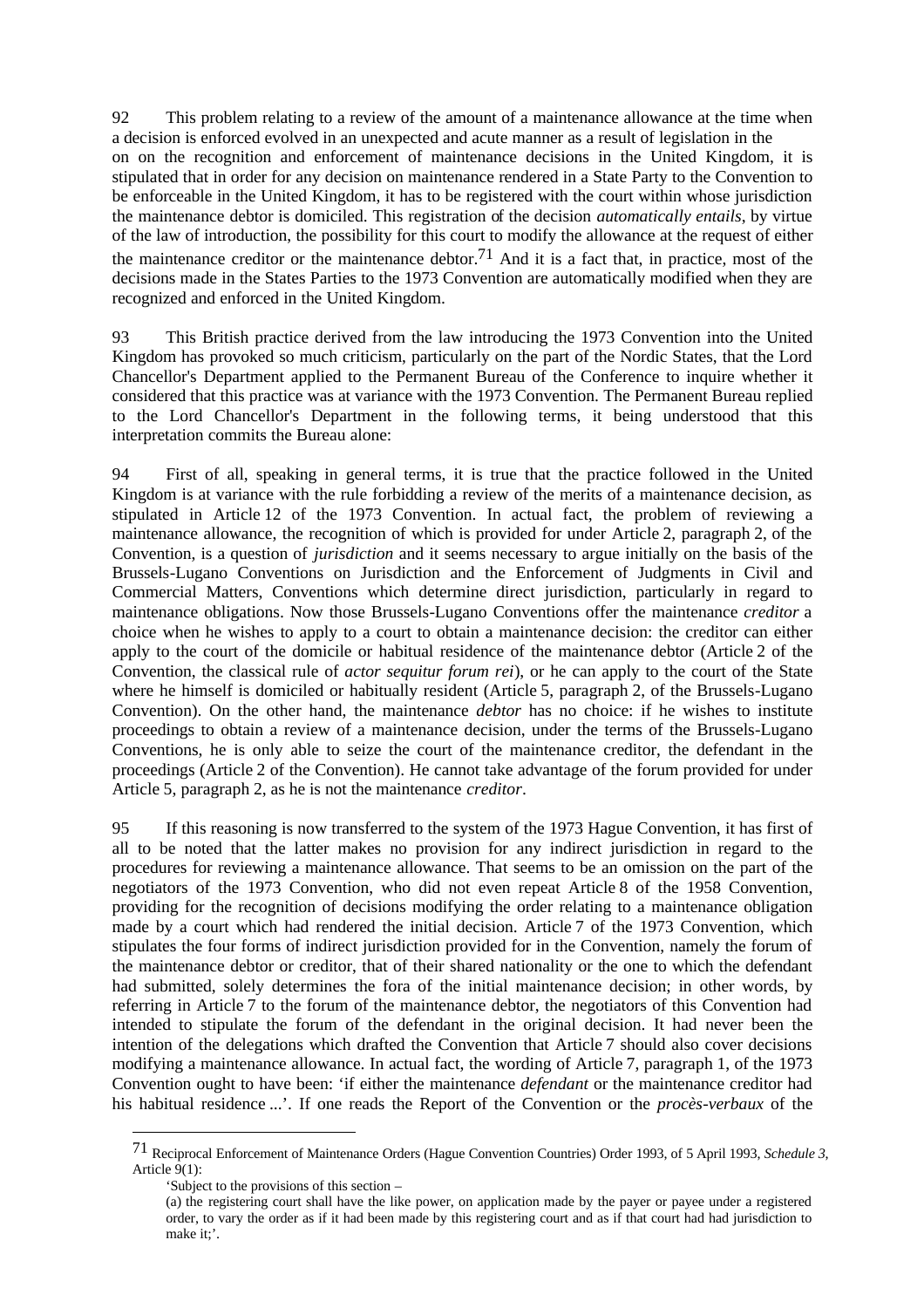Diplomatic Conference, it is quite clear that during the drafting of the Convention, the intention had always been to recognize either the classical forum of the defendant or the original, new – and moreover, for certain persons unacceptable – forum of the applicant in the proceedings, namely the maintenance *creditor*. There had never been any intention – *and it would never have been accepted* – in the event of a review of a maintenance allowance, to offer the maintenance debtor a possibility to seize the court of his own habitual residence. The United Kingdom legislation which offers a maintenance debtor such a possibility creates – within the framework of a convention dealing only with *indirect* jurisdiction – a *direct* jurisdiction for the maintenance debtor which not only has never been envisaged and is entirely contrary to the spirit of the Convention, but which also runs counter to the system for direct jurisdiction laid down in the Brussels-Lugano Conventions.

96 There is no doubt that this sensitive problem will have to be discussed at the Special Commission in November 1995, as the practice followed in the United Kingdom is generally regarded as unsatisfactory; it is contrary to the spirit of the 1973 Convention, without it being possible to maintain that it is contrary to the letter of that Convention, since on this point the drafting of Article 7 seems to be defective.

#### CHAPTER II – THE NEW YORK CONVENTION

97 The *Convention on the Recovery Abroad of Maintenance*, which was drafted by the United Nations Economic and Social Council, was signed in New York on 20 June 1956.72 This was in fact the first multilateral treaty on maintenance obligations. Prior to the Second World War, in 1929, on the initiative of the League of Nations, Unidroit had undertaken work on this subject, which was interrupted by the war and resumed thereafter; but ultimately the project of a convention on the recognition of maintenance obligations failed, primarily owing to the United States' opposition to recognition of the competence of the authorities of the applicant's habitual residence to deliver judgments concerning maintenance obligations.<sup>73</sup> At the present time (as at 19 May 1995), 52 States are Parties to the New York Convention, namely: Algeria, Argentina, Australia, Austria, Barbados, Belgium, Bosnia & Herzegovina, Brazil, Burkina Faso, Cape Verde, Central African Republic, Chile, Croatia, Cyprus, Czech Republic, Denmark, Ecuador, Finland, The former Yugoslav Republic of Macedonia, France, Germany, Greece, Guatemala, Haiti, Holy See, Hungary, Israel, Italy, Luxembourg, Mexico, Monaco, Morocco, Netherlands, New Zealand, Niger, Norway, Pakistan, Philippines, Poland, Portugal, Romania, Slovak Republic, Slovenia, Spain, Sri Lanka, Suriname, Sweden, Switzerland, Tunisia, Turkey, United Kingdom and Yugoslavia;74 of these 52 States Parties, 19 are not Members of the Conference, but have been invited to participate in the work of the Special Commission. Furthermore, Bolivia, Cambodia, Colombia, Cuba, Dominican Republic and El Salvador have signed the Convention, but without ratifying it. These States, none of which is a Member of the Hague Conference, have also been invited to take part in the work of the Special Commission.

98 As we have already mentioned elsewhere,<sup>75</sup> the New York Convention does not contain any provision relating to the substance of the claims in the domain of maintenance law brought against a foreigner, or procedure which should be followed. Its purpose is solely to regulate the *administrative* problems created by international maintenance obligations. The Convention institutes a system enabling a maintenance creditor, living in State A, before petitioning any court in the foreign State, to put into operation the administrative machinery in State B (State of the debtor's residence), by means of the usual pretrial procedures, *i.e.* reminder of the debt, summons, determination of the time for enforcement, voluntary reduction from the debtor's salary, possible criminal charges for abandonment

<sup>72</sup> The English and French texts of this Convention are appended as an annex.

<sup>73</sup> *Cf.* D. Martiny, course quoted above (fn. 59), p. 161.

<sup>74</sup> We quote this list as communicated to us by the Treaty Section of the United Nations Office in New York.

<sup>75</sup> M. Pelichet, 'Report on Maintenance Obligations in Respect of Adults in the Field of Private International Law', *Actes et documents de la Douzième session*, Vol. IV, *Obligations alimentaires*, pp. 49-50; similarly, D. Martiny, course quoted above (fn. 59), pp. 279-281; G. Droz, 'Regards sur le droit international privé comparé', *Recueil des cours*, 1991.IV (Vol. 229), pp. 197-198.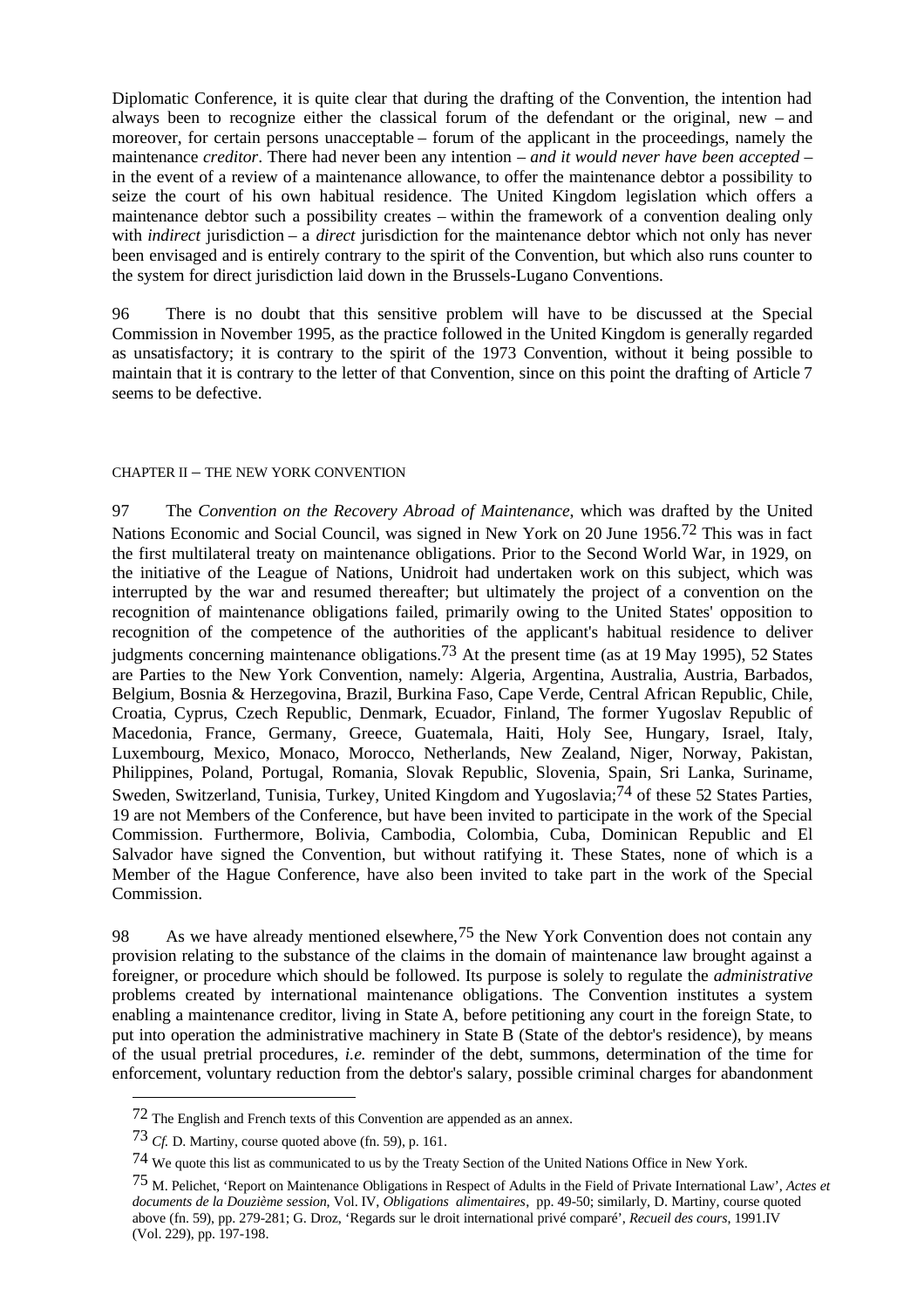of the family, etc. The system adopted in the New York Convention is the following: each signatory State designates an administrative or judicial authority to receive claims from a maintenance creditor in its territory against a person resident abroad (the so-called Transmitting Agency, Article 2, paragraph 1). The Contracting State also has to designate an administrative authority to act as receiver of claims coming from abroad (the so-called Receiving Agency, Article 2, paragraph 2). These agencies correspond directly with each other, without passing either through an administrative hierarchy or through diplomatic channels. The receiving agency having been informed of the case, and having the file in its hands, takes all appropriate steps on behalf of the claimant for the recovery of the maintenance: in particular, it will try to settle the case or bring pressure to bear upon the debtor, but when necessary will institute or prosecute an action for maintenance or for the enforcement of the judgment obtained in the State of the creditor (Article 6).

99 The Convention accords a certain number of facilities to the creditor: in particular, legal aid will be given to him to the same extent as it would be granted to a creditor residing in the State where the proceedings were instituted, the exemption from any requirement to make any payment or deposit as security for costs is expressly provided for; lastly, the services both of the Transmitting and Receiving Agencies are free of charge and facilities are provided for the transfer of funds payable as maintenance or to cover expenses in respect of proceedings under the Convention (Articles 9 and 10 of the Convention).

100 Provided that it operates satisfactorily, this Convention is very useful in that it provides effective assistance for the maintenance creditor. This system will often suffice, as the debtor will be intimidated when confronted with this administrative agency and will not dare to avoid his obligations. But this Convention does not provide any definite solution on the legal and judicial level, as the receiving agency, if the settlement fails, will have to enforce the decision obtained abroad by the legal means provided for in the State of the residence of the debtor, either by a petition for enforcement or by means of a new lawsuit. In actual fact, the New York Convention combines harmoniously with the Hague Conventions on the applicable law or on the recognition and enforcement of decisions in the States Parties to those Conventions. Even if the creditor is free to bring proceedings himself for enforcement before the court of the debtor or to institute proceedings before this court in order to obtain a decision, he can use the mechanism of the New York Convention, requesting that the receiving agency provided for by the latter should undertake either to institute proceedings before the court of the debtor, or to obtain an enforcement order based on the Hague Conventions on the recognition and enforcement of decisions.<sup>76</sup> Hence this point is important: the New York Convention of 1956 does not constitute an alternative to the Hague Conventions on the recognition and enforcement of decisions, as has too frequently been maintained; on the contrary, the Conventions are complementary.77

101 The mechanism for co-operation between administrative or judicial authorities introduced by the New York Convention implies that the latter should be based on *reciprocity*: the Convention only comes into play in relations between States Parties to that Convention. However, and contrary to the other Conventions based on reciprocity, particularly those of The Hague, the New York Convention does not contain any provision enabling a State Party to refuse to be bound to a new State acceding to the Convention. In other words, although based on reciprocity, the New York Convention is an *open* type of convention. On the other hand, Article 17 provides that if a State submits a reservation to any of the articles of this Convention (and the possibilities for making reservations are not limited by the Convention) any Contracting State which objects to the reservation may, within a period of 90 days from the date of the communication made by the Secretary General of the United Nations, notify the depositary of the Convention that it will not accept the reservation, and the Convention shall not then enter into force as between the objecting State and the State making the reservation. It is legitimate to question whether the drafting of this Article 17 does not go beyond the intentions of the negotiators of the Convention, as ultimately the system culminates in the following situation: if a new State acceding to the Convention does not make any reservation, all the other States Parties are bound to this State by the Convention; but if the acceding State makes the slightest reservation, any State Party can then

<sup>76</sup> G. Droz, course quoted above (fn. 74), p. 198.

<sup>77</sup> H. Klinkhardt, 'Einige Erfahrungen mit der Geltendmachung der Unterhaltsansprüche nichtehelicher Kinder im Ausland', *Zentralblatt für Jugendrecht*, 1984, p. 165.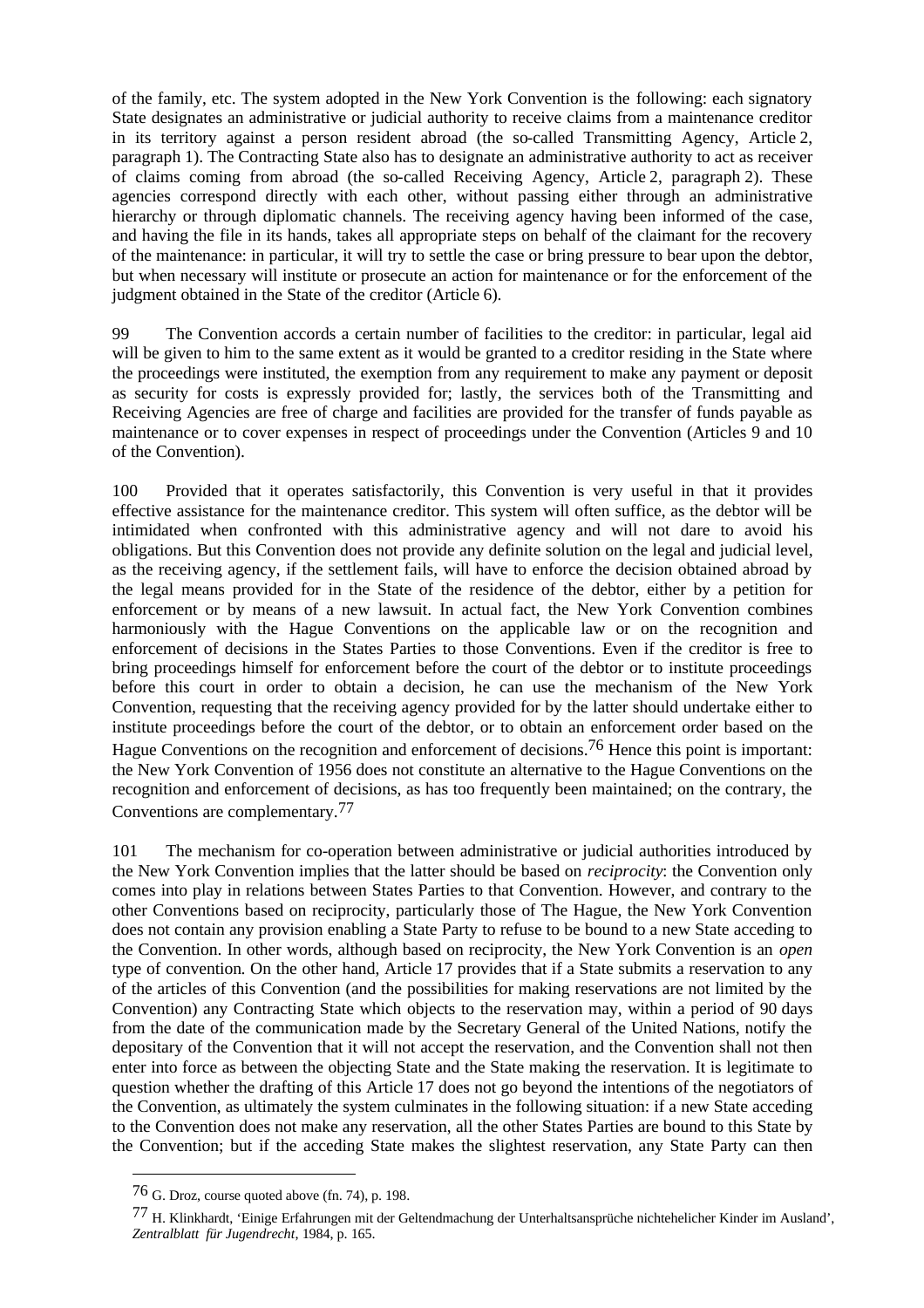object to it and the Convention will not enter into force between the objecting State and the new acceding State. Yet there is no apparent reason why a State should be allowed to reject the mechanism of the New York Convention *vis-à-vis* another State having made a reservation, for example, against Article 16, enabling it to refuse to recognize the jurisdiction of the International Court of Justice to settle a dispute concerning the interpretation or application of the Convention – a reservation which was made by a large number of States Parties (although in fact the other States did not object).

102 Finally, a few words should be said about Article 20 of the New York Convention, which may acquire some importance in connection with the discussions of the Special Commission in November 1995. This article concerns the *revision* of the Convention and enables any Contracting State to request revision of the Treaty at any time by a notification addressed to the Secretary General of the United Nations. The procedure of Article 20 then requires the Secretary General to transmit this request to each of the Contracting Parties, inviting such Contracting Party to reply within four months whether it desires the convening of a conference to consider the proposed revision. If a majority of the Contracting Parties favours the convening of a conference, it shall be convened by the Secretary General. This means that should the need for a revision of the New York Convention of 1956 arise in the course of the discussions of the Special Commission in November, the procedure laid down in Article 20 would in any event have to be followed; consequently it would not be up to the Special Commission either to take a decision in favour of such a revision, or to recommend to the Eighteenth Session of the Hague Conference that such a revision should be undertaken. The procedure of Article 20 of the New York Convention has to be respected; an application would have to be addressed to the Secretary General of the United Nations by one of the States Parties to this Convention and a conference on revision would have to be convened by him, should the need arise. However, Article 20 of the New York Convention does not seem to rule out the possibility that, once the procedure under this article had been exhausted, a conference on revision would be held under the auspices of an organization other than the United Nations, if the States Parties to the New York Convention agreed with that proposal.

# *The operation of the New York Convention*

#### 1 *Operation in general*

 $\overline{a}$ 

103 The New York Convention of 1956 has practically not given rise to any significant case law, that is to say rulings relating to misapplication or malfunction of the Convention. Not that the Convention is never quoted in judgments delivered by the various Contracting States, but each time this occurs, it is generally only to point out that such and such a Youth Authority or Ministry of Justice, or even Guardianship Authority, is intervening in proceedings – usually a petition for enforcement – as a receiving agency within the meaning of Article 2, paragraph 2, of the Convention. Sometimes, a judgment merely points out that the New York Convention does not contain any provision on the recognition and enforcement of decisions and that this procedure is consequently governed by the law of the State in which application is made for enforcement,  $^{78}$  or that the foreign claimant shall be accorded the same exemptions in the payment of costs and charges as are given to a maintenance creditor resident in the State where the proceedings are pending,<sup>79</sup> in accordance with Article 9 of the Convention.

104 It is the Dutch court rulings which most frequently quote the New York Convention of 1956, if truth be told for a reason that seems to be characteristic of civil procedure in the Netherlands, which provides that a party cannot appear before a court without being assisted by an adviser, attorney or '*procureur*'. However, several Dutch judgments specify that the 'Council for the Protection of Children' (*Raad voor de Kinderbescherming*) is entitled to intervene *directly* in proceedings concerning maintenance obligations, by application of the New York Convention of 1956 and on the authority of the receiving agency, without being represented by an attorney or '*procureur*'.80

<sup>78</sup> *OLG* Schleswig of 14 May 1975, *Die deutsche Rechtsprechung* 1977, No 140.

<sup>79</sup> *OLG* Braunschweig of 2 February 1984, *Die deutsche Rechtsprechung* 1984, No 47.

<sup>80</sup> Court of Arnhem, of 5 February 1991, *NIPR* 1991, No 70, pp. 91-92; Court of Amsterdam, of 1 July 1991, *NIPR*, 1991, No 311, p. 411; Court of Amsterdam, of 18 March 1993, *NIPR*, 1993, No 233, p. 395.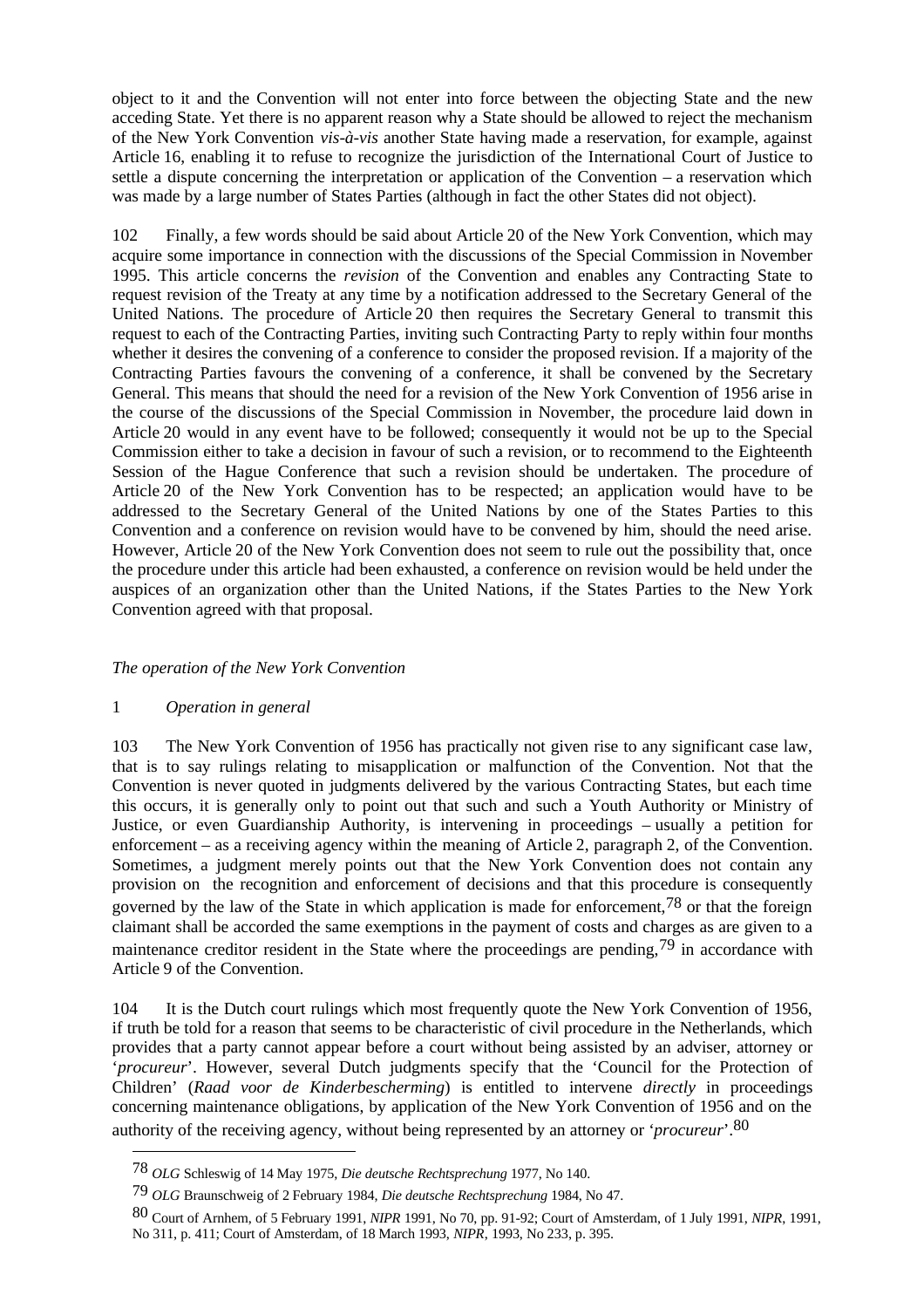105 This absence of case law on objections to the substance of the Convention is easily explicable: as the purpose of the Treaty was simply to create an administrative mechanism for the collection of maintenance, the Convention is not directly addressed to the courts, but is geared to co-operation between the administrative authorities. In the event that a difficulty should arise in its application, either owing to a failing on the part of the authorities instituted by the Treaty, or for any other reason unrelated to the very basis of the maintenance obligation, the dispute will as far as possible be settled by consultations between the administrative authorities. Disputes on the application of the Convention and its malfunction do not fall within the jurisdiction of the civil courts. Furthermore, Article 16 of the New York Convention provides that any dispute relating to the interpretation or application of the Convention falls within the jurisdiction of the International Court of Justice. But bringing suit in the International Court of Justice is much too cumbersome a procedure in respect of disputes the nature and origin of which are frequently of lesser importance, and, for the time being, the court has never been seized, even in cases in which application of the New York Convention is totally ineffective.<sup>81</sup>

106 Hence the few pieces of information which we shall provide on the operation of the New York Convention have been obtained through direct consultation with certain receiving agencies, which were good enough to grant us an interview or transmitted valuable information to us. Thus we were able to hold talks with receiving institutions in Austria and Switzerland, we have received documents and information from the receiving agency in Germany, but above all from the *Deutsches Institut für Vormundschaftswesen* in Heidelberg, one of the main tasks of which is the recovery abroad of maintenance allowances due to children born out of wedlock and lastly, certain Nordic States provided us with a written account of some of their experiences.82

107 Naturally, we are aware that the information we have gathered is very fragmentary, compared with the number of States Parties to the New York Convention. But it will be readily comprehensible that the Permanent Bureau was unable to contact a large number of authorities provided for in the Treaty. On the other hand, the pieces of information we have obtained, either directly from the receiving agencies consulted, or from the literature communicated to us, are entirely consistent and mutually confirmatory, thereby enabling us to draw certain general conclusions as to the application of the Convention. But it is clear that the Permanent Bureau has high expectations of the experience to be communicated by the experts during the Special Commission in November 1995; that is one of the specific uses of this Special Commission, which has to enable the experts responsible for the New York Convention in their countries to come and share their difficulties in applying this Treaty. Should it also prove possible to find certain solutions so as to remedy a certain number of malfunctions of the Convention, then the goal of the Special Commission will have been attained.

108 In the light of the information we have managed to obtain, it is possible to pinpoint three groups of States which are quite readily distinguishable from one another as regards their conception of co-operation between the authorities laid down in the Treaty and their awareness of its operation. It is also necessary to distinguish between groups A and C on the one hand – where significant changes in the respective situations of those two groups are unlikely in the future, with the exception of some improvements in group  $C$  – and group B on the other, comprising certain States in which the situation is continuously evolving and for which the Special Commission will undoubtedly be most useful.

<sup>81</sup> See *infra*, paragraphs 109-113.

<sup>82</sup> Apart from the article by H. Klinkhardt quoted above (fn. 76), *cf.* 'Alimenteninkasso im Ausland', published by the *Conférence nationale suisse de l'action sociale* (Lako), Zurich 1987; M. Zingaro, 'Die Arbeit mit dem New Yorker-Uebereinkommen vom 20. Juni 1956', in Hangarter-Volken, *Alimenteninkasso im Ausland*, Saint-Gall 1984, pp. 31-52; A. Marx, 'Wege zur Realisierung von Kindesunterhalt in Europa', *Nachrichtendienst des Deutschen Vereins für öffentliche und private Fürsorge*, 1993, pp. 374-377; 'Erfahrungsbericht 1993 des Bundesverwaltungsamts vom 20.6.1956 über die Geltendmachung von Unterhaltsansprüchen im Ausland', *Aussenstelle Bad-Homburg*.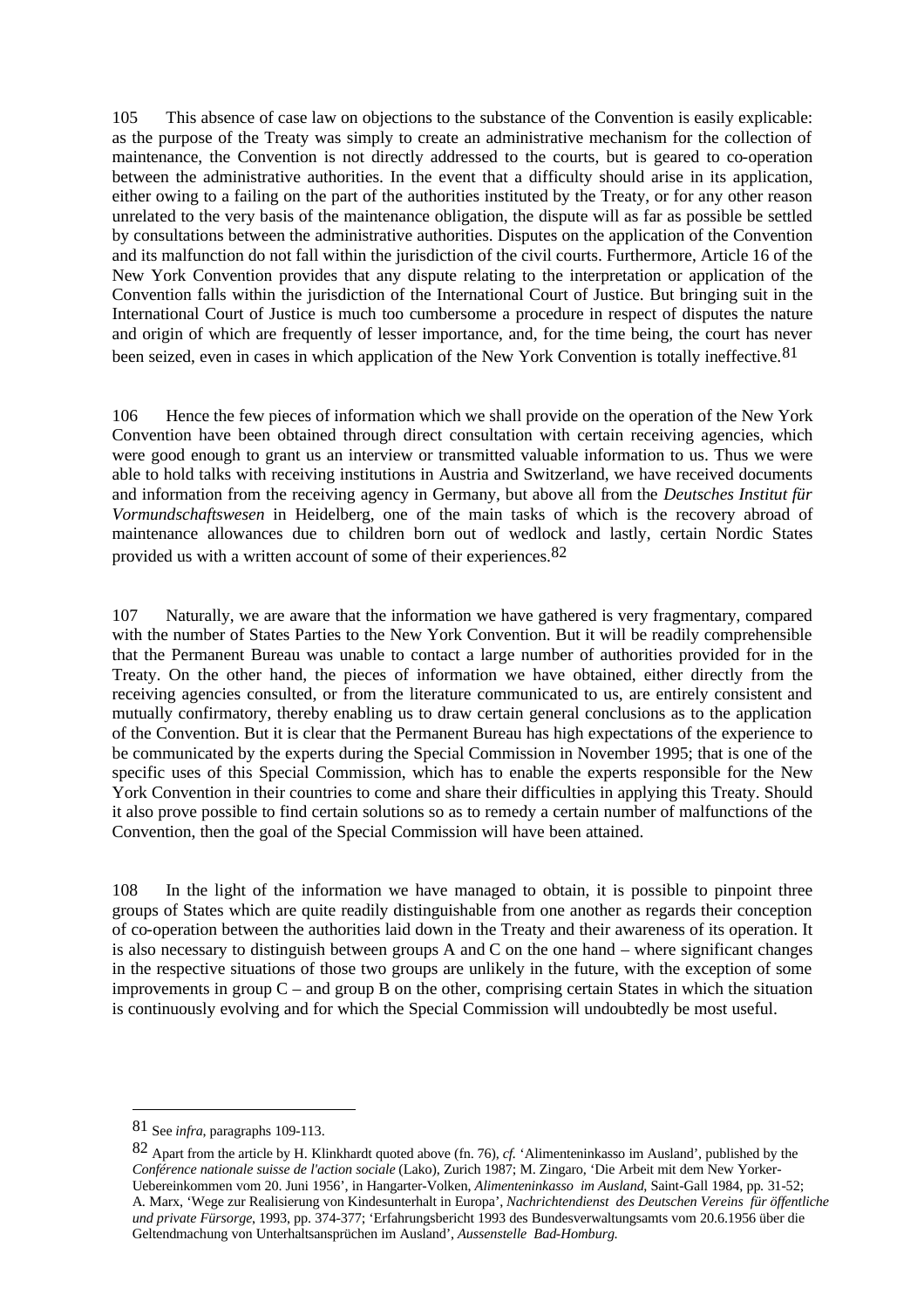### *Group A*

109 This group comprises the countries of Africa, South America and Asia and has to be qualified as negative: in these States, either the New York Convention does not operate at all, or it operates unilaterally. This means that if applications for maintenance from those countries on behalf of creditors residing in them are in fact followed up in European countries, the opposite situation never obtains, *i.e.* where a maintenance creditor residing in Europe asserts a claim for maintenance against a debtor residing in one of the countries of group  $A^{83}$  It should be stressed from the outset that this non-operation of the New York Convention does not in any way derive from the text of the Convention itself, but is dependent on other factors inherent in the situation in those countries – such as the maintenance debtors' financial situation or the general mentality – which nothing seems likely to change. It is significant in this connection that in the light of all the opinions we have heard, there would be no point in modifying the New York Convention: a revision of the latter would not in any way increase the likelihood of its operating satisfactorily.

110 One of the major difficulties is due to the huge economic discrepancy between the European countries and those in group A. This means that in most cases, a maintenance allowance fixed for example in Germany or Switzerland for the child of a maintenance debtor residing, for example, in Africa, frequently represents half, if not the whole, of this debtor's monthly salary; consequently the receiving agency of the State addressed – if any – does not take any steps to follow up the application, knowing that that would be pointless.<sup>84</sup> Furthermore, the organization of the authorities designated in the Convention is generally inadequate in those States: generally one single person is designated, who is in fact unable to fulfil the obligations imposed upon him by the Convention.

111 Finally and above all, in certain countries, it is the very concept of a maintenance obligation which constitutes the main ground for the malfunction of the New York Convention. For example, it is considered contrary to public policy in certain countries to oblige a father to pay a maintenance allowance for a child born out of wedlock; this infringement of public policy is not necessarily raised before a court, but already at the level of the operation of the New York Convention, that is to say by the receiving agency. That is not what was stipulated in the Convention and seems entirely contrary to its spirit. Furthermore, in those countries, it is standard practice for a maintenance debtor to use every possible means, both material and legal, to avoid his obligations, so that the receiving agency, if it had the slightest inclination to intervene, would be immediately discouraged.

# *Group B*

 $\overline{a}$ 

112 This group comprises the European States around the Mediterranean Basin – a distinction has to be made in this connection between Southern and Northern Italy – and the States of Eastern Europe. In those States, the New York Convention can be described as operational, but it operates unsatisfactorily or with considerable difficulty. As with the countries in group A, the main reason for this lies in the great differences in economic development between those countries and those of Northern Europe.

113 But the malfunction in those States is also due to unsatisfactory organization on the part of the authorities instituted under Article 2 of the New York Convention: inadequate funds, absence of delegation to other organizations capable of extracting maintenance allowances from the debtors concerned, lack of financial means to accomplish the goals pursued by the Convention. For in order for the New York Convention to operate satisfactorily, some determination is required on the part of the transmitting or receiving agencies in pursuing maintenance debtors. It is not just a question of instituting proceedings against the debtor or applying for the enforcement of a decision: one has to attempt to persuade the debtor, to harry him, or even to intimidate him, and once a decision has been obtained from a court, it is essential to follow it up, check that the maintenance allowance is paid every month, etc. – all activities which presuppose a highly structured organization within the

<sup>83</sup> M. Zingaro, article quoted above (fn. 81), pp. 48-49.

<sup>84</sup> *Ibid.*, pp. 48-49; see also 'Alimenteninkasso im Ausland' (Lako) quoted above (fn. 81), p. 11.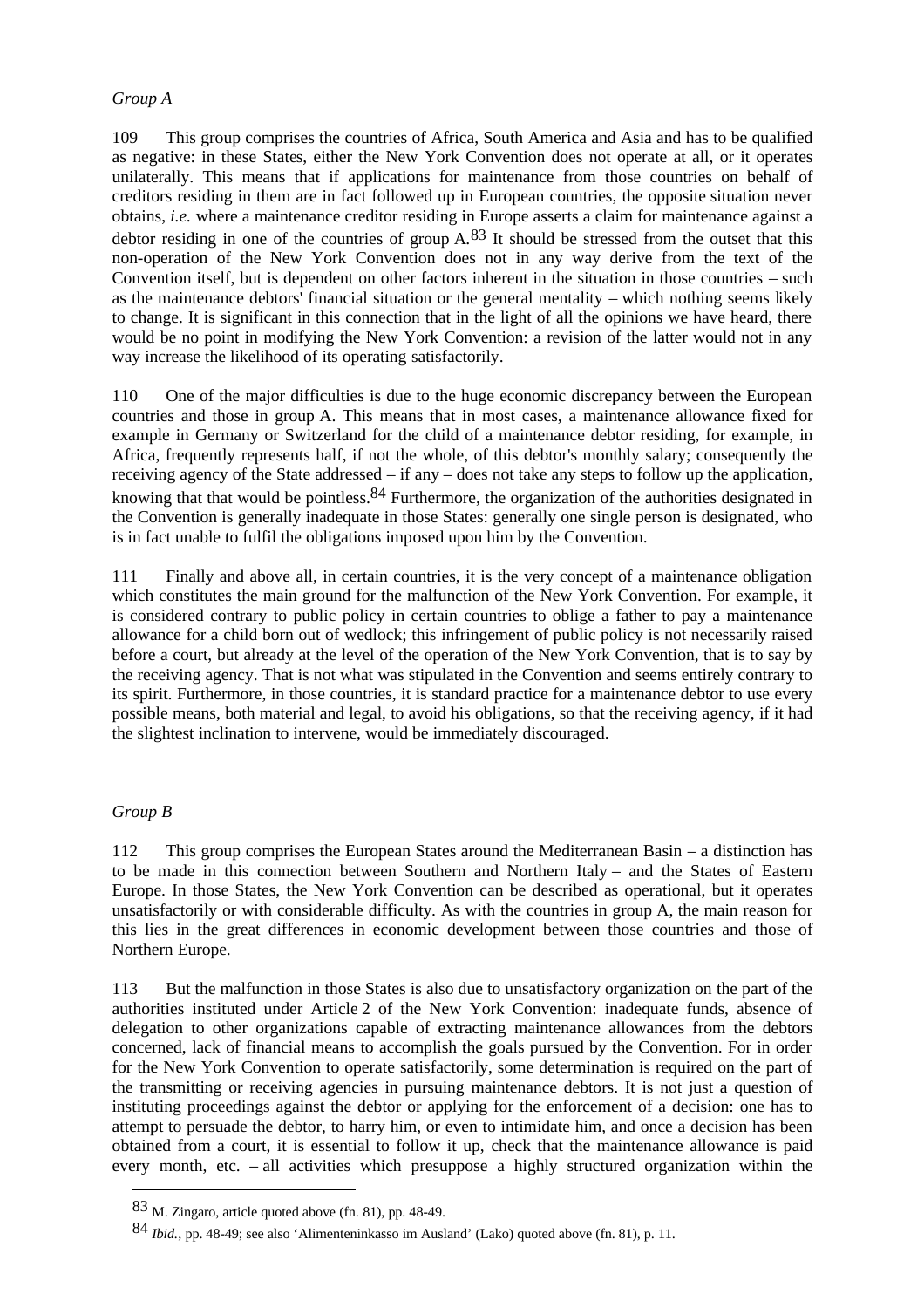agencies in the debtor's country of residence and a power to delegate to organizations capable of such interventions. However, such determination in follow-up, such doggedness in recovering maintenance is usually lacking in the countries in this group B to such an extent that in certain Eastern European countries, it is virtually impossible to make the debtor fulfil his maintenance obligations. Yet the situation is evolving and in certain Eastern European countries, in particular in the Czech Republic and in Romania, the New York Convention is operating more and more satisfactorily.85

### *Group C*

114 This group comprises the States of Northern and Central Europe: despite certain minor problems which we shall examine below, practice has shown that the New York Convention of 1956 operates well in those countries; it facilitates the recovery of maintenance allowances and fully justifies the drafting of this Convention.86

115 The high and relatively similar standard of living in those countries goes a long way towards explaining the success of the Convention: the transmitting or receiving agencies have sufficient means at their disposal to enable a smooth functioning structure to be established in those countries and delegations of competence, in particular to youth or guardianship authorities, increase the effectiveness of the system of the Convention. Furthermore, certain treaty obligations requiring expenditure on the part of the authorities, for example legal assistance, translation costs, etc. do not give rise to any serious problems, and that is conducive to effective operation.

116 In addition to this, practically all the States in this group are Parties to one or other of the Hague Conventions which, with one exception which we shall examine later on,  $87$  greatly facilitates the recovery of maintenance allowances. On this point, satisfactory co-ordination in the application of those various Conventions is also necessary, which is unfortunately not always the case and will require examination during the Special Commission in November 1995. It is in fact apparent that in certain States, the transmitting and receiving agencies are relatively unaware of the existence of the Hague Conventions despite the fact that their States are Parties to them; this seems to be due to a lack of internal co-ordination between the various services. In several States, the transmitting or receiving agency is dependent on a ministry which is not identical with the one dealing with the Hague Conventions, and sometimes those in positions of responsibility within those agencies, out of ignorance, fail to use the channels provided by the Hague Conventions on the recognition and enforcement of decisions to obtain the payment of maintenance. That is a regrettable practical aspect which the Special Commission in November will be in a position to analyze and to remedy.

117 Before examining a few special cases which give rise to problems in the countries of group C, and although this falls outside the framework of the Special Commission in November, we should like to stress here – because it has been pointed out to us insistently from all sides – the important and preponderant role played by the International Social Service (ISS) in the collection of maintenance abroad.88 Not only is this Organization – with its central Secretariat in Geneva and a network of national branches in more than one hundred countries – the only one providing for the collection of maintenance in States which are not Parties to the New York Convention, but it is also the Organization which obtains the best results in the States Parties to the New York Convention, but falling under groups A and B examined above. By tracking down maintenance debtors, which often proves an extremely difficult task, by establishing direct contacts with the debtors and by managing to reach agreements with the latter, the ISS achieves results which frequently cannot be obtained by recourse to the New York Convention.

<sup>85</sup> M. Zingaro, article quoted above (fn. 81), *passim*; A. Marx, article quoted above (fn. 81), p. 377.

<sup>86</sup> M. Zingaro, article quoted above (fn. 81), p. 48 *et seq.*; M. Sumampouw, article quoted above (fn. 3), p. 334.

<sup>87</sup> See *infra*, paragraph 122.

<sup>88</sup> 'Alimenteninkasso im Ausland' (Lako) quoted above (fn. 81), pp. 14-16; A. Marx, article quoted above (fn. 81), p. 376.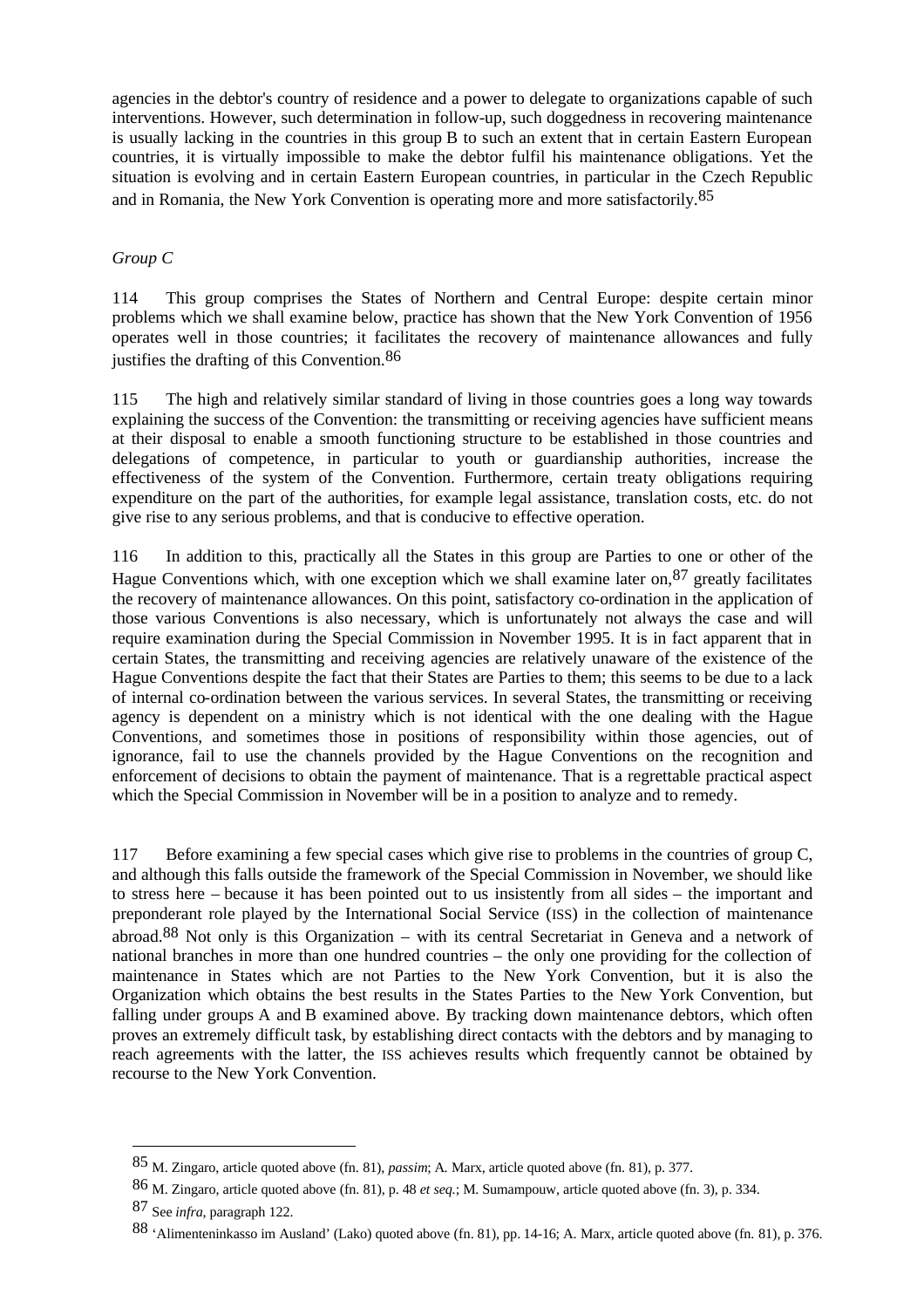### 2 *A few special cases*

118 *a* One of the difficulties which has arisen in the application of the New York Convention has to do with the scope *ratione personae* arising out of Article 1. On the basis of this article, which provides that 'The purpose of this Convention is to facilitate the recovery of maintenance to which a *person*, hereinafter referred to as claimant, ...', certain States, and more particularly Germany and Austria, have concluded – by dint of a literal interpretation – that only the maintenance creditor *himself* is entitled to benefit from the Convention, but not legal entities (youth authorities, guardianships, etc.). This interpretation is borne out by the first preambular paragraph, which mentions 'the urgency of solving the humanitarian problem resulting from the situation of persons in need dependent for their maintenance on persons abroad', from which it can readily be concluded that legal entities are not faced with humanitarian problems and that the treaty mechanism was not set up for them. This restrictive interpretation of the scope of the Convention creates problems for States in which a public body, often the State itself, advances allowances to a maintenance creditor and then automatically finds itself legally subrogated to the rights of the claimant in taking action against the maintenance debtor. Those public bodies then find that in the debtor's country of residence they are refused the benefit of the New York Convention for the recovery of the allowances advanced to the maintenance creditor.89

119 This difficulty will have to be discussed at the Special Commission in November and a more flexible interpretation of the scope of the Convention will have to be found. If this proves impossible, there remains the solution of a power of attorney: in almost all countries, public bodies are able to obtain full powers from the maintenance creditor and take action against the debtor on the basis of those full powers, that is to say not as a body *subrogated* to the rights of the claimant, but as a body *representing* the claimant. Such recourse to a power of attorney is already largely followed in practice.

120 *b* The scope *ratione loci* can also give rise to problems: under the terms of Article 1, paragraph 1, the application of the Convention does not depend on either the nationality or the habitual residence of the parties, but simply on the fact that the claimant 'is in the territory of one of the Contracting Parties' and that the debtor 'is subject to the jurisdiction of another Contracting Party'. Most States tend to adopt, as connecting factor for the implementation of the Convention, the habitual residence of the parties alone. However, the wording of Article 1 leaves room for the adoption of other connecting factors, as is clearly shown by a Swiss example: a debtor of Austrian nationality was resident in Austria, near the Swiss border; he exercised his profession in Switzerland. He failed to provide for the maintenance of an Austrian child of his born out of wedlock and likewise domiciled in Austria. The applications for maintenance submitted to the court of the child's habitual residence, *i.e.* Austria, were ineffective. The question then arose whether it was possible to obtain an attachment of salary from the debtor's Swiss employer, on the basis of the New York Convention. The reply was positive, owing to the fact that Article 271, paragraph 4, of the Swiss Law on Collection of Debts and Bankruptcy [*Loi suisse sur la poursuite pour dettes et la faillite*] entitles a creditor of a debt which has fallen due to confiscate property in Switzerland, when the debtor does not live in Switzerland.<sup>90</sup> This literal consequence of Article 1, paragraph 1, of the New York Convention does not seem to be accepted in all States.

121 *c* One important problem, of a purely material nature, arises in all countries and goes so far as to call in question the application of the Treaty: that of the translation of the documents constituting the file which the transmitting agency has to send to the receiving agency. If one follows the procedure laid down in the New York Convention, all the documents have to be translated (only the Netherlands does not have this requirement), which can be extremely expensive.<sup>91</sup> Now, under the

<sup>89</sup> 'Alimenteninkasso im Ausland' (Lako) quoted above (fn. 81), pp. 12-13; M. Zingaro, article quoted above (fn. 81),

pp. 36-37; M. Sumampouw, article quoted above (fn. 3), p. 332.

<sup>90</sup> M. Zingaro, article quoted above (fn. 81), pp. 38-39.

<sup>91</sup> A. Marx, article quoted above (fn. 81), p. 375; H. Klinkhardt, article quoted above (fn. 76), p. 165.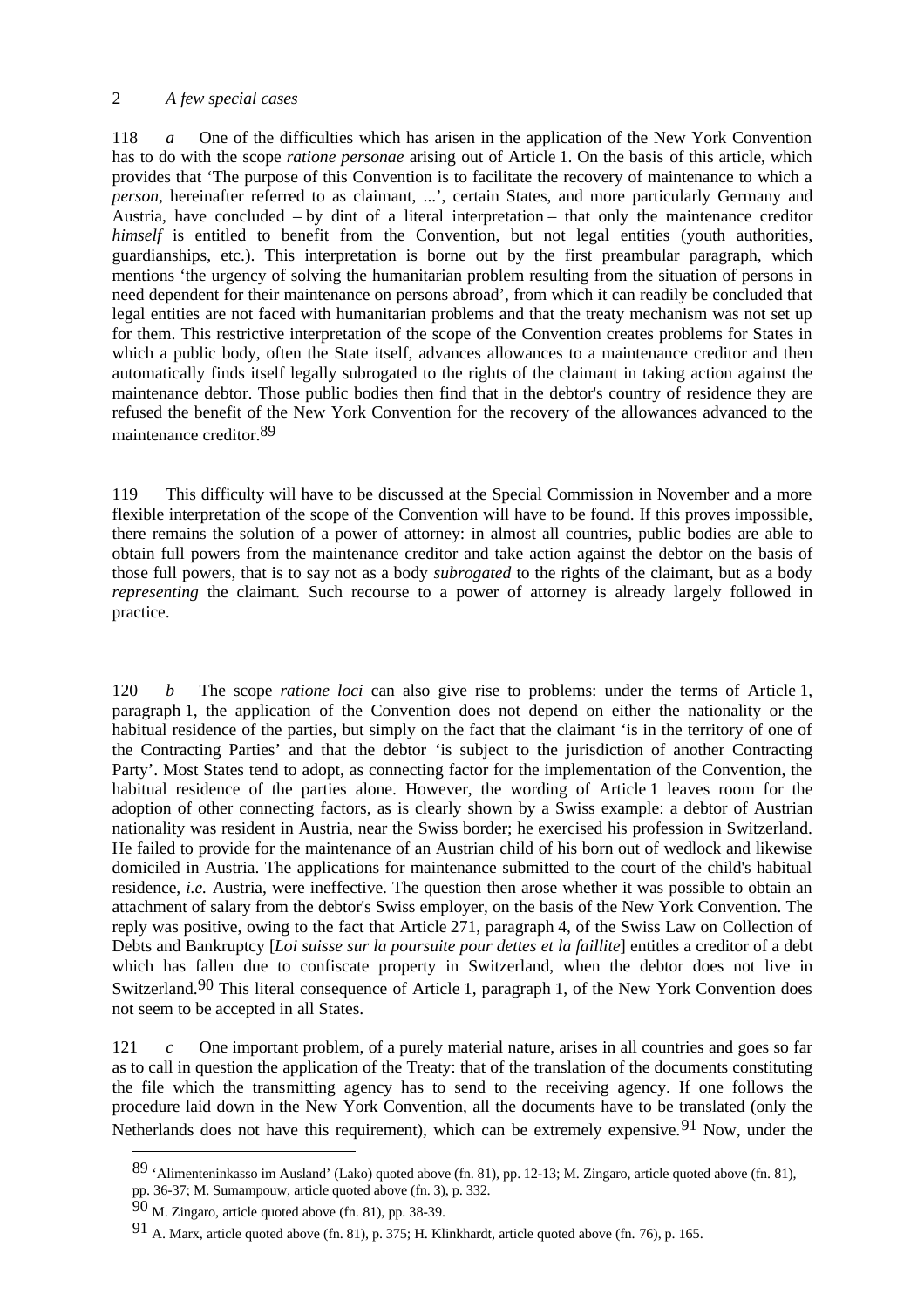terms of Article 9, those translation costs have to be borne by the transmitting agencies of the claimant's country of residence. The question arises as to what exactly has to be translated: for example, in the case of a divorce judgment which also comprises a specification concerning the maintenance obligations of the defendant, is it necessary to translate the whole divorce judgment, or is it sufficient to translate just the operative clause dealing with the maintenance obligation? It seems that certain judges want complete translations and this also appears to be the requirement of Article 17 of the 1973 Hague Convention on the recognition and enforcement of decisions, which provides that a party seeking recognition or applying for enforcement of a decision has to furnish 'a complete and true copy of the decision' and, further on, 'a translation, certified as true of the ... documents' mentioned in that article. The Special Commission of November 1995 might well discuss this problem, as a requirement to furnish a complete translation of the documents seems to go well beyond what is necessary: a limitation of the translation to essentials would facilitate the smooth operation of the New York Convention.

122 *d* A difficulty in the application of the New York Convention occurs in the United Kingdom, arising out of the fact that in this country, application of the Hague Conventions and of the New York Convention is not regarded as cumulative, but alternative.  $92$  Furthermore, this alternative is not automatic, but has to be pointed out by the maintenance creditor or by the transmitting agency which dealt with his file. This means that if the maintenance creditor is the beneficiary of a judgment delivered against the debtor in the claimant's country of residence, *i.e.* where an enforcement decision can be obtained on the basis of the 1973 Hague Convention, the claimant's file transmitted to the receiving agency in the United Kingdom has to expressly mention the recourse to the Hague Convention. If no mention is made of the 1973 Hague Convention, the New York Convention of 1956 alone will be invoked in instituting new proceedings in the United Kingdom against the debtor, without relying on the decision obtained in the country of the claimant. Furthermore, all the transmitting or receiving agencies we have consulted complain about the automatic revision of judgments which takes place in the United Kingdom and which we examined earlier.<sup>93</sup> It would be useful for the Special Commission in November 1995 to examine those two difficulties peculiar to the United Kingdom.

123 To sum up, while reaffirming that the New York Convention operates satisfactorily between the States in group C, the few special cases we have just examined might usefully be the subject of discussions during the Special Commission in November 1995 and give rise to clarifications, or even, on certain points, to recommendations.

#### CHAPTER III – THE OTHER CONVENTIONS

124 We have seen, in the introduction, that in addition to the four Hague Conventions and the New York Convention of 1956, there are three other Conventions which deal partially or entirely with maintenance obligations.94 Although the Special Commission of November 1995 is not called upon to examine the operation of those Conventions, it seems useful, for purely informatory purposes, to say a few brief words about the latter. We shall begin with the only one of the three which is in force.

#### A *The European Convention on the recognition and enforcement of judgments*

125 The *Brussels Convention on Jurisdiction and the Enforcement of Judgments in Civil and Commercial Matters*, concluded on 27 September 1968, as well as the parallel Convention of Lugano

<sup>92</sup> 'Alimenteninkasso im Ausland'(Lako) quoted above (fn. 81), p. 12.

<sup>93</sup> See *supra*, paragraphs 92-96.

<sup>94</sup> See *supra*, paragraphs 5-10.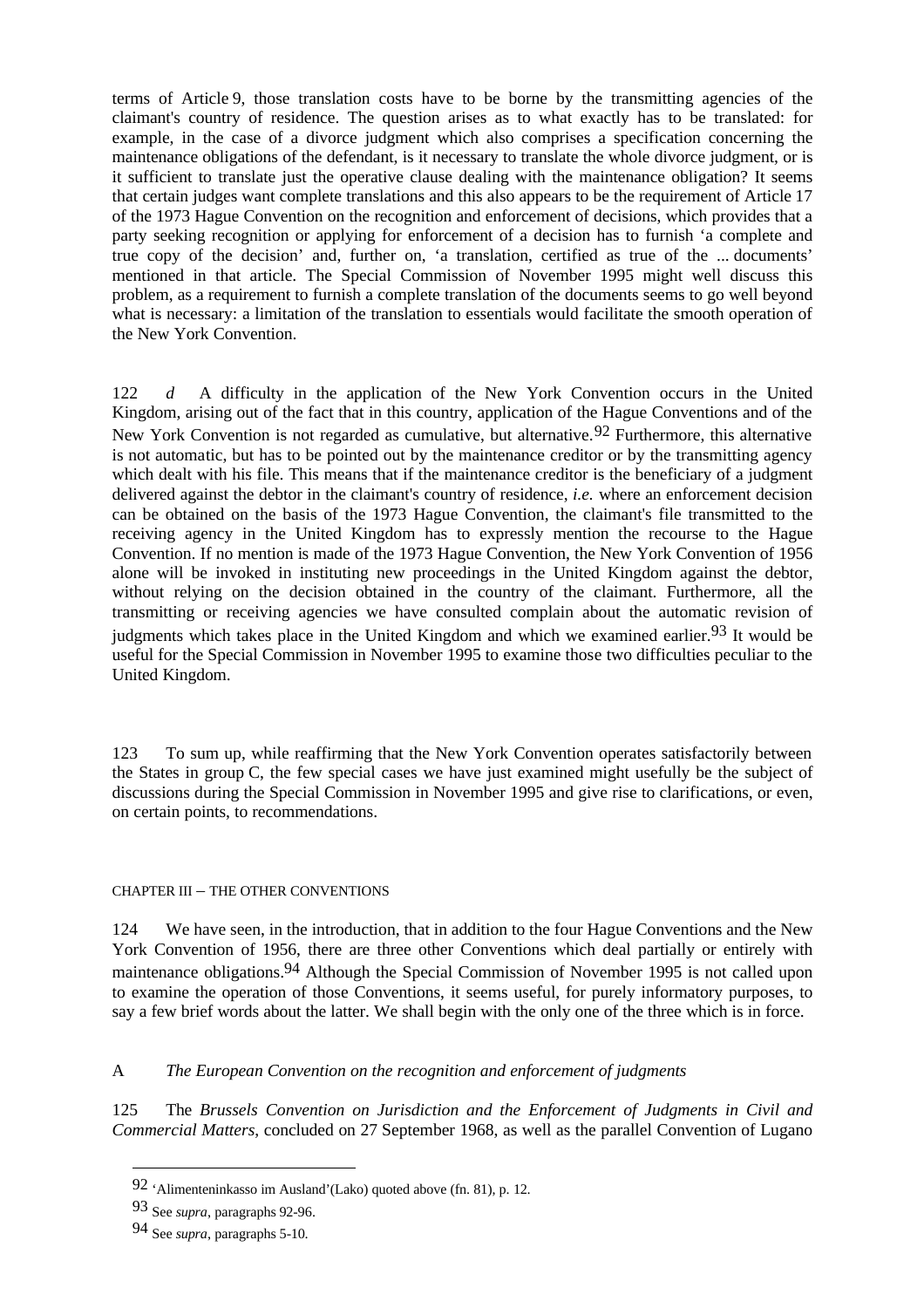drafted in 1988, both include maintenance obligations within their scope. The advantage of those Conventions over the Hague regime is twofold: on the one hand, the Brussels-Lugano Conventions confer direct jurisdiction, and we saw earlier on that in addition to the general jurisdiction of the domicile of the maintenance debtor, the defendant in the proceedings (Article 2), the Conventions also confer jurisdiction on the courts of the place where the maintenance creditor is domiciled (Article 5, paragraph 2).95 Moreover, the Brussels-Lugano Conventions ought to take precedence over the Hague regime owing to the simplicity and swiftness of the enforcement procedure (Article 34).<sup>96</sup>

126 The possible conflict between the two treaty regimes is envisaged in the Conventions themselves, without it really being resolved. In fact, the Hague Conventions state that they are willing to give way to any other instrument which might be invoked for the purposes of obtaining recognition and enforcement (Article 23 of the 1973 Convention, Article 11 of the 1958 Convention), whereas the Brussels-Lugano Conventions make provision for substituting for its own conditions those of any convention relating to a particular matter and to which the State of origin and the State addressed are Parties (Article 57). In the face of this mutual cross-reference, it is ultimately up to the parties to choose between enforcement in accordance with the Hague Convention and enforcement by virtue of the Brussels-Lugano Conventions.<sup>97</sup> As a general rule, it will be the maintenance creditor who will make this choice at the time of instituting proceedings for enforcement; but we have seen above that it is possible for the debtor to invoke the Brussels-Lugano Convention in order to object to an enforcement on the basis of Article 27, paragraph 4.98

127 Owing to the simplicity and swiftness of the enforcement procedure introduced by the Brussels-Lugano Conventions, in Europe the latter tend to replace the Hague Conventions in the recovery of maintenance. However, Article 27, paragraph 4, under the terms of which a judgment will not be recognized if the court of the State of origin, in order to arrive at its judgment, has decided a preliminary question concerning the status or legal capacity of natural persons in a way that conflicts with the rule of the private international law of the State in which the recognition is sought, gives rise to a problem which is encountered more and more frequently in practice: when the application for enforcement concerns a decision relating to maintenance due to a child born out of wedlock, there may be an advantage in giving preference to the Hague regime over the Brussels-Lugano Conventions. The latter in fact enable the debtor to object to the application for enforcement on the basis of Article 27, paragraph 4, and difficulties have already arisen on this point in France in connection with German judgments.99

128 Furthermore, in a judgment of 7 March 1980, a court in Palermo refused to enforce a German decision on the basis of Article 27, paragraph 4, of the Brussels Convention, the maintenance creditor having chosen to apply for the enforcement of his judgment on the basis of that Convention. Subsequent to this refusal to enforce, the claimant introduced proceedings before the same court on the basis of the Hague Convention and obtained an enforcement decision.100 This example symptomatically demonstrates that the Hague Conventions on the recognition and enforcement of decisions are more favourable than the Brussels-Lugano Conventions where the maintenance relates to children born out of wedlock.

# B *The Inter-American Convention on Support Obligations*

129 The *Inter-American Convention on Support Obligations*, which was drafted under the auspices of the *Organization of American States* (OAS), was concluded in Montevideo on 15 July 1989. This Convention has so far only been ratified by Mexico, on 10 May 1994, but it has been

<sup>95</sup> See *supra*, paragraph 94.

<sup>96</sup> G. Droz, course quoted above (fn. 74), No 199, fn. 276.

<sup>97</sup> Court of Cassation, of 16 June 1993, in *Rev. crit.* 1995, with note by B. Ancel, pp. 75-76; *OLG* Cologne, of 29 February 1980, *Die deutsche Rechtsprechung* 1980, paragraph 164.

<sup>98</sup> See *supra*, paragraph 79.

<sup>99</sup> *Cf.* on this point H. Klinkhardt, article quoted above (fn. 76), p. 164; A. Marx, article quoted above (fn. 81), pp. 376-377. 100 The judgment is quoted by H. Klinkhardt, article quoted above (fn. 76), p. 210.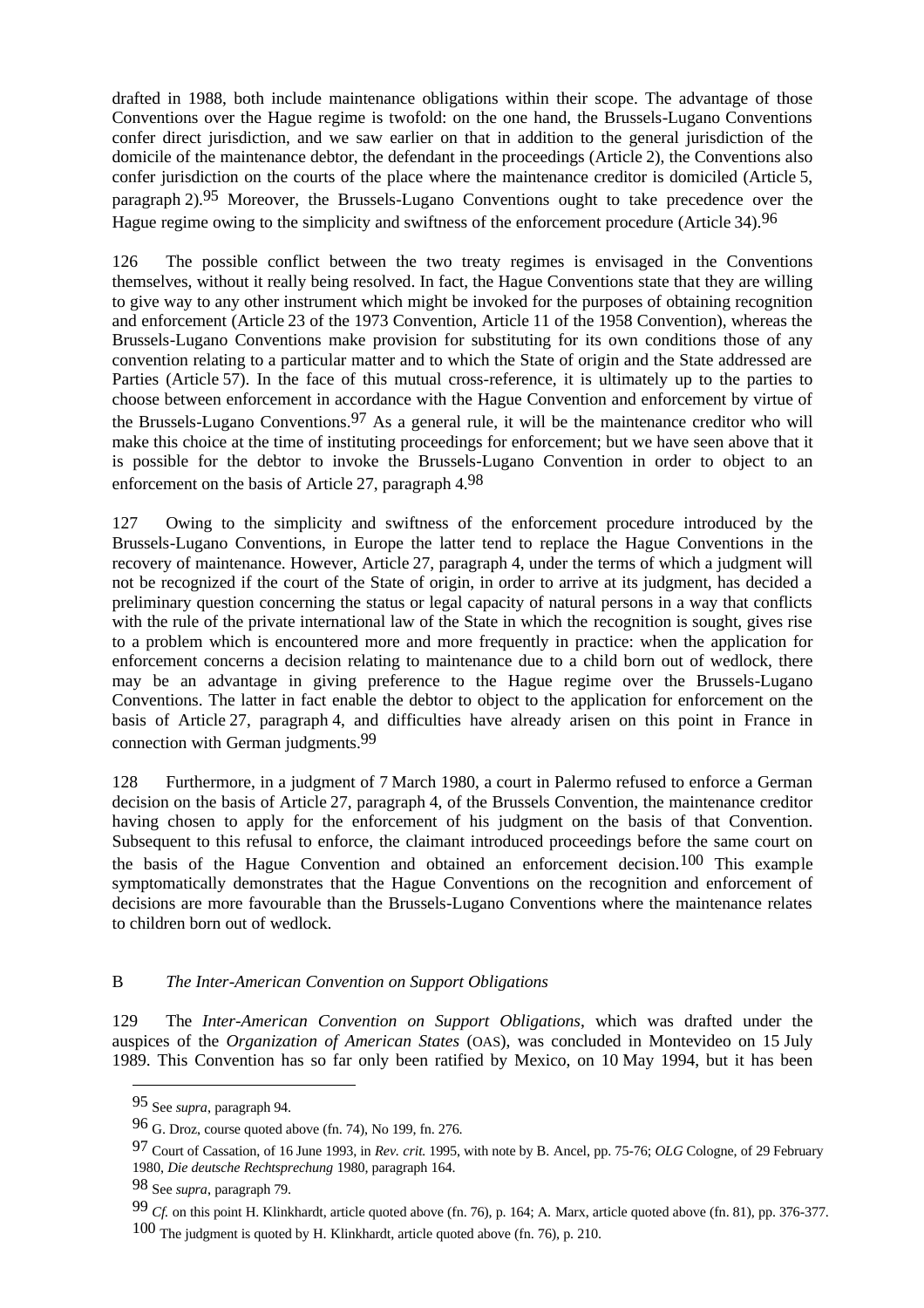signed by eleven other States, namely: Bolivia, Brazil, Colombia, Costa Rica, Ecuador, Guatemala, Haiti, Paraguay, Peru, Uruguay and Venezuela. Hence the Convention is not yet in force.

130 The scope of the Inter-American Convention is both wider and more restricted than that of the Hague Conventions:

*a* the scope is wider insofar as the Inter-American Convention covers, on the one hand, the determination of the applicable law and on the other, the direct jurisdiction of the courts, as well as lastly, the recognition and enforcement of judgments, thereby combining the regime of the four Hague Conventions, plus that of the Brussels-Lugano Convention;

*b* the scope is more restricted, insofar as Article 1 provides that the Convention only covers support obligations towards children or those between spouses on grounds of marriage or subsequent to divorce. However, Article 3 enables a State, at the time of signature or ratification of the Convention, to declare that the latter shall apply to other support obligations based on family law or other legal relationships, in accordance with a degree of relationship which it will be up to the State to specify.

131 In regard to determination of the applicable law, the Inter-American Convention states, in Article 6, that support obligations will be governed by the law of the domicile or of the habitual residence of the support creditor, or by the law of the State of the domicile or habitual residence of the support debtor, it being up to the authority seized to apply the one of those two laws which is most favourable to the claimant.

132 With regard to direct jurisdiction specified in the Inter-American Convention, Article 8 lays down that the following judicial or administrative authorities shall have jurisdiction, according to the claimant's preference:

- *a* those of the State of the domicile or of the habitual residence of the support claimant;
- *b* those of the State of the domicile or of the habitual residence of the support debtor; or
- *c* those of the State with which the support debtor has personal links, such as property or income.

Furthermore, recognition is bestowed upon the jurisdiction of the court before which the defendant voluntarily appears.

133 It is apparent that this Inter-American Montevideo Convention is more complete than those which we have so far examined and it above all offers more flexible solutions, enabling the courts, both in determining the applicable law and in assessing direct competence, to adapt to each individual case.

# C *The Rome Convention of 6 November 1990*

 $\overline{a}$ 

134 Some thirty years after the adoption of the New York Convention of 1956, the Member States of the European Economic Community decided that this Convention, ratified by all the Member States of the Community with the exception of Ireland, was inadequate. A working party had reached the conclusion that a maintenance creditor domiciled in a State of the European Union always encountered enormous difficulties in obtaining payment of a maintenance allowance from a debtor domiciled in another Member State of the Union.<sup>101</sup> The conclusion of this working party was that a new convention ought to be drafted, which would facilitate the recovery of maintenance allowances within the European Union and would, as it were, be related to the Brussels Convention of 1968. The conclusions of this working party led to the adoption of the *Convention Between the Member States of* 

<sup>101</sup> M. Sumampouw, article quoted above (fn. 3), p. 321; D. Martiny, course quoted above (fn. 59), pp. 281-282.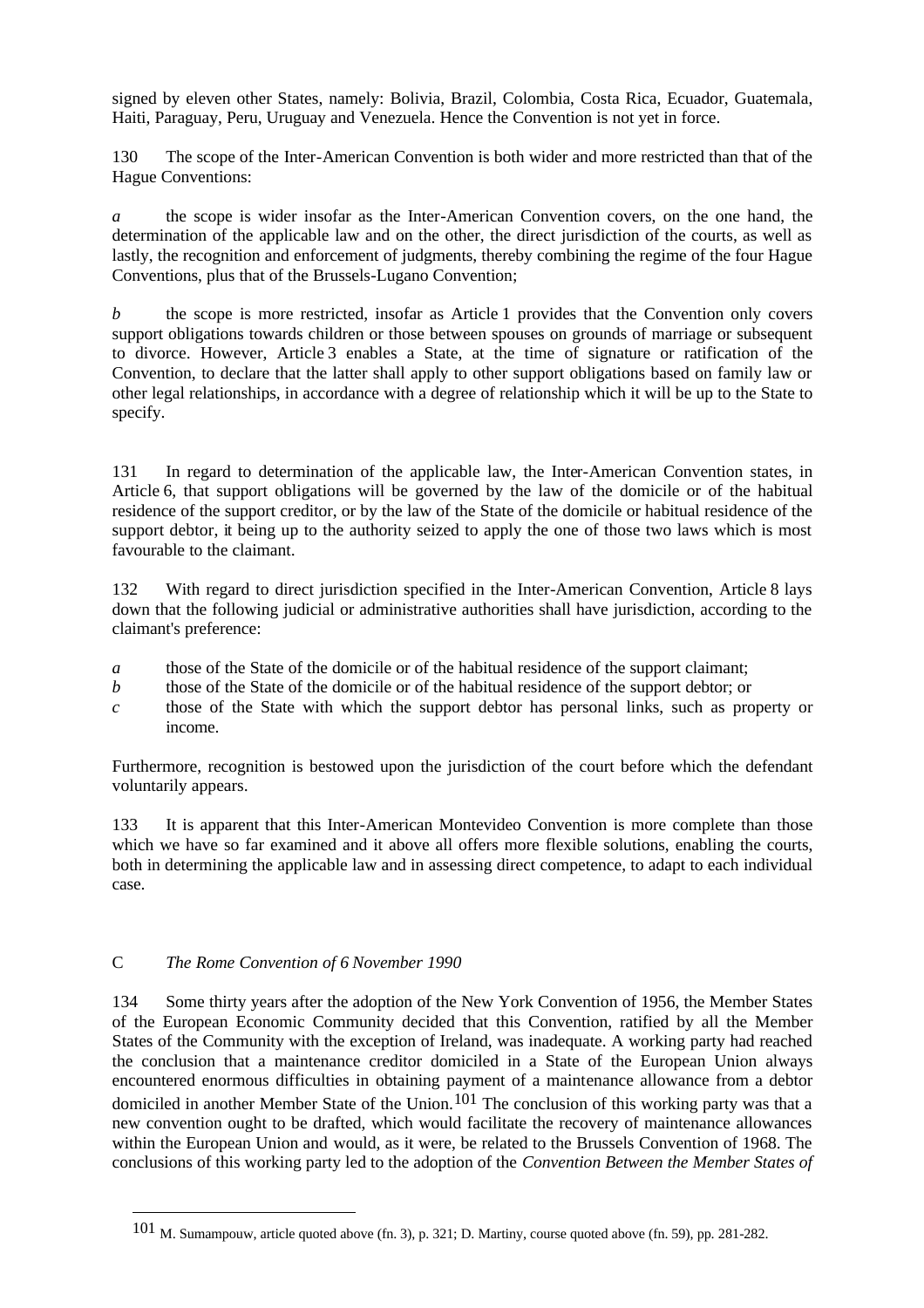*the European Communities on the Simplification of Procedures for the Recovery of Maintenance Payments*, concluded in Rome on 6 November 1990.

135 The *raison d'être* and scope of this new Convention are essentially the same as those of the New York Convention of 1956, although the scope is more restricted, since the Rome Convention only applies to maintenance *judgments* which fall within the scope of the Brussels Convention (Article 1). But the mechanism adopted by the Common Market Convention closely follows the system of the New York Convention, instituting Central Authorities which have to co-operate with one another so as to facilitate the recovery of maintenance obligations (Articles 2 and 3). The only improvement incorporated in this Convention by comparison with the New York Convention of 1956 is in the scope *ratione personae*: Article 1, paragraph 5, provides: 'Any body which, under the law of a Contracting State, is entitled to exercise the rights of redress of the creditor or to represent him shall benefit from the provisions of this Convention'. This, as we have seen, is not the case in the New York Convention of 1956.102

136 The usefulness of this Rome Convention of 1990 is not self-evident, in view of the fact that all the States of the European Union, with the exception of Ireland, are Parties to the New York Convention of 1956. Instead of drafting a new convention, the Member States of the European Union would perhaps have performed a more useful task by attempting to persuade Ireland to accede to the New York Convention! But, more seriously, there is no guarantee of the simplification promised by this new Treaty, as the somewhat careless drafting of the Convention gives rise to a large number of questions as to how the latter is to operate and its relation with the other Conventions.<sup>103</sup> So far, no Member State of the European Union has ratified the Convention and its future is somewhat bleak.<sup>104</sup>

#### **CONCLUSION**

137 The purpose of the present Note was to prepare for the discussions which will take place during the Special Commission in November 1995. It has attempted to show that, despite several serious problems which will need to be examined in November, the four Hague Conventions operate to the satisfaction of the litigants and make a major contribution towards solving the thorny and often tragic problems to which maintenance obligations under family law give rise. In respect of the Hague Conventions, the term 'operation' is moreover inadequate, in view of the nature of those Treaties.

138 As for the New York Convention of 1956, we have seen that its operation varies considerably according to the States in which it is applied, but that the malfunction, or even the non-application of this Treaty is not due to its nature or its text, but to circumstances peculiar to the States in which this Convention fails to operate.

139 Subsequent to the examination of those Conventions and in view of the discussions which are to take place in November 1995, it is appropriate at this point to outline an agenda of the work of the Special Commission, it being understood that this agenda will have to be refined and spelt out in detail at the beginning of the meeting by the Chairman and the Bureau of the Commission:

The discussions might begin with a general round-table discussion, during which the experts would be able to describe their experience with the various Conventions. Perhaps it might be appropriate to subdivide this round-table in the light of the nature of the Conventions to be examined, *i.e.* to begin with the two Hague Conventions on the applicable law, followed by an examination of the two Hague

<sup>102</sup> See *supra*, paragraphs 118 and 119.

<sup>103</sup> D. Martiny, article quoted above (fn. 59), p. 282.

<sup>104</sup> M. Sumampouw, article quoted above (fn. 3), pp. 334-336.